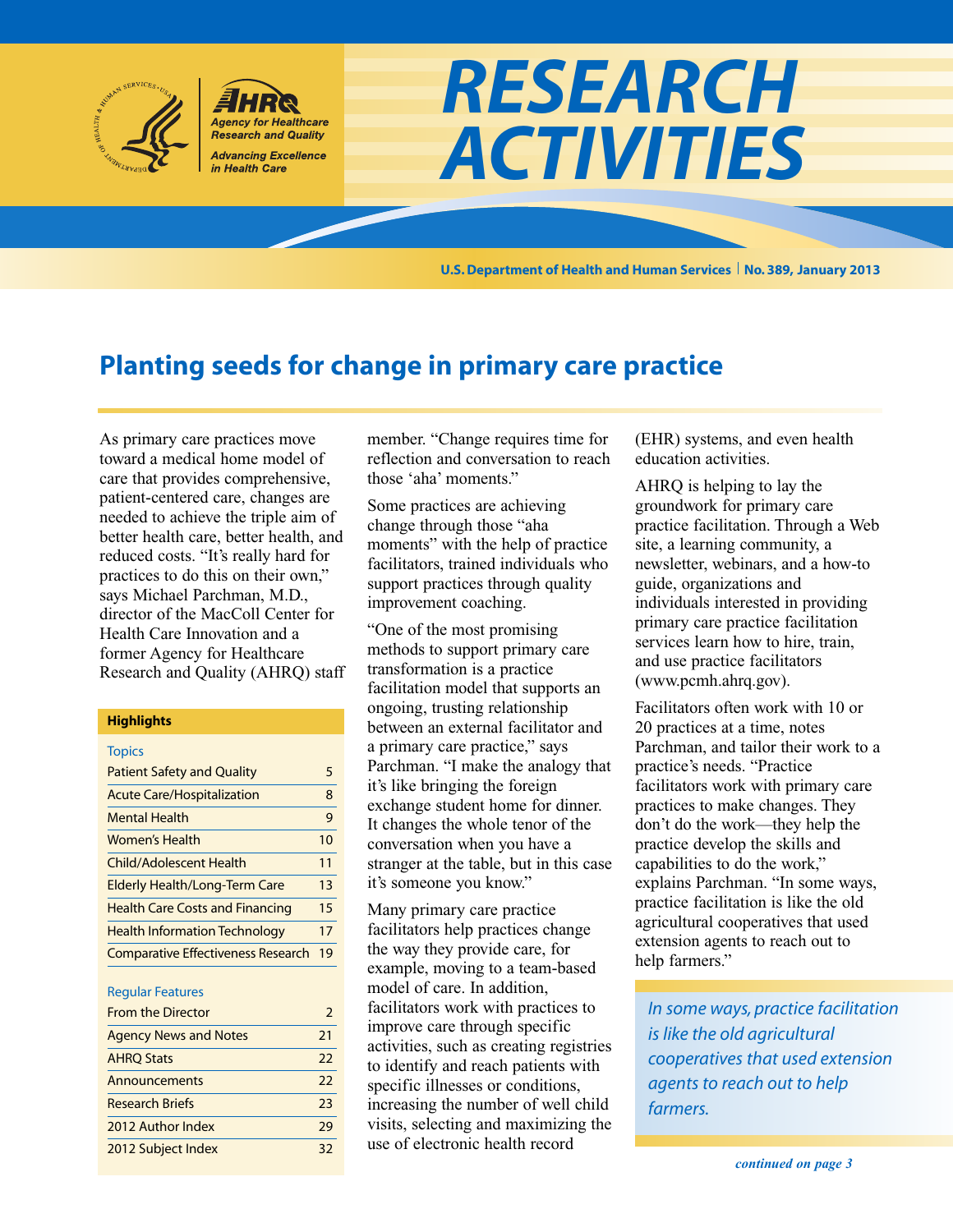# **Fro<sup>m</sup> <sup>t</sup>h<sup>e</sup> Directo<sup>r</sup>**



When I'm asked about the future, I often say my crystal ball is a bit cloudy. But when people want to know

about the need for primary care to change, my crystal ball is clear.

As a general internist who has spent much of my career in primary care practice, I take a special interest in payment reform, workforce development, building an infrastructure for primary care, and care coordination. Each of these activities is critical and contributes to success of the others. One strategy that can impact all these areas is practice facilitation.

As we move toward a medical home model of primary care, some primary care practices are beginning to not only change and grow—but thrive— by working with practice facilitators. These professionals, sometimes called coaches or enhancement assistants, build relationships with practices to help them become fertile for changes to redesign practices and incorporate best clinical practices and best management practices into daily clinic operations.

Facilitators typically work with a variety of practices in a geographic area, sharing ideas that have worked in other locations and making specific suggestions. Although facilitators focus primarily on helping primary care practices become medical homes, they also help practices with general quality improvement and redesign efforts. They tend to be people who like to teach and are service oriented.

Here at the Agency for Healthcare Research and Quality (AHRQ), we're supporting and encouraging organizations to work with facilitators who are trained to take a

*Research Activities* is a digest of research findings that have been produced with support from the Agency for Healthcare Research and Quality. *Research Activities* is published by AHRQ's Office of Communications and Knowledge Transfer.The information in *Research Activities* is intended to contribute to the policymaking process, not to make policy.The views expressed herein do not necessarily represent the views or policies of the Agency for Healthcare Research and Quality, the Public Health Service, or the Department of Health and Human Services. For further information, contact:

#### AHRQ

Office of Communications and Knowledge Transfer 540 Gaither Road Rockville, MD 20850 (301) 427-1711

Gail S. Makulowich *Managing Editor*

Kevin Blanchet David I. Lewin Kathryn McKay Mark W. Stanton *Contributing Editors*

Joel Boches *Design and Production*

Farah Englert *Media Inquiries* team approach to change. Through our online Patient-Centered Medical Home Resource Center (www.pcmh.ahrq.gov), we offer resources, webinars, newsletters, and a guidebook some of my colleagues here at AHRQ only half jokingly refer to as a bestseller *Developing and Running a Primary Care Facilitation Program: A How-To Guide.*

One of the reasons practice facilitators are so successful helping practices change is that they share their expertise, statistics, and stories about what they've seen working in other practices. Some of these facilitators'stories are in the cover story of this issue of *Research Activities*.

My crystal ball tells me that practice facilitators provide one way to improve primary care. What do you see?

Crep m ce Carolyn Clancy, M.D.

#### **Correction**

The article on the impact of diabetes on school dropout rates and wages on page 6 of the November issue of *Research Activities* failed to note that Type 1 diabetes is not considered preventable, and that the authors' calls for prevention measures apply to those with type 2 diabetes, which may be prevented by changes in diet, exercise, and other lifestyle factors. You can see the corrected article at www.ahrq.gov/research/ nov12/1112RA5.htm.

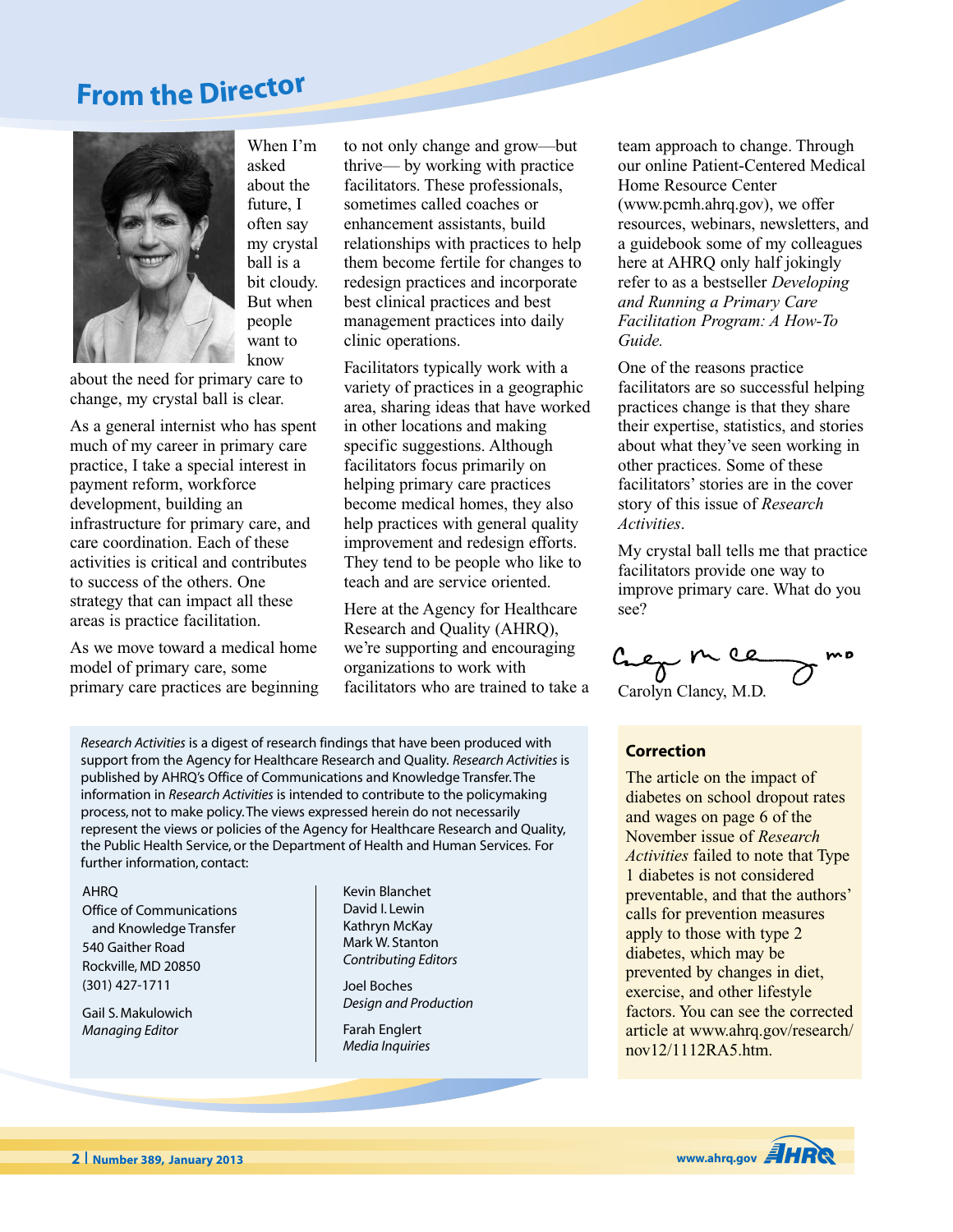### **Seeds for change**

### *continued from page 1*

Parchman refers to an article published in the *Annals of Family Medicine* about a study that found that practices were 2.76 times more likely to adapt evidence-based guidelines if they had a practice facilitator. He says, "They empower the practice."

But Parchman adds, "Practice facilitation is in its infancy. We still have not touched the vast universe of where primary care is delivered in the United States." He calls practices that take advantage of practice facilitation "early adapters." "The early adapters are willing to try something new and make sure they do it in a way that is transparent so others can observe," says Parchman. He likens early adapters to students who raise their hands in class and plead, "Choose me."

### **Spreading good ideas**

"Because I run a PBRN (practicebased research network), I wanted something meaningful and useful for our practices that was different," said Lyndee Knox, Ph.D., founding director of LA Net, a primary care network in Los Angeles County, which has received research funding from AHRQ for work on primary care improvement through practice facilitation. Twenty-four organizations, mainly Federally Qualified Health Centers, participate in LA Net, representing 116 practice sites, which handle more than 1.2 million patient visits per year.

"In the past, we had universities come in and say, 'We want to do research and study,' and our practices had enough of that. We

never heard what happened," Knox told *Research Activities*. "We were looking for a way to be part of research and discovery, active quality improvement, and practice transformation."

She has had success through facilitation. "There's a difference between a consultant and a facilitator. A facilitator has intimate knowledge of the practice," says Knox. "The facilitator knows details about the practice's schedule, the receptionist, what EHR they're using so when a new treatment guideline or health services model shows promise, the facilitator already knows the landscape and can get to business very quickly and very efficiently. Basically, a facilitator has the key to the back door."

*There's <sup>a</sup> difference between <sup>a</sup> consultant and <sup>a</sup> facilitator. A facilitator has intimate knowledge of the practice.*

And that key turns on a regular basis. "Building on data-driven information, facilitators are improving how practices work with patients who have heart disease, asthma, and diabetes—on a large scale and efficiently," says Knox. "We like to think our facilitators are like honeybees. They're pollinators who spread good ideas."

### **They call them PEAs in Oklahoma**

Cheryl Aspy, Ph.D., of the University of Oklahoma and the Oklahoma Physicians Resource/Research Network, hires facilitators who work at practices

*We like to think our facilitators are like honeybees.They're pollinators who spread good ideas.*

throughout the State, focusing on the needs of individual practices.

Oklahoma is one of four States (the others are Pennsylvania, New Mexico, and North Carolina) that received a grant from AHRQ to support and evaluate facilitation in small and mid-sized practices to assist with primary care redesign and transformation. The grants to these four States support creating State-level collaborations with the other States to assist with their primary care transformation efforts. Each project has the potential to serve as a model for future Federal and State initiatives.

"We call our facilitators practice enhancement assistants or PEAs. We've had fun with the name." Aspy admits. "We've had split peas or part-time PEAs, peas in a pod or pregnant PEAs. . . .It goes on and on." Four or five PEAs work with about 250 clinicians spread out in about 130 practices across the state.

"We look for PEAs with interpersonal skills, as well as computer skills to collect and manage data, and experience with quality improvement techniques, chart auditing, meeting facilitation, and practice redesign," says Aspy. "Most have at least a master's degree. Public health is a great background. They're more aware of problems."

To determine which practices would like a PEA, Aspy says, "We

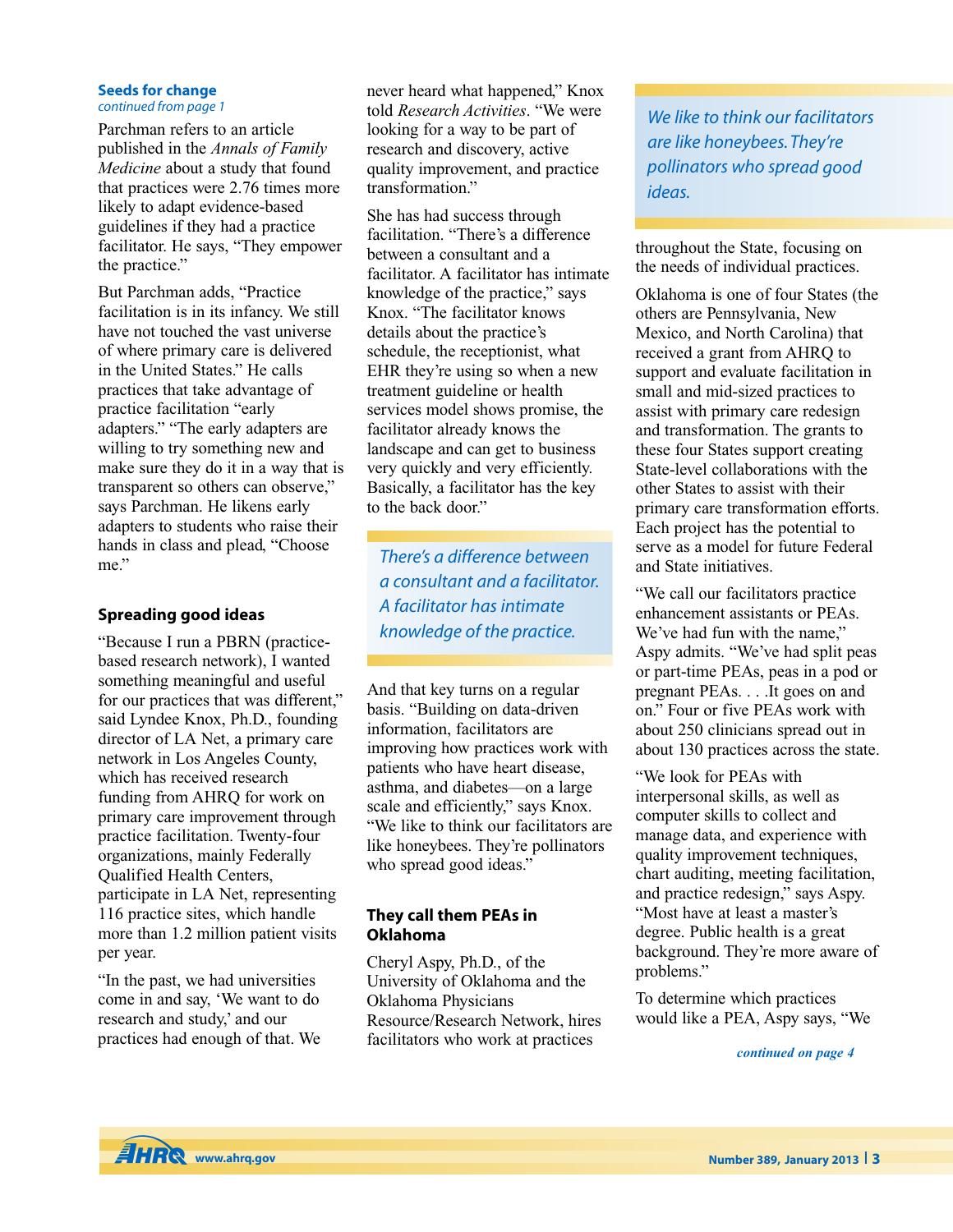#### **Seeds for change** *continued from page 3*

discovered the best way is to put a note up on the listserv asking 'Who is ready? Who is willing? Who is interested?"

Aspy arranges for meetings between the PEAs and the practice. "We start with an academic detailing process. We go out and meet with practices," says Aspy. "We'll introduce the PEA if they haven't met. The PEA becomes part of the practice in a way. They approach solutions based on what's working down the street or in another town over. Sometimes it's local solutions that have credibility."

*They approach solutions based on what's working down the street or in another town over. Sometimes it's local solutions that have credibility.*

Cara Vaught, M.P.H., a PEA in Oklahoma, has more than 10 years experience as a facilitator. "We don't have to make people change, we're just providing the avenues," she explains. "It's about repetition, lots of visits, and reminding them that I'm that 'project girl.'"

Katy Duncan Smith, M.S., a PEA since 2005, says, "It can take at least 2 to 3 months to build a comfortable relationship with a practice before you can start doing real work." Taking time to develop relationships is one way facilitators can create an environment where change is possible.

"We're looking for a champion it's usually not a physician, it's often an office manager—but it might be the nurse who has worked there for 20 years and everyone in the community knows her. She calls the shots and has the resources," says Smith. She has helped practices choose EHR systems. "We're self taught on so many systems, we can help practices utilize them."

Sometimes, facilitation involves the classic "other duties as assigned."

"Once we're out at a site, we can help with just about anything. We even help physicians maintain their certification for the American Board of Family Medicine," says Smith. 'It's not difficult, but it's time-consuming for the physicians. It's a small part of what we do, but it's helpful. It's very important to

*Once we're out at a site, we can help with just about anything.*

me that when I walk into a clinic and they see my face, they go 'Oh great, Katy is here and I can ask for help and even if she doesn't have the answer, she's going to find it.'"

Finding out how to increase the number of well child visits in a practice she called "chaotic" took time for Crystal Turner, M.P.H.

After several visits, Turner admitted, "I felt overwhelmed. There was so much fussing. The office manager was taking on too many roles and the person who was pulling charts seemed to work well with patients. I suggested she would work better for referrals. Working with the office manager, we rearranged some staff members' positions." Turner also began monthly staff meetings. "The number of well child visits soared. It was a great, great success—even to this day, they're doing very well." **■** *KM*

**Editors note:** You can find out more information about the patientcentered medical home at www.pcmh.ahrq.gov.

**Note:** Only items marked with a single (\*) asterisk are available from the AHRQ Clearinghouse. See the back cover of *Research Activities* for ordering information. Consult a reference librarian for information on obtaining copies of articles not marked with an asterisk.

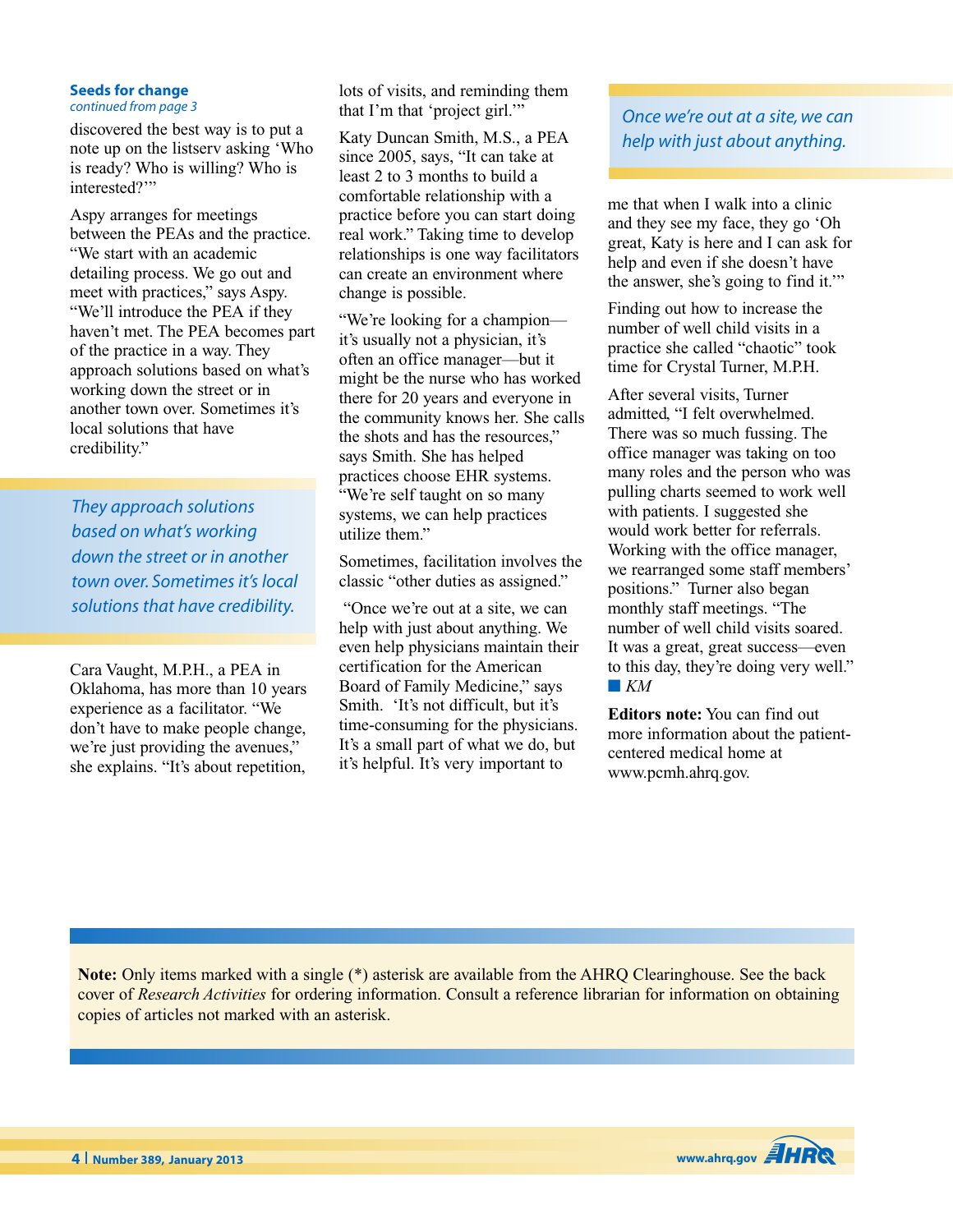## **High rates of paper-based prescribing errors found among communitybased primary care providers**

A great deal is known about the rates and types of prescribing errors in hospitals, but not in the outpatient setting. Now a new study reveals high rates of prescribing errors among community-based providers in two States. Errors resulting from illegible prescriptions were the biggest problem.

The study looked at 48 ambulatory care providers in New York and 30 providers in Massachusetts who used paper prescriptions for a period of 15 months. A total of 9,385 prescriptions were reviewed for 5,955 patients to identify any prescribing errors.

Provider groups in both States experienced high error rates. Overall, the rate of prescribing errors was 36.7 per 100 prescriptions, not including illegibility errors. There was no difference in rates between the groups. This amounted to 27.8 percent of prescriptions having at least 1 prescribing error. Although these errors have low potential for patient harm, they do result in significant rework for physicians, nurses, and pharmacists and delays in receiving medications for patients. The near-miss rate was 1.1 per 100 prescriptions, again with no difference between groups, and with illegibility errors excluded. Prescribing errors

that were most common were illegibility errors, the use of inappropriate abbreviations, direction errors, and strength errors. Illegibility errors and dose errors were most responsible for near misses.

Among drug categories, antibiotics had the most prescribing errors, followed by cholesterol medications, narcotic analgesics, and blood pressure drugs. According to the researchers, use of electronic prescribing with a basic clinical decision support (CDS) system in place could have prevented 32 percent of prescribing errors; an advanced CDS system would have pushed this rate to 57 percent. A CDS system would also have prevented all of the illegibility errors and 42 percent of the near misses. The study was supported in part by the Agency for Healthcare Research and Quality (HS15397).

See "Ambulatory prescribing errors among community-based providers in two states," by Erika L. Abramson, M.D., David W. Bates, M.D., M.Sc., Chelsea Jenter, and others in the *Journal of the American Medical Informatics Association* 19, pp. 644- 648, 2012. **■** *KB*

# **Including FDA hotline in print drug ads has small effect on adverse event reporting by consumers**

In 2007, the Federal Government began requiring drug makers to include in their print direct-toconsumer advertisements information for consumers about how to report to the Food and Drug Administration (FDA) adverse events that they experienced after taking a prescription drug. The researchers studied adverse event reports for about 123 drugs that came from patients before and after the enactment of the print advertising requirement. They then estimated that requirement's impact with model simulations. In the period from July 2006 to May

2009, the FDA received 7,100 adverse drug reports from patients who were taking one of more of the 123 drugs. On average, patients reported more adverse events per month after the enactment of the requirement than before (2.35 events per drug, compared to 1.17 events). However, this difference was not significant.

Using model simulations, the researchers estimated that before enactment of the requirement, if the cumulative spending on print direct-to-consumer advertising increased to \$7.7 million per drug, there would be 0.08 more reports

each month of adverse drug events per drug.

After enactment, the same increase in spending on print advertising would result in 0.24 more monthly reports of adverse events per drug. Of that increase, 64.8 percent was attributable to the requirement that manufacturers include toll-free reporting numbers in print directto-consumer advertisements.

The researchers suggest that if the positive relationship between spending on direct-to-consumer advertising and adverse event

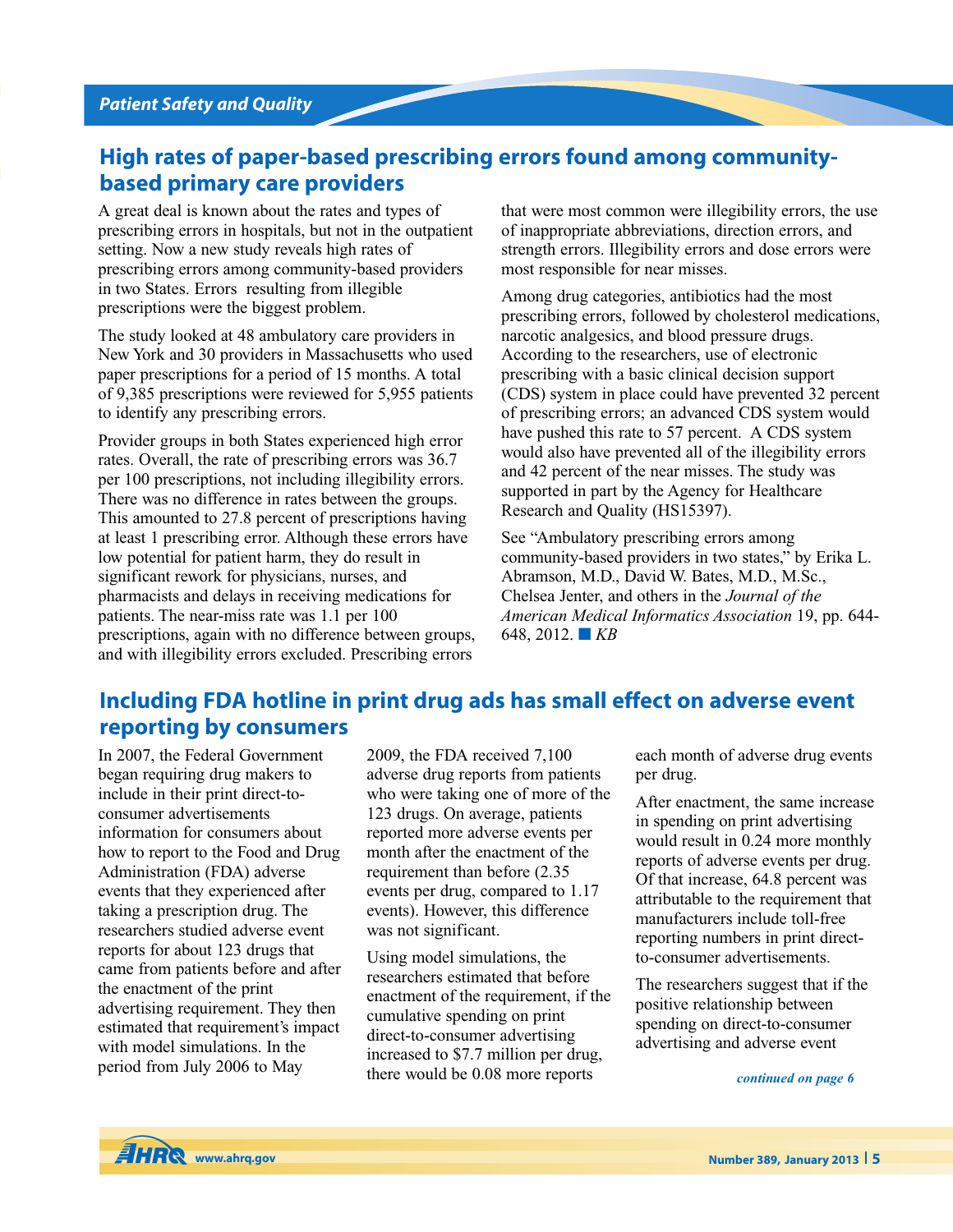#### **FDA hotline** *continued from page 5*

reporting holds, adding the toll-free number to television advertisements could have a bigger impact than doing so in print advertising. They also point out that additional measures, such as more publicity about the Adverse Event Reporting

System or more consumer education, should be considered to promote patient reporting of adverse events.

See "Despite 2007 law requiring FDA hotline to be included in print drug ads, reporting of adverse events by consumers still low," by Dongyi "Tony" Du, Ph.D., John

Goldsmith, Ph.D., Kathryn J. Aikin, Ph.D., William E. Encinosa, Ph.D., and Clark Nardinelli, Ph.D., in *Health Affairs* 31(5), pp. 1022- 1029, 2012. Reprints (AHRQ Publication No. 12-R085) are available from the Agency for Healthcare Research and Quality.\* **■** *MWS*

# **Intravenous fentanyl can be given safely to trauma patients for pain in the prehospital setting**

Trauma patients can suffer acute pain during prehospital care by paramedics. Intravenous fentanyl, an opioid, is fast-acting and effective at relieving pain in this setting, but it can also cause respiratory depression and low blood pressure. However, a new study found fentanyl was safe and effective at relieving the pain of adults cared for by paramedics. In fact, fentanyl improved the patient's emergency department (ED) shock index (heart rate divided by systolic blood pressure).

The researchers compared 217 trauma patients who received fentanyl with 247 patients who did not receive fentanyl prior to arrival at the hospital. Due to a protocol change, paramedics were able to give a single 100 µg dose of fentanyl without having to call the medical command center. In the fentanyl group, there was a larger proportion of blunt trauma patients, those with a Glasgow Coma Scale of 15 (scores of 3-8

indicates coma), and a higher Injury Severity Score. Patients receiving fentanyl were also more likely to be taken directly to the operating room and less likely to be discharged home. The ED shock index was better for those getting fentanyl compared to those who did not. This advantage continued even after results were adjusted for such things as age, gender, and prehospital shock index. According to the researchers, the findings can be applied to most urban prehospital systems and to the majority of major trauma patients who are not initially hypotensive. The study was supported by the Agency for Healthcare Research and Quality (HS18123 and HS17526).

See "Safety of prehospital intravenous fentanyl for adult trauma patients," by Gina C. Soriya, M.D., Kevin E. McVaney, M.D., Michael M. Liao, M.D., and others in the *Journal of Trauma* 72(3), pp. 755-759, 2012. **■** *KB*

# **Aldosterone antagonist therapy at hospital discharge linked to modest reduced risk of rehospitalization for heart failure**

Among older patients experiencing heart failure and reduced ejection fraction (reduced pumping ability), using aldosterone antagonist therapy at hospital discharge was not independently associated with improved mortality or cardiovascular readmission, according to new research from AHRQ's Effective Health Care Program. However, it was associated with a modest reduction in the risk of rehospitalization for heart failure.

Though aldosterone has been shown to be effective in clinical

trials, it may have limited effectiveness in real-world settings among the most vulnerable patients because of lack of adherence to or persistence with medical therapy, or inconsistent monitoring based on guideline recommendations. Strict protocols for careful monitoring and early follow-up after initiation of aldosterone antagonist therapy are needed. Additional research is also needed to evaluate the clinical effectiveness of aldosterone antagonists in the broad population of patients with heart failure and to identify strategies to overcome

disparities between findings of clinical efficacy and clinical effectiveness.

See "Associations Between Aldosterone Antagonist Therapy and Risks of Mortality and Readmission Among Patients With Heart Failure and Reduced Ejection Fraction" by Adrian F. Hernandez, M.D., M.H.S., Xiaojuan Mi, Ph.D., Bradley G. Hammill, M.S., and others in the November 2012 *Journal of the American Medical Association* 308(20), pp. 2097- 2107. **■**

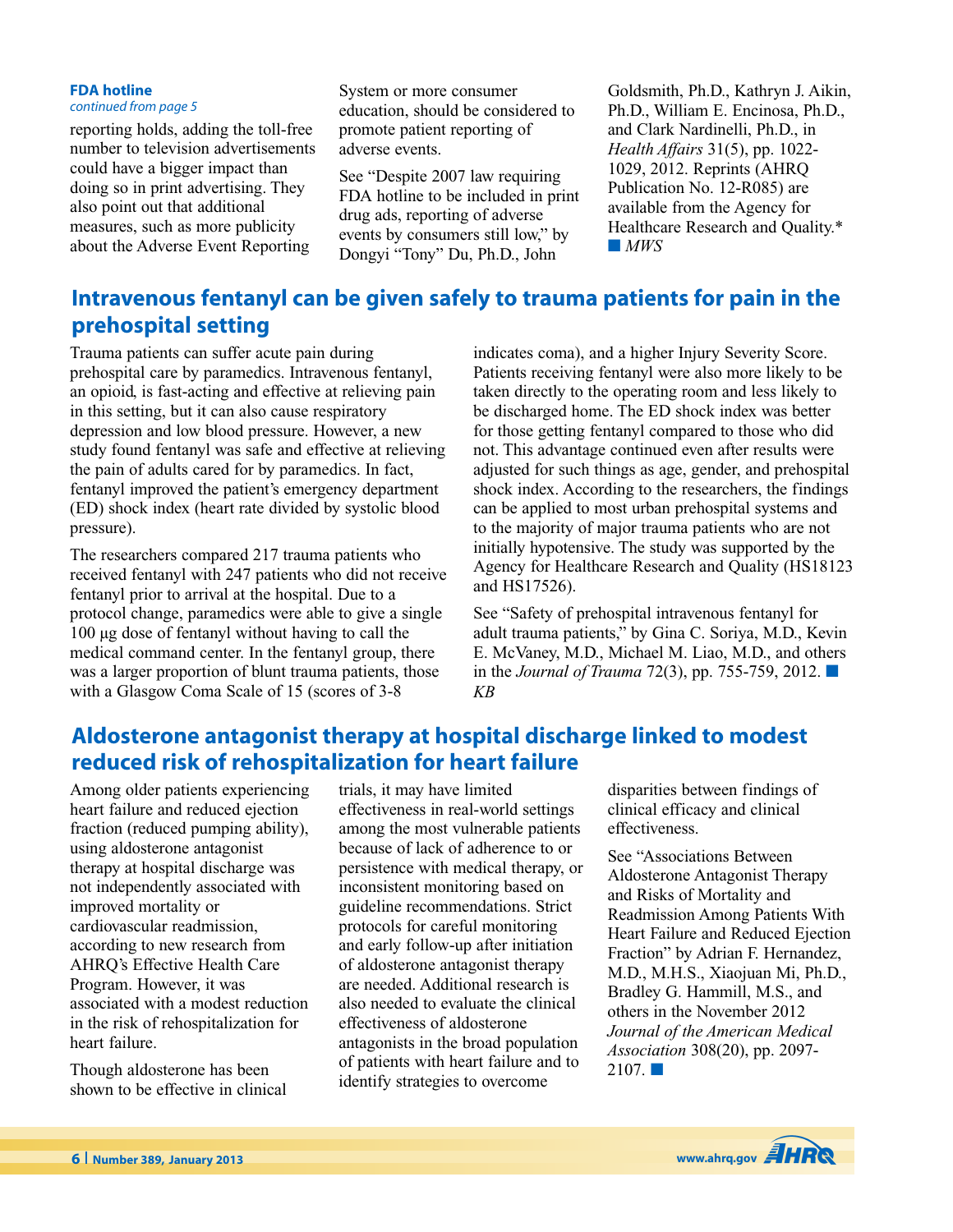# **Skill in estimating blood loss declines 9 months after Web-based training**

Accuracy and timeliness in estimating blood loss is important both in surgery and obstetrics. Yet, clinicians who go through a course of Web-based education on blood loss volume estimation, estimate blood loss less accurately 9 months later, according to a new study. Visual estimation of blood loss remains important, because it is faster than other, more accurate methods that require specialized equipment. The researchers retested 52 of 141 labor and delivery providers who completed an initial Web-based didactic training 9 months after their initial training.

In a pretest before the initial training, the clinicians underestimated the volume of blood loss by an overall 47.8 percent (aggregate accuracy for five simulation stations). The aggregate accuracy improved to a 13.5 percent underestimate for the immediate posttest, but worsened to an aggregate 34.6 percent underestimation at 9 months after training. The 9 month posttest accuracy was significantly better than that observed for the pretest, but significantly worse than that observed for the immediate posttest.

No significant differences in accuracy at the 9-month follow-up were associated with provider type (anesthesiologist, attending obstetrician, nurse), duration of clinical experience, or previous formal training on blood loss accuracy. Three of the simulation stations showed no change in estimation accuracy from the immediate posttest and 9-month test. The researchers suggest that this might be due to the participants having been given information concerning saturated capacity for the laparotomy sponge and a specific rule for estimating blood loss in a bed. The study was funded in part by the Agency for Healthcare Research and Quality (T32 HS00078).

More details are in "Decay in blood loss estimating skills after Web-based didactic training," by Paloma Toledo, M.D., M.P.H., Stanley T. Eosakul, M.S., Kristopher Goetz, B.A., and others, in the February 2012 *Simulation in Healthcare* 7(1), pp. 18-21. **■** *DIL*

## **Decision modeling can demonstrate potential trade-offs between survival and quality of life in advance directives**

When patients are critically ill and no longer able to make decisions, advance directives help maintain patient autonomy by allowing them to specify ahead of time the type of care desired. To determine if they could identify patient preferences for quality of life that might make a Do Not Intubate (DNI) versus a Full Code advance directive result in more favorable outcomes, a research team built a decision analytic model (mathematical simulation) comparing Full Code versus DNI in patients with severe chronic obstructive pulmonary disease (COPD), as an example of a highly prevalent chronic disease. The modeled DNI advance directive only allowed noninvasive mechanical ventilation versus the Full Code advance directive that allowed all forms of

mechanical ventilation, including invasive mechanical ventilation via an endotracheal tube (ETT).

The simulation revealed that for community dwellers with COPD, Full Code resulted in a greater likelihood of survival and higher estimated quality-adjusted life years (QALYs). When considering patient preferences regarding complications, however, if patients were willing to give up more than 3 months of life expectancy to avoid ETT complications, or were willing to give up more than 1 month of life expectancy to avoid long-term institutionalization, DNI resulted in higher estimated QALYs.

The researchers conclude that advance directive decisionmaking must be informed by the likelihood of outcomes beyond survival alone,

such as potential tradeoffs between survival and complications, as well as patients' preferences for these outcomes. Decision analytic modeling can assist with such complex decisionmaking by synthesizing evidence-based data with patient-specific factors to estimate more individualized likelihoods of outcomes and potential tradeoffs. This study was supported in part by the Agency for Healthcare Research and Quality (HS19473).

See "Informing shared decisions about advance directives for patients with severe chronic obstructive pulmonary disease: A modeling approach" by Negin Hajizadeh, M.D., Kristina Crothers, M.D., and R. Scott Braithwaite, M.D., in *Value in Health* 15, pp. 357-366, 2012. **■** *MWS*

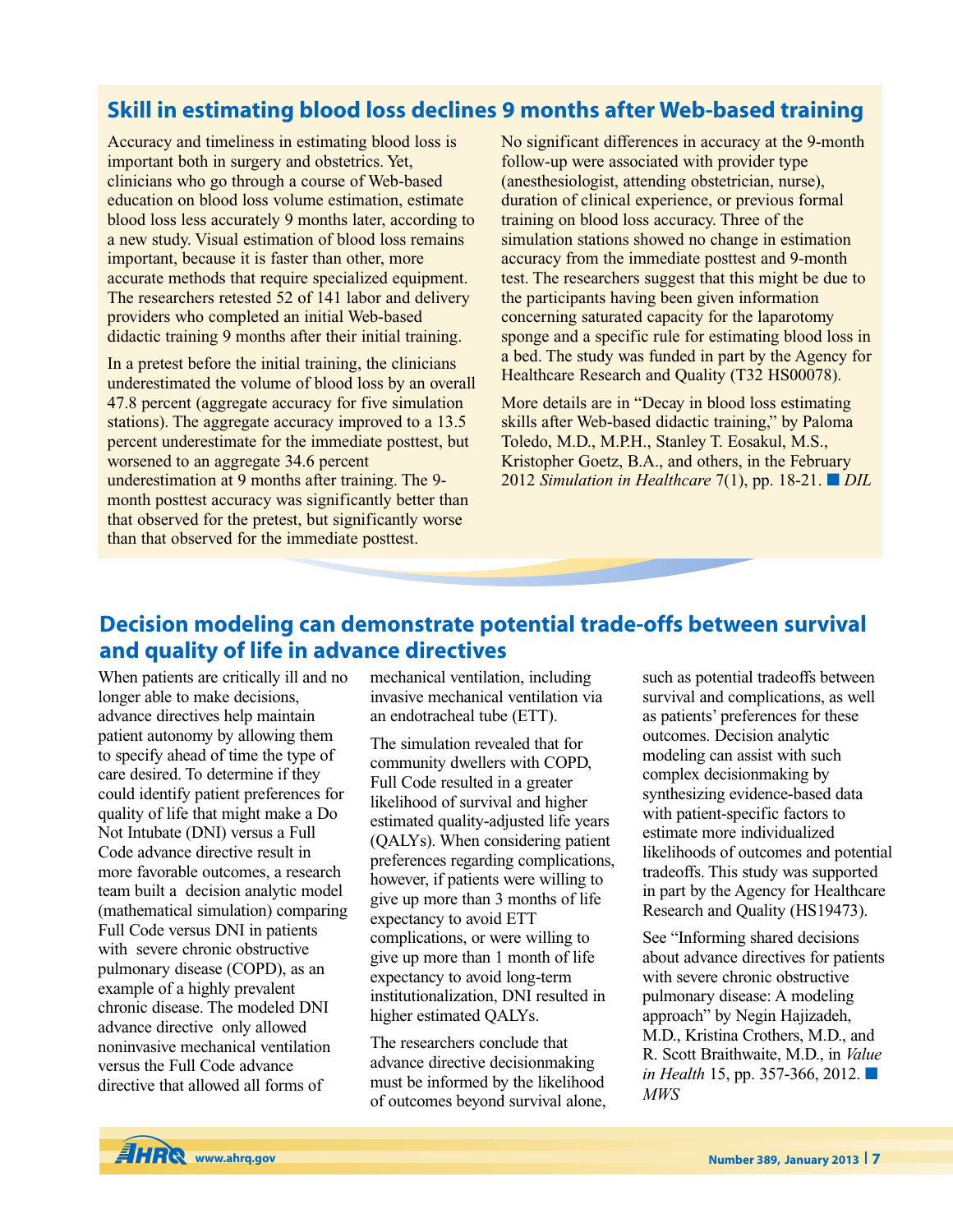# **24-hour staffing of intensive care units with intensivists has benefits as well as some tradeoffs for patients and physicians**

More and more hospitals are favoring 24-hour attending physician coverage in their intensive care units (ICUs), with some even opting for remote telemonitoring. While there are many benefits to having experienced intensivists present all the time, it may also produce some unintended consequences for patients, suggests a paper by University of Pennsylvania critical care medicine specialists, Meeta Prasad Kerlin, M.D., M.S.C.E., and Scott D. Halpern, M.D., Ph.D.

In a recent essay, they explore both the pros and possible cons associated with 24-hour intensivist staffing in teaching hospitals. Their opinions suggest that such coverage requires tradeoffs in training of residents (individuals with a medical degree but who practice under the supervision of fully licensed physicians, such as hospital attending physicians) and possible disparities in health care access at certain hospitals that cannot attract the limited number of intensivists.

Intensivist staffing on a 24-hour basis has several potential benefits for patients. These experienced specialists may improve the quality and efficiency of care, while at the same time increasing the satisfaction levels of families and staff. In addition, lowering on-call responsibility may reduce staff burn out. Some studies even suggest that patients who

receive such high-intensity critical care have reduced mortality and shorter length of stays compared to patients in ICUs with other staffing models. Also, nurses appreciate having the intensivist present in the ICU, since it reduces communication delays when trying to reach a physician by phone.

However, the current shortage of intensivists means that not all critically ill patients can benefit from this type of care and staffing. Some ICUs have no intensivists at all. This 24-hour staffing trend may result in more specialists being taken away from hospitals who need them the most. Residents may also not have as many opportunities to learn by doing in the environment of round-the-clock intensivist coverage. Lesser autonomy may make residents feel less fulfilled, discouraging them from pursuing careers as intensivists. Given all of the questions surrounding this type of ICU staffing model, the authors recommend randomized trials comparing 24 hour versus daytime-only intensivist staffing. The study was supported in part by the Agency for Healthcare Research and Quality (HS018406).

See "Twenty-four-hour intensivist staffing in teaching hospitals: Tensions between safety today and safety tomorrow," by Drs. Kerlin and Halpern in the May 2012 *Chest* 141(5), pp. 1315-1320. **■** *KB*

## **Alcohol screening questionnaire can help identify high-risk drinkers with increased postoperative health care use**

Alcohol misuse is a potentially modifiable risk factor for postoperative complications. The commonly used three-item AUDIT-C alcohol screening questionnaire could be used to identify patients at increased risk for costly postoperative inpatient health care use, concludes a new study. Providing these patients with preoperative alcohol interventions

might provide a cost-effective approach to decrease postoperative resource use as well as improve patient outcomes, suggest the researchers.

The study included male Veterans Affairs patients who completed the AUDIT-C on mailed surveys from October 2003 through September 2006, who were hospitalized for

nonemergency, noncardiac major operations in the following year. The researchers evaluated postoperative inpatient health care use across four AUDIT-C risk groups (scores 0, 1 to 4, 5 to 8, and 9 to 12), adjusting for smoking status, sociodemographics, and other factors.

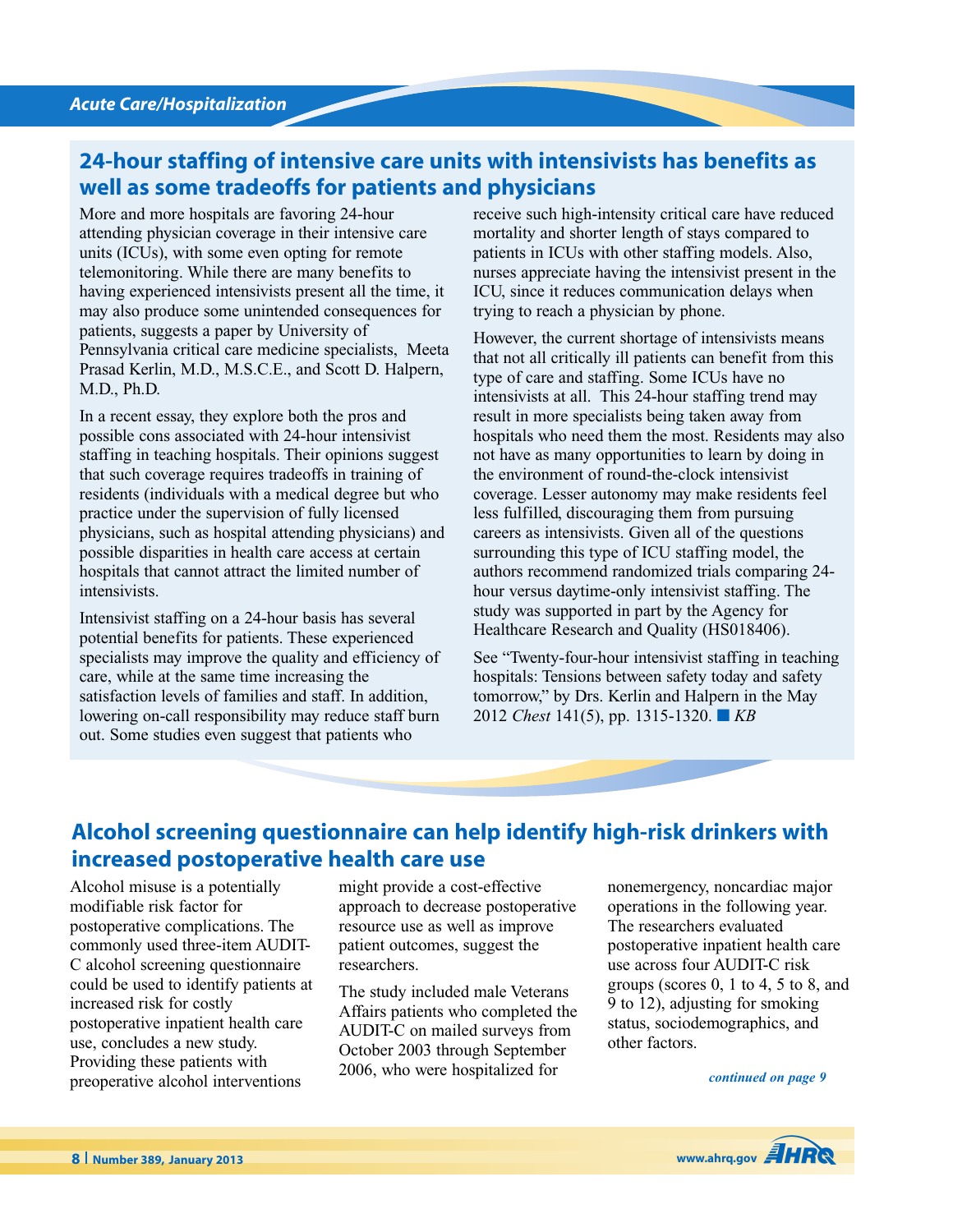### **Alcohol screening**

### *continued from page 8*

Patients with high-risk drinking (AUDIT-C scores 9 to 12) spent nearly a day longer in the hospital and had longer intensive care unit stays after surgery compared with low-risk drinkers (AUDIT-C scores 1 to 4), and were twice as likely to return to the operating room. Highrisk drinking was not associated with hospital readmission. Lower

level at-risk drinking (AUDIT-C scores 5 to 8) was not associated with any measure of postoperative health care use. Nondrinkers (AUDIT-C score 0) had increased health care use on all measures compared with low-risk drinkers, but the differences were relatively small. This study was supported in part by the Agency for Healthcare Research and Quality (T32 HS13853).

See "AUDIT-C alcohol screening results and postoperative inpatient health care use" by Anna D. Rubinsky, M.S., Haili Sun, Ph.D., David K. Blough, Ph.D., and others in the *Journal of the American College of Surgeons* 214, pp. 296- 395, 2012. **■** *MWS*

## *Mental Health*

# **Headache and nausea most common side effects among adults and adolescents taking antidepressants**

Much of what we know about the side effects of antidepressants comes from randomized trials. A new study sheds light on side effects of antidepressants observed in patients being treated by clinicians in a real-world setting. The side effects varied, depending on the class of drug and age of the patient.

The University of Colorado researchers reviewed 11 years of data to identify 36,400 adults and 3,617 adolescents who received an antidepressant to treat a new episode of major depressive disorder. They studied seven classes of antidepressants for side effects: serotonin reuptake inhibitors (SSRIs), selected serotonin-norepinephrine reuptake inhibitors (SNRIs), tricyclics, bupropion, monoamine oxidase inhibitors (MAOIs), phenylpiperazine, and tetracyclic antidepressants. They also studied the prevalence of five of the most common side effects: headache, nausea/vomiting, agitation, sedation, and sexual dysfunction.

Most patients were taking SSRIs (66 percent), followed by bupropion (14 percent), and SNRIs (12 percent). Within the SSRI group, the most popular drugs were sertraline, escitalopram, and fluoxetine. Two-thirds of patients receiving an SNRI took venlafaxine. Patients taking MAOIs were significantly

older than patients taking other classes of drugs.

The most common side effects among all age groups were headache and nausea or vomiting. Adults receiving bupropion had significantly



fewer episodes of headaches and nausea compared to those taking an SSRI or SNRI. Adolescents receiving bupropion had significantly less nausea or vomiting compared to those taking an SSRI. Among adults taking an SSRI, there was a higher risk of nausea. Adolescents were more at risk for headaches if they were taking a tetracyclic antidepressant verses an SSRI. The results of this study were consistent with data from previous clinical trials. The study was supported by the Agency for Healthcare Research and Quality (HS19464 and Contract No. 290-05-0037).

See "Rates of 5 common antidepressant side effects among new adult and adolescent cases of depression: A retrospective US claims study," by Heather D. Anderson, Ph.D., Wilson D. Pace, M.D., Anne M. Libby, Ph.D., and others in the January 2012 *Clinical Therapeutics* 34(1), pp. 113-123. **■** *KB*

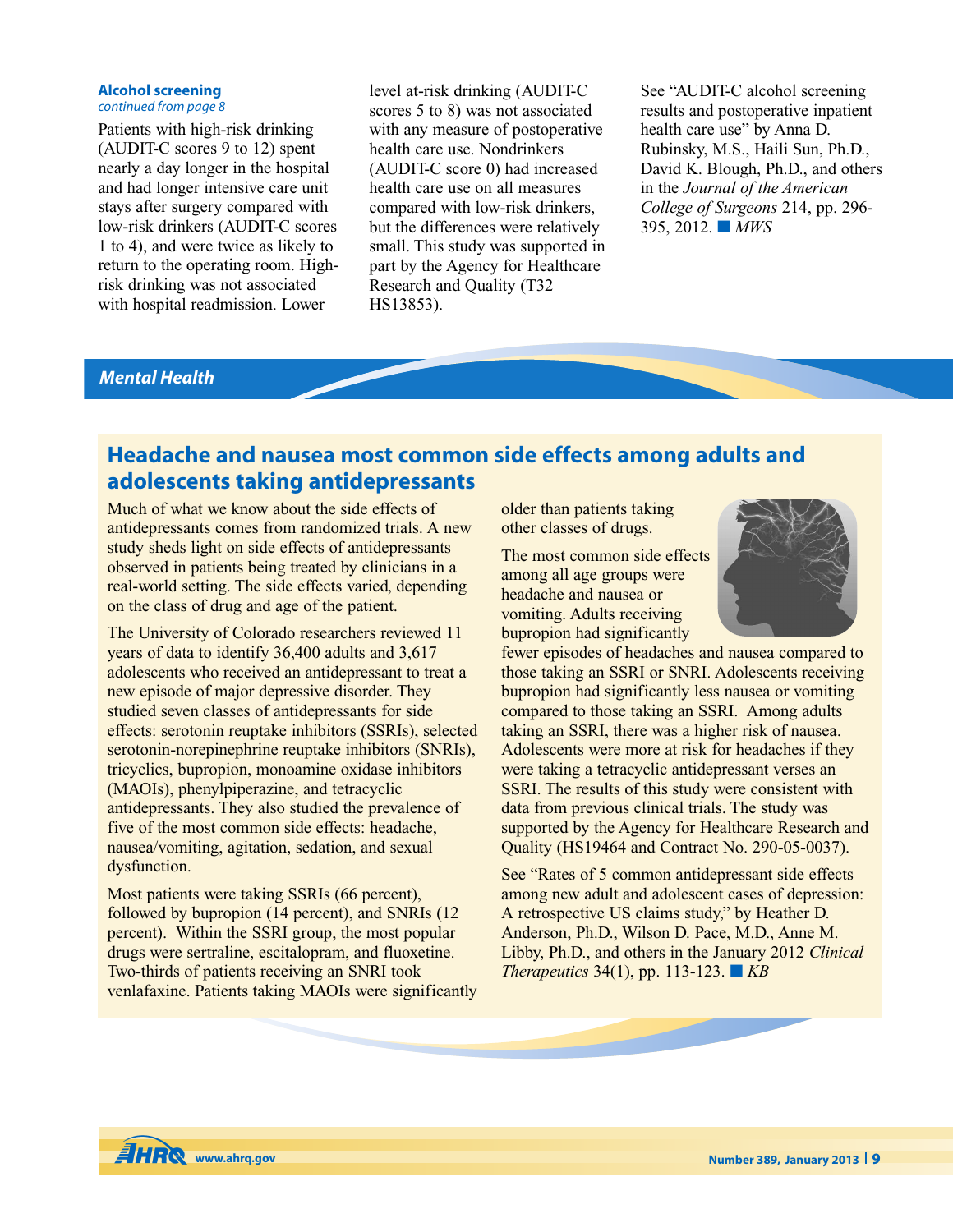## **Study is first to show improved outcomes with postpartum depression screening and care**

Studies have shown that maternal postpartum depression (PPD) affects one in every 5 to 6 postpartum women, but is often undetected and if recognized, undertreated. A new practice-based research network study compared a system of screening, supported diagnosis, and PPD management within family medicine practices to usual care. The new approach significantly increased rates of PPD recognition, treatment, and fewer depressive symptoms at 12 months.

The researchers randomly assigned 14 family medicine practices to usual care and 14 to the intervention. Intervention practices received education and tools for postpartum depression screening, diagnosis, and therapy initiation, and care systems to encourage patient followup, which occurred within each practice. Usual-care practices received a 30-minute presentation about postpartum depression.

Of the 2,343 women enrolled shortly after giving birth, 1,897 (80.1 percent) provided outcome information and were included in the analysis. They were mailed packets that included two depression screening tools (the Edinburgh Postnatal Depression Scale and the 9-item Patient Health Questionnaire, PHQ-9), plus assessments related to parenting and partner relationships to complete and return to the central site at intake (baseline), 6 months, and 12 months later.

Elevated screening scores, indicating high risk for depression, were noted for 34.5 percent (654) of women—255 at usual care practices and 399 at intervention practices. Baseline PHQ-9 scores consistent with moderate to severe depression were found for 5.1 percent of usual-care women and 5.6 percent of intervention women.

At the end of 12-months followup, intervention group women were

significantly more likely to receive a diagnosis and therapy for postpartum depression. Also, women in the intervention group with initially elevated depression scores were 74 percent more likely to show a clinically significant drop in depression compared with those from the usual-care group. Worthy of note is the modest amount of additional time required in the intervention practices. The study was funded by the Agency for Healthcare Research and Quality (HS14774).

More details are in "TRIPPD: A practice-based network effectiveness study of postpartum depression screening and management," by Barbara P. Yawn, M.D., M.Sc., Allen J. Dietrich, M.D., Peter Wollan, Ph.D., and others in the July/August 2012 *Annals of Family Medicine* 10(4), pp. 320-329. **■** *DIL*

## **Computerized clinical decision support may promote contraceptive counseling for women prescribed teratogenic medications**

Each year, 12 million women of reproductive age receive prescriptions for drugs that can potentially cause birth defects (teratogenic). Alerting women to these risks and providing them with contraceptive counseling is very important. However, less than 50 percent of women actually receive such counseling. A new study concludes that electronic medical records with clinical decision support (CDS) systems can improve counseling and prescribing practices, including the frequency of discussing the risks of medication use during pregnancy.

In the study, 41 primary care physicians (PCPs) received a CDS system. One group was randomized to receive a simple version that delivered a cautionary

alert when ordering potentially teratogenic medications. The second group of PCPs received a CDS system that used a tailored alert text and a structured order set for safe prescribing. All PCPs, regardless of which CDS they received, were only alerted once per encounter with a patient. The researchers abstracted data from 35,110 encounters of 9,972 female patients of childbearing age.

Before CDS was implemented, 24.2 percent of patient visits had documented contraceptive counseling when a teratogenic drug was prescribed. Following CDS implementation, this increased to 26.5 percent in both

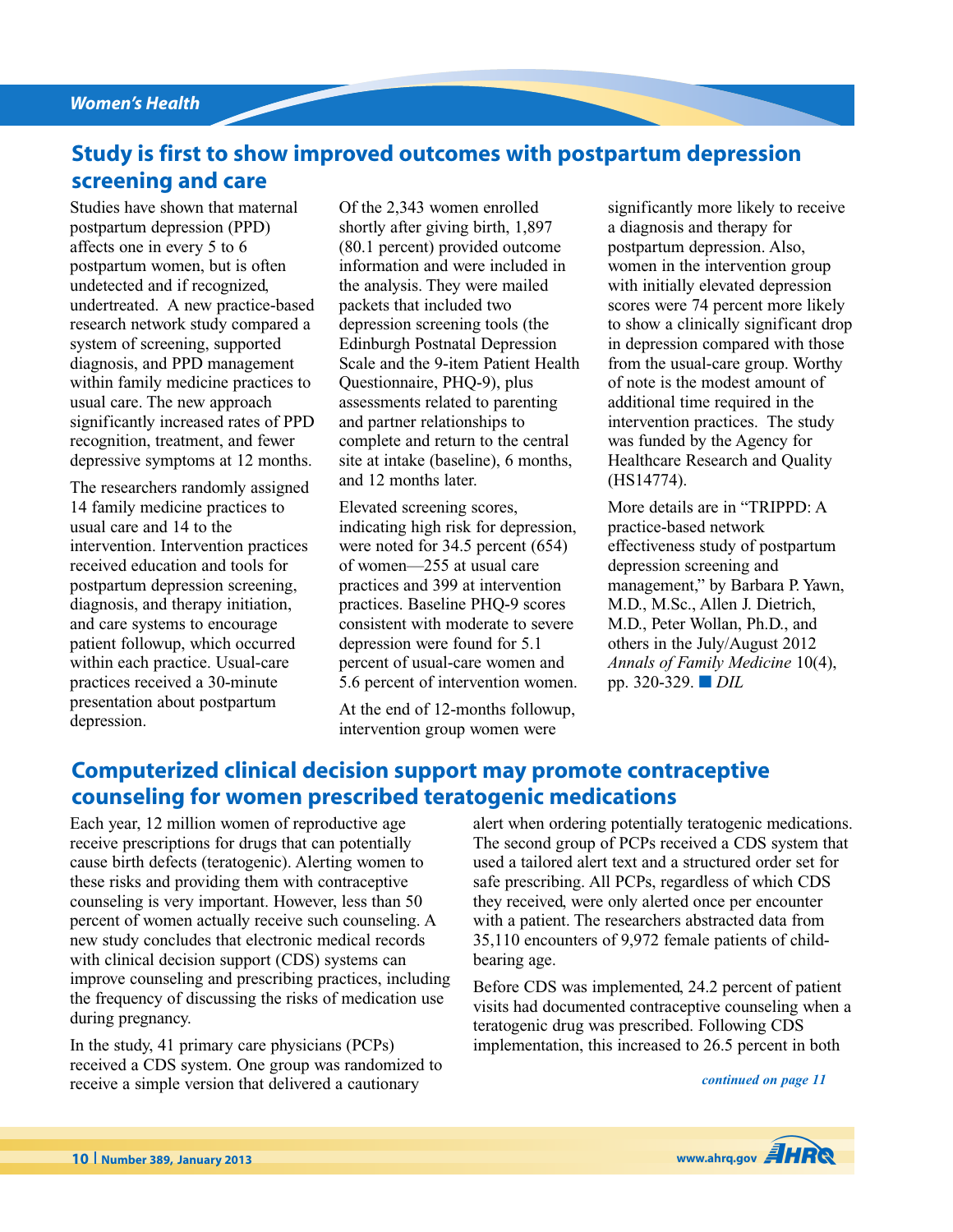#### **Contraceptive counseling** *continued from page 10*

CDS groups. Those who received the multifaceted CDS reported an increase in the number of times per month they discussed medication risks during pregnancy with women to whom they prescribed teratogenic drugs. They also improved several prescribing and counseling practices. However, PCPs reported more satisfaction with the simple CDS system. Thus, the researchers conclude that, although CDS systems have the potential to boost provision of family planning services when

fertile women are prescribed potentially teratogenic medications, further refinement of these systems is needed. Their study was supported in part by the Agency for Healthcare Research and Quality (HS17093).

See "Clinical decision support to promote safe prescribing to women of reproductive age: A clusterrandomized trial," by Eleanor Bimla Schwarz, M.D., M.S., Sara M. Parisi, M.S., M.P.H., Steven M. Handler, M.D., Ph.D., and others in the *Journal of General Internal Medicine* 27(7), pp. 831-838, 2012. **■** *KB*

### *Child/Adolescent Health*

## **Quality improvement collaborative improves outcomes in children with inflammatory bowel disease**

The care of children with inflammatory bowel disease (IBD), Crohn's disease (CD), or ulcerative colitis (UC) can be complex. There is a lack of consensus on the best way to manage these patients. As a result, variations in care delivery exist in both diagnosis and treatment. However, a new study suggests that a quality improvement (QI) collaborative may improve outcomes for these chronic conditions. The QI system uses training, coaching, team building, and performance self-reporting to create new care approaches and then to test them.

A network of six care centers shared in the costs of creating the program's technical infrastructure and data sharing. Changes in care delivery were based on the Chronic Illness Care Model. The changes included a set of recommendations to standardize diagnosis, classify disease severity, and evaluate the patient's nutritional and growth status. As care processes improved, additional changes were implemented that centered on medications, managing nutrition and growth, and inducing and maintaining disease remission. A Model IBD Care Guideline was developed to help standardize therapy.

Testing the care changes and collecting monthly data on them revealed several positive outcomes. First, there was an increase in the proportion of medical visits with complete disease classification. Second, there was more frequent measurement of thiopurine methyltransferase (TPMT) levels before thiopurines were administered (drugs commonly used to treat these conditions). Patients were more likely to receive an initial thiopurine dose appropriate to their TPMT level. There was also an increase in the number of CD and UC patients who went into remission. Finally, the application of evidence-based changes resulted in an increase in the percentage of CD patients not taking corticosteroids. The study was supported in part by the Agency for Healthcare Research and Quality (HS16957).

See "Improved outcomes in a quality improvement collaborative for pediatric inflammatory bowel disease," by Wallace V. Crandall, M.D., Peter A. Margolis, M.D., Ph.D., Michael D. Kappelman, M.D., M.P.H., and others in the April 2012 *Pediatrics* 129(4), pp. e1030-e1041. **■** *KB*

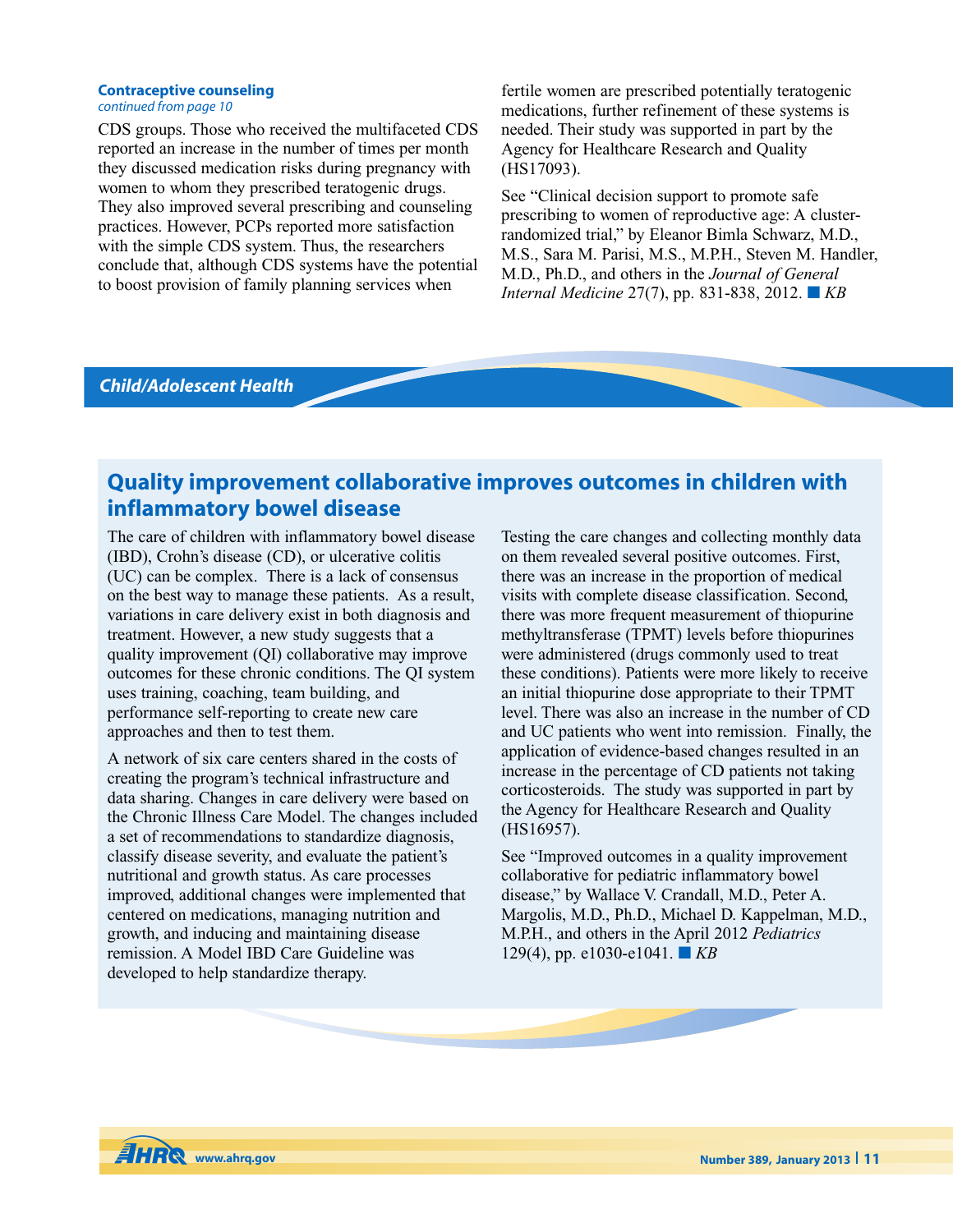# **New guidelines help clinicians assess and treat maladaptive aggression in youth**

Maladaptive aggression in youth can have devastating consequences on the child and the family. It can lead to violence, expulsion from school, broken relationships at home, and run-ins with the juvenile justice system. Recently, a team of national experts from the Center for Education and Research on Mental Health Therapeutics (CERTs) at Rutgers University, working with the REACH Institute, several States, and other stakeholders, convened national experts to review available evidence to develop evidence-based consensus treatment recommendations for youth with maladaptive aggression.

The team's first published report (part I of the guideline) describes the literature review process and establishes nine recommendations to help health care providers engage families, assess youth, and effectively evaluate and manage maladaptive aggression.

In the second report (part II), guideline developers offer 11 recommendations to help primary care and specialty providers select appropriate psychosocial interventions and medication treatments. Both guideline publications were funded in part by grants from the Agency for Healthcare Research and Quality (HS16097) to the Rutgers University CERT. For more information on the CERTs program, visit www.certs.hhs.gov.

**Knapp, P., Chait, A., Pappadopulos, E., and others. (2012, June). "Treatment of maladaptive aggression in youth: CERT guidelines I: Engagement, assessment, and management."**

### *Pediatrics* **129(6), pp. e1562 e1576.**

This guideline report highlights the absolute necessity for clinicians to use intensive "engagement procedures" focused on the patient and the family during the initial evaluation and diagnostic workup in order to obtain families' "buy in" and co-participation in the initial treatment plan.

Effective engagement also tends to increase families' trust in and alliance with the health care provider, which further aids in a more complete assessment of the child's emotional and behavioral problems, as well as families' strengths and challenges. Intensive psychoeducation and support to both parents and youth is essential right from the outset, and youth at risk for harming themselves or others should be referred to a psychiatrist for evaluation.

Guidelines further recommend that standardized measures be used to evaluate aggression at baseline and throughout treatment, with continuous monitoring to ensure treatment strategies are effective over time. Also, because clinical interventions alone are often insufficient to fully address maladaptive aggression, clinicians must ensure that parents are connected to community agencies that can assist them in obtaining the full range of supports needed to return youth to healthier developmental life pathways. Similarly, providers' ongoing consultation with teachers and school systems is often required to effectively help patients and families manage maladaptive aggression in and outside the home.

**Rosato, N.S., Correll, C.U., Pappadopulos, E., and others. (2012, June). "Treatment of maladaptive aggression in youth: CERT guidelines II: Treatment and management."** *Pediatrics* **129(6), pp. e1577-e1586.** The second guideline report details 11 treatment recommendations to guide the initial and ongoing therapies. Importantly, for the overall management of maladaptive aggression, the child and family need to take active and continuing roles in treatment planning.

In terms of treatment selection, the literature review and resulting guideline indicate that children and youth with maladaptive aggression benefit greatly from a range of therapeutic interventions that include cognitive behavioral therapies (CBT) and appropriate medication treatments.

Younger children benefit from psychosocial interventions that include programs teaching parents positive parenting skills, effective classroom management by teachers, and interpersonal skills building for the child. In contrast, older children tend to benefit from brief strategic family therapy and CBT. Regardless of age, continued followup and maintenance of psychosocial interventions is critical, as learned skills tend to dissipate over time.

The recommendations emphasize treating the underlying disorder first, as well as beginning with psychosocial interventions before pharmacological treatment because of the lower risk. Considerations for the appropriate selection of psychotropic treatments, and

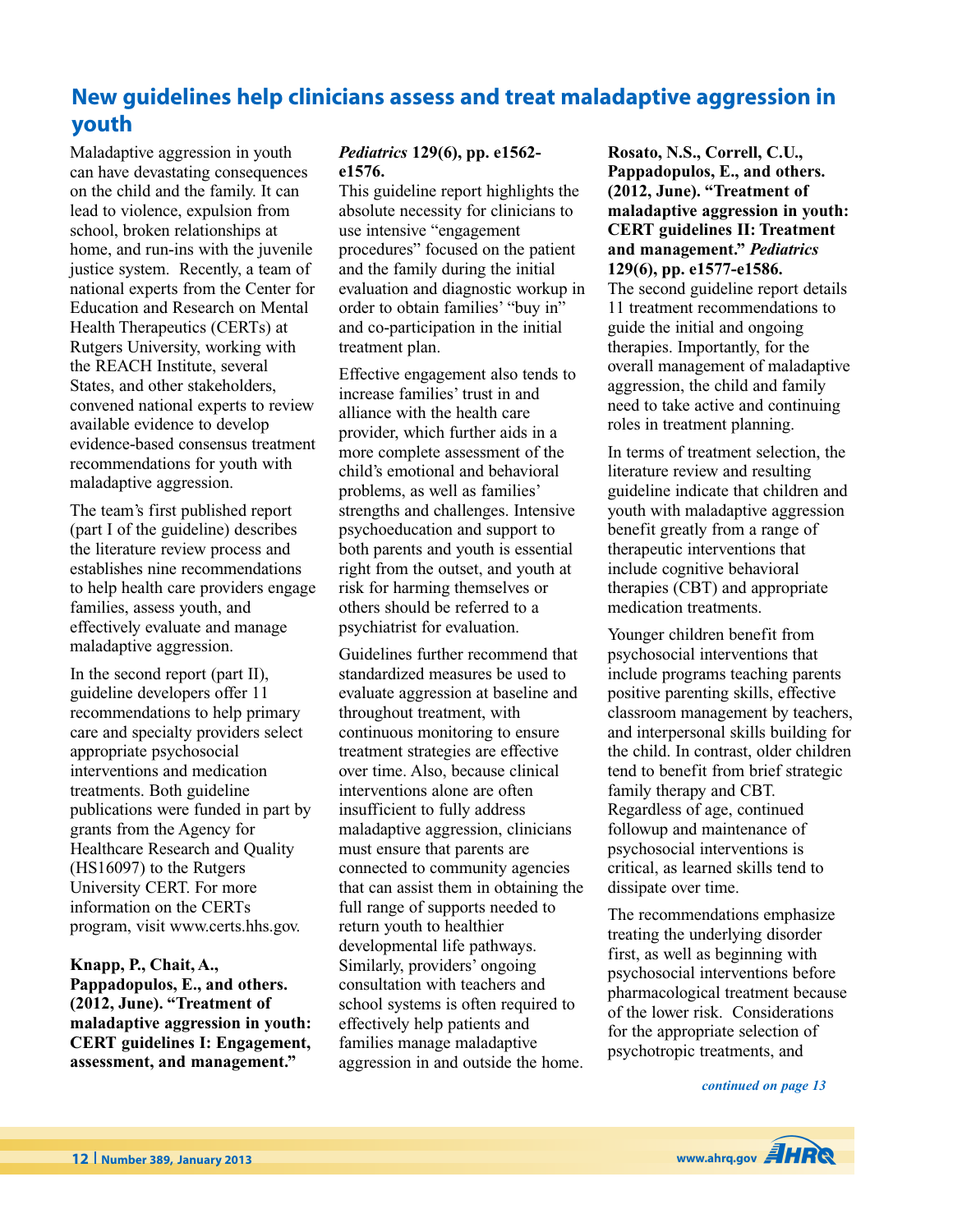#### **Maladaptive aggression** *continued from page 12*

balancing risks with benefits, are reviewed. When aggression cannot be adequately managed with alternative interventions, use of antipsychotics had the greatest

efficacy in addressing these symptoms, followed by stimulants, while mood stabilizers tended to yield poorer or mixed results. The guideline advises clinicians to avoid using more than two psychotropic medications simultaneously, and

emphasizes the importance of giving parents information on how to identify and manage medication side effects in order to assist compliance and produce better therapeutic outcomes. **■** *KB*

## *Elderly Health/Long-Term Care*

## **Being a caregiver linked to poor health behaviors among baby boomers**

If you are a baby boomer who is an informal caregiver, you have greater odds of having behaviors that increase your health risk, according to a new study. The incidence of chronic illness (e.g., obesity, diabetes, and cardiovascular disease) among boomers, men and women born between 1946 and 1964, has grown in recent years. This group also has higher obesity rates and has spent more of their lifespan obese than have previous generations. More than 10 million adults over age 50 care for an aging parent. To see if caregiving stress plays a role in poor health behaviors, the researchers compared the health behaviors of 5,688 California baby boomers who were informal caregivers to that of 12,941 noncaregiving boomers.

The caregivers were slightly older than the noncaregivers (by 0.5 years), more likely to be women (59.8 percent vs. 47.4 percent), more likely to be educated beyond high school, more likely to have higher family income, but less likely to be employed. After controlling for psychological distress, and for personal characteristics and social resources, the caregivers had 127 percent the odds of noncaregivers of

poor overall health behaviors. Compared to noncaregivers, caregivers had 36 percent greater odds of being a current smoker, 41 percent greater odds of consuming soda at least 3.5 times weekly, and 17 percent greater odds of eating fast food at least once a week.

The researchers did not find significant differences in health-risk behaviors for spousal caregivers compared to adult children, other relatives, or nonrelatives—or for higher intensity of caregiving (an additional hour per week or an extra month of caregiving). The findings were based on data on 18,629 noninstitutionalized adults of baby boomer age from the 2009 California Health Interview Survey. The study was supported in part by the Agency for Healthcare Research and Quality (T32 HS00046).

More details are in "Health behaviors among baby boomer informal caregivers," by Geoffrey J. Hoffman, M.P.H., Jihey Lee, Ph.D., and Carolyn Mendez–Luck, Ph.D., M.P.H., in the April 2012 *The Gerontologist* 52(2), pp. 219-230. **■** *DIL*

# **Elderly colon cancer patients receiving chemotherapy after surgery are at risk for various toxicities**

Patients who receive surgery for stage III colon cancer can benefit from 5-flurouracil (5-FU)-based chemotherapy. However, 5-FUbased chemotherapy is associated with increased risk of developing gastrointestinal (GI), blood, and cardiac toxicities in elderly patients with colon cancer. These patients need to be closely monitored so that the benefits of chemotherapy can

outweigh the risks, suggest the study authors.

They identified 12,099 patients with stage III colon cancer from a Medicare database. Of these, 4,359 did not receive any chemotherapy following surgery, with the remaining 7,740 (63.9 percent) getting 5-FU-based chemotherapy within 3 months after tumor

resection. Researchers calculated the 3-month cumulative incidence rate for GI and blood toxicities and risk for heart disease.

Patients receiving chemotherapy were more likely to be younger, married, and have fewer coexisting conditions than the untreated group. This difference was most

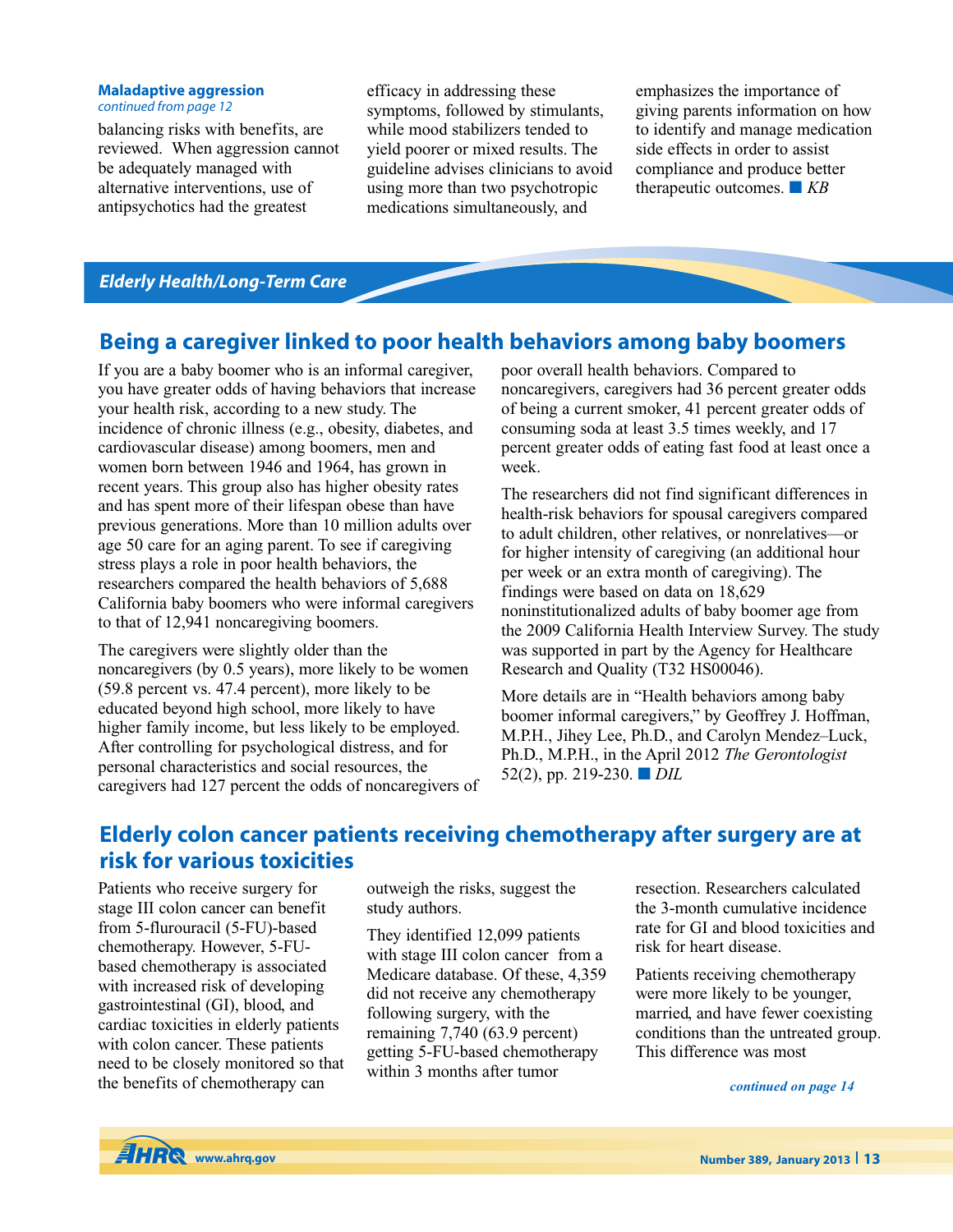#### **Colon cancer patients** *continued from page 13*

pronounced for age, with 88.2 percent of patients aged 65 to 69 initiating chemotherapy compared to just 18.1 percent of patients aged 85 and older.

During 3 months after surgery, the cumulative incidence rate of toxicities was 9.1 percent in the chemotherapy group and 4.3 percent in the non-chemotherapy group. Common toxicities included volume depletion disorder, agranulocytosis (potentially lethal reduction in the number of white blood cells), diarrhea, nausea, and vomiting. Women were 35 percent more likely to experience toxicities than men and blacks were 35 percent less likely to develop toxicities than whites. Chemotherapy was only slightly associated with the risk for developing heart disease. The study was supported by the Agency for

Healthcare Research and Quality (HS16743).

See "Adjuvant chemotherapy and risk of gastrointestinal, hematologic, and cardiac toxicities in elderly patients with stage III colon cancer," by Chung-Yuan Hu, Ph.D., Wenyaw Chan, Ph.D., George P. Declos, M.D., Ph.D., and Xianglin L. Du, M.D., Ph.D., in the June 2012 *American Journal of Clinical Oncology* 35(3), pp. 228-  $236.$  **KB** 

# **Antipsychotic choices in nursing homes partly influenced by nursing home's prescribing culture**

Between one-fifth and one-third of all nursing home patients receive antipsychotic medications. Their use continues to remain popular despite serious safety concerns. Today, nursing homes can select from older, conventional agents to newer, atypical ones. A new study reveals that the majority of nursing homes favor treating patients with atypical antipsychotics. Yet, patients and facility characteristics contribute partially to the medications selected.

Using a variety of data sources, including Medicaid and Medicare data, the researchers identified 65,618 patients 65 years or older residing in nursing homes in 45 States. All had started treatment with an antipsychotic after their admission between 2001 and 2005. Nearly half of the nursing homes studied (45 percent) never prescribed a conventional antipsychotic medication. In fact, 91.2 percent of patients started treatment with an atypical medication. Of the 8.8 percent of patients treated with a conventional medication, the most frequently prescribed drugs were haloperidol (86 percent) and chlorpromazine (8 percent).

Among atypical agents, the most popular choices were risperidone (41 percent) followed by olanzapine (32 percent) and quetiapine (23 percent). Nursing

homes that favored conventional agents tended to have a larger proportion of less educated patients.

They also had a greater proportion of patients with congestive heart failure and those with a history of hypnotic medication use. Facilities preferring atypical agents had more white patients and more patients with dementia or depression. Nursing homes prescribing conventional agents tended to be hospital-based, while those prescribing atypical agents tended to be larger, urban-based facilities with special Alzheimer care units and a team-based approach to care.

Individually, patient characteristics accounted for 36 percent of the between-nursing home variation in prescribing (atypical vs. conventional antipsychotic), facility characteristics for 23 percent, and nursing home prescribing tendency (prescribing 'culture') for 81 percent. The study was supported in part by the Agency for Healthcare Research and Quality (HS17918).

See "Variation in antipsychotic treatment choice across US nursing homes," by Krista F. Huybrechts, M.S., Ph.D., Kenneth J. Rothman, Dr.P.H., M. Alan Brookhart, Ph.D., and others in the February 2012 *Journal of Clinical Psychopharmacology* 32(1), pp. 11-17. **■** *KB*

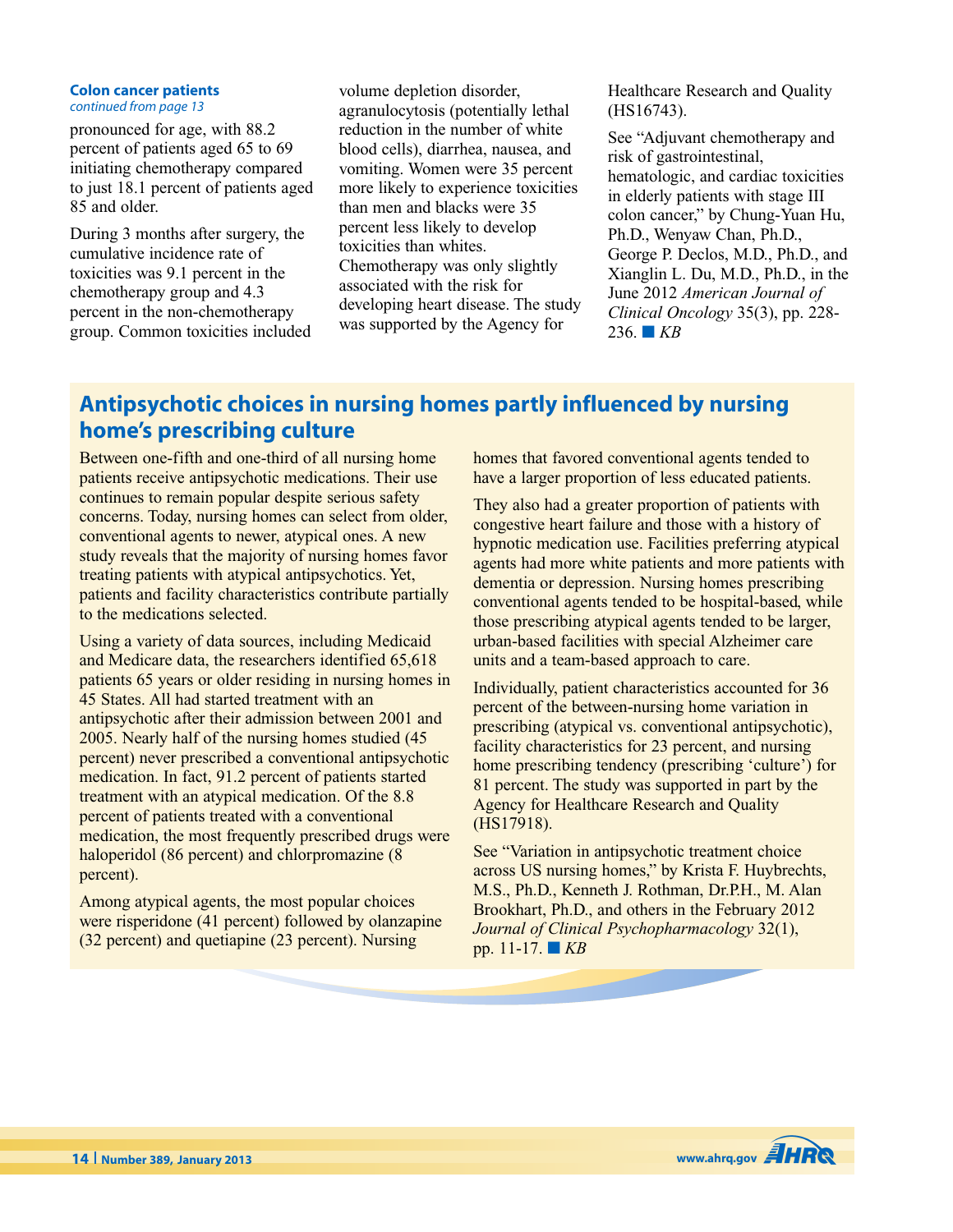# **Partial kidney removal offers survival advantage for elderly patients with small tumors**

The number of patients diagnosed with small kidney tumors has increased considerably over the last 2 decades. As a result, partial removal of the affected kidney has replaced complete removal as the standard treatment in order to preserve kidney function. A new study shows that patients treated with partial rather than total removal of the kidney had a significantly lower risk of dying of kidney cancer.

The researchers retrospectively studied the outcomes of 7,138 Medicare patients with early-stage kidney cancer. Thirty-seven (1.9 percent) patients who underwent partial kidney removal died

compared to 222 (4.3 percent) of those whose complete kidney was removed. Based on a predicted survival difference of 15.5 percentage points at 8-year followup, the researchers estimated that one life would be saved for every seven patients treated with partial rather than total kidney removal.

Although these findings contradict the results of an earlier clinical trial that found a survival benefit for those treated with total kidney removal, the researchers believe that this is because partial kidney removal was much less widely used in the period covered by the clinical trial. At that time, physicians were much less skilled in its intricacies,

and the patient population it was applied to differed considerably from those receiving partial kidney removal in the period covered by the newer study. This study was supported in part by the Agency for Healthcare Research and Quality (HS18346).

See "Long-term survival following partial vs. radical nephrectomy among older patients with earlystage kidney cancer" by Hung-Jui Tan, M.D., Edward C. Norton, Ph.D., Zaojun Ye, M.S., and others in the April 18, 2012 *Journal of the American Medical Association* 307(15), pp. 1629-1635. **■** *MWS*

## *Health Care Costs and Financing*

## **Defense expenses for medical malpractice claims have risen faster than settlement amounts**

Defense expenses represent a growing percentage of the average indemnity (the amount paid to plaintiffs) for malpractice claims paid over a 23-year period, according to a new study. While medical malpractice insurance premiums appeared to have leveled off in 2010 after falling in recent years, no one has looked at the impact of defense expenses, also called "allocated loss adjustment expenses" (ALAE), on the total costs of malpractice insurers.

The researchers examined data from the Physicians Insurers Association of America's Data Sharing Project to whom member insurance companies submit deidentified claim and loss data every 6 months. They first looked at the proportion of paid to closed malpractice claims. They found that the percentage of closed claims resulting in payouts (paid claims) was 33 percent of 8,136 closed claims in 1985. Paid claims fell below 30 percent for 1994–1998, and have stayed below 30 percent since 2003. Despite this variability, the average indemnity (in 2008 dollars) rose almost in a straight line from \$174,260 in 1985 to \$342,670 in 2008. Meanwhile, the average ALAE rose (in 2008

dollars) from \$13,395 to \$43,258 (from \$0.24 to \$0.45 for each "indemnity dollar" paid). Claims resulting in plaintiff verdicts had the highest average ALAE, while 64 percent of claims that were dropped, withdrawn, or dismissed averaged ALAE of only \$15,056. The researchers found that most of the ALAE (74 percent) represented defense attorney expenses, while expert witnesses and other expenses split the remaining 26 percent evenly.

Possible reasons for increases in ALAE include the use of technology advancements during jury trials, use of mock trials and jury consultants, increased court reporter costs, and increased hourly rates and use of expert witnesses, the researchers suggest. The study was funded in part by the Agency for Healthcare Research and Quality (HS17572).

More details are in "The impact of defense expenses in medical malpractice claims," by Aaron E. Carroll, M.D., M.S., Parul Divya Parikh, M.P.H., and Jennifer L. Buddenbaum, M.H.A., M.S., in the Spring 2012 *Journal of Law, Medicine, and Ethics* 40(1), pp. 135- 142. **■** *DIL*

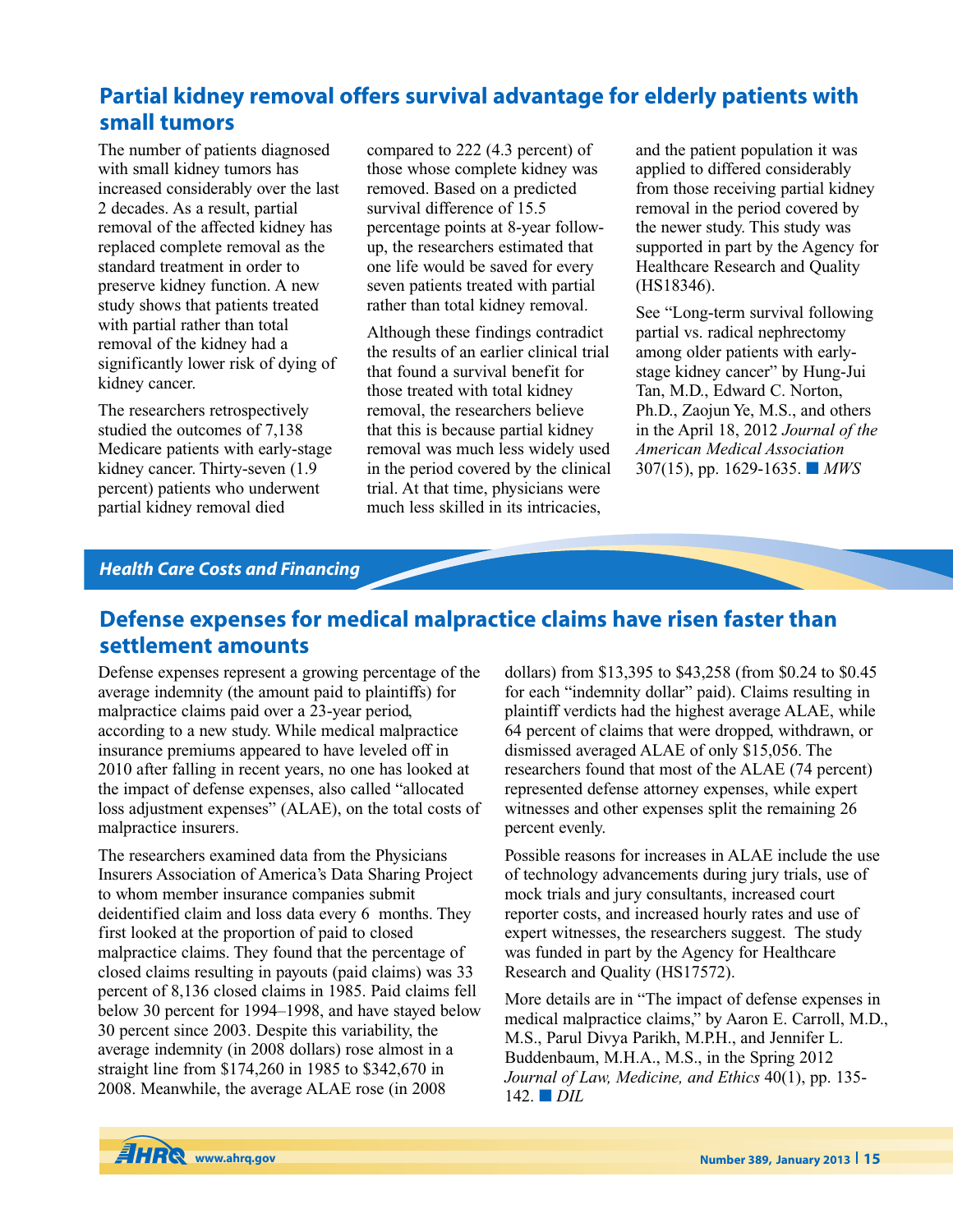# **Occupational back injuries lead to increased financial and domestic hardship for black and young workers**



Blacks and younger adults (age 18 to 35) who suffer occupational back injuries face increased legal problems ranging from foreclosure to domestic disturbances for years after receiving a worker's compensation (WC) settlement.

What's more, these problems escalated with each passing year after claim settlement, according to a new study.

St. Louis University researchers compared pre- and post-settlement levels of financial and domestic court actions for WC claimants by analyzing data from a judicial database for Missouri and a telephone survey.

Their analysis included four types of court cases in which claimants were involved in the 5 years before and after the WC settlement: general financial (nonpayment of contracts), domestic financial (nonpayment of child support), residence financial

(nonpayment of rent, foreclosure), and domestic behavior (divorce).

For blacks, levels of general financial and domestic financial cases increased to 10 percent above presettlement levels by post-settlement year 5 versus 3 percent for whites. For workers younger than 35, there was a nearly 14 percent increase in general financial court actions relative to baseline, a rate that was three times higher than that of middle-aged claimants, and five times higher than that of an older group (age 55 and up). The researchers suggest that the racial disparity raises both ethical and medico-legal questions regarding the social justice implications of current WC processes. This study was supported in part by the Agency for Healthcare Research and Quality (HS13087 and HS14007).

See "Legal sequelae of occupational back injuries" by Raymond C. Tait, Ph.D., and John T. Chibnall, Ph.D., in *Spine* 36, pp. 1402-1409, 2011. **■** *MWS*

# **Computerized clinical decision support produces only modest savings for nursing home residents with impaired kidney function**

Computerized clinical decision support (CCDS) systems can help ensure proper treatment for residents in long-term care facilities who have renal insufficiency (impaired kidney function). However, a new study finds that cost reductions due to CCDS are modest compared to unassisted prescribing by a physician.

Renal insufficiency, defined as a creatinine clearance of less than 60 ml/min, affects up to 40 percent of nursing home residents older than 75 years. The researchers conducted a randomized study assessing CCDS prescribing recommendations and the impact on costs in a long-term care setting. The CCDS modestly reduced drug costs, which were partially offset by an increase in additional laboratory testing that resulted from alerts.

Units of the facility where the doctors received CCDS alerts reduced direct costs for drugs 7.6 percent (\$1,391), assuming a course of drug treatment of 30 days. Estimated savings increased further assuming longer courses of drug therapy (e.g., 90 days or 180 days). The calculations did not include the savings from avoidance of serious adverse drug events due to renal insufficiency.

The study was conducted in an academically affiliated long-term care facility in Canada with an electronic medical record system with integrated computerized provider order entry. Twenty-two long-stay units were randomly

assigned to having physicians receive alerts for medication treatments requiring consideration of renal function or having alerts generated, but not presented to the prescribing physician. The study was funded in part by the Agency for Healthcare Research and Quality (HS10481 and HS15430).

More details are in "Immediate financial impact of computerized clinical decision support for longterm care residents with renal insufficiency: A case study," by Sujha Subramanian, Ph.D., Sonja Hoover, M.P.P, Joann L. Wagner, M.S.W., and others in the May 2012 *Journal of the American Medical Informatics Association* 19(3), pp. 439-442. **■** *DIL*

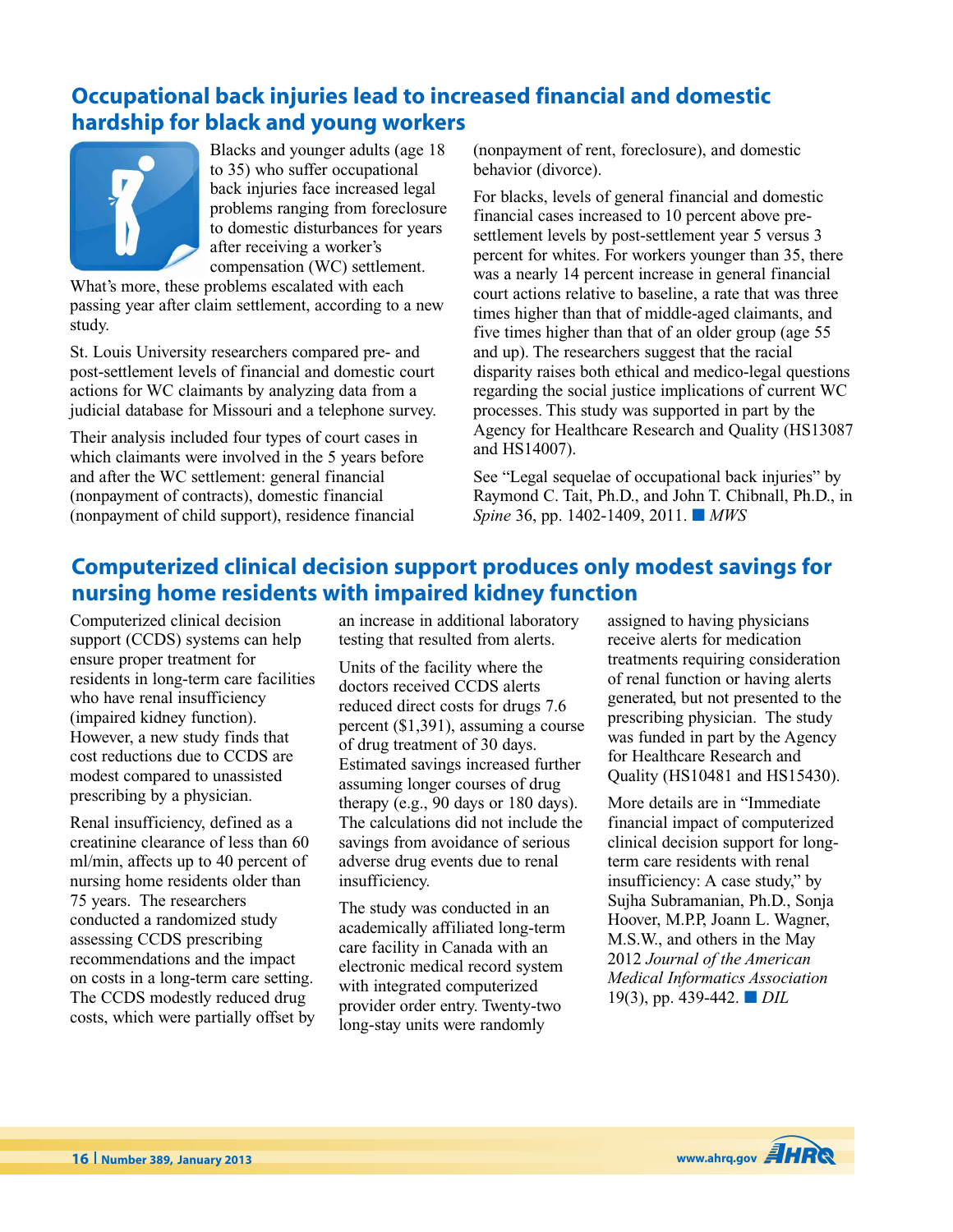## **Electronic health record-based medication monitoring improves patient compliance in primary care clinics**

Toxicity-related adverse drug events (ADEs) are significant both for the direct harm they cause and the indirect effects they may have on patients' compliance with medications. Prevention of ADEs associated with medication toxicity depends, in part, on conscientious medication monitoring. Yet a new study by a team of Baltimore, Maryland researchers found that two in five patients at two federally qualified health centers (FQHCs) were overdue for laboratory monitoring of medications during a 12-month period.

The patients were taking digoxin, statins, diuretics, and angiotensin-converting enzyme inhibitors/ angiotensin II-receptor blockers. As the number of index medications the patient was prescribed increased, the likelihood of ever being overdue for monitoring decreased. To monitor patients' medication compliance, analysts from each health center used an automated, electronic health record (EHR)-derived algorithm to identify patients taking one or more of the reference medications who were overdue for recommended laboratory monitoring.

Every 1 to 2 months during the 1-year study, providers were sent a paper-based medication monitoring bulletin that included a summary of the monitoring recommendations, a list of the provider's overdue patients, and a graphical summary of each

provider's individual performance. Being listed on a provider-specific monitoring bulletin doubled the odds of a patient receiving recommended laboratory monitoring before the next measurement period (1-2 months later).

The researchers concluded that provider-specific feedback reports increased the likelihood that identified patients would subsequently receive recommended monitoring. The researchers noted that although EHRs may be an important component of systems designed to improve medication monitoring, multimodal interventions will likely be needed to achieve greater reliability.

The 2,013 patients included in the study were being treated at two FQHCs in Baltimore with drugs for which the National Committee for Quality Assurance had established monitoring guidelines. This study was supported in part by the Agency for Healthcare Research and Quality (HS17018).

See "Electronic health record-based monitoring of primary care patients at risk of medication-related toxicity" by David G. Bundy, M.D., Jill A. Marsteller, Ph.D., Albert W. Wu, M.D., and others in the May 2012 *Joint Commission Journal on Quality and Patient Safety* 38(5), pp. 216-223. **■** *MWS*

## **Careful design of personal health records can improve the delivery of preventive care**

Studies show that Americans receive just half of the preventive care services they need. New information technologies may help improve these outcomes, suggests a new study. It focused on designing a patient-centered personal health record (PHR) to promote preventive care. When the PHR was integrated with the patient's electronic medical record, it gave patients

individualized guidance on preventive care services and was successfully adopted by busy primary care practices.

Researchers designed an interactive PHR that addressed 18 different clinical preventive services. They included the receipt of immunizations, colonoscopy, pap smears, cholesterol tests,

mammograms, and more. The PHR asked patients to take a brief health risk assessment to gather additional information that might be missing from the medical record. Users received a customized profile with reminders to obtain various preventive services specific to them and explanations of the benefits.

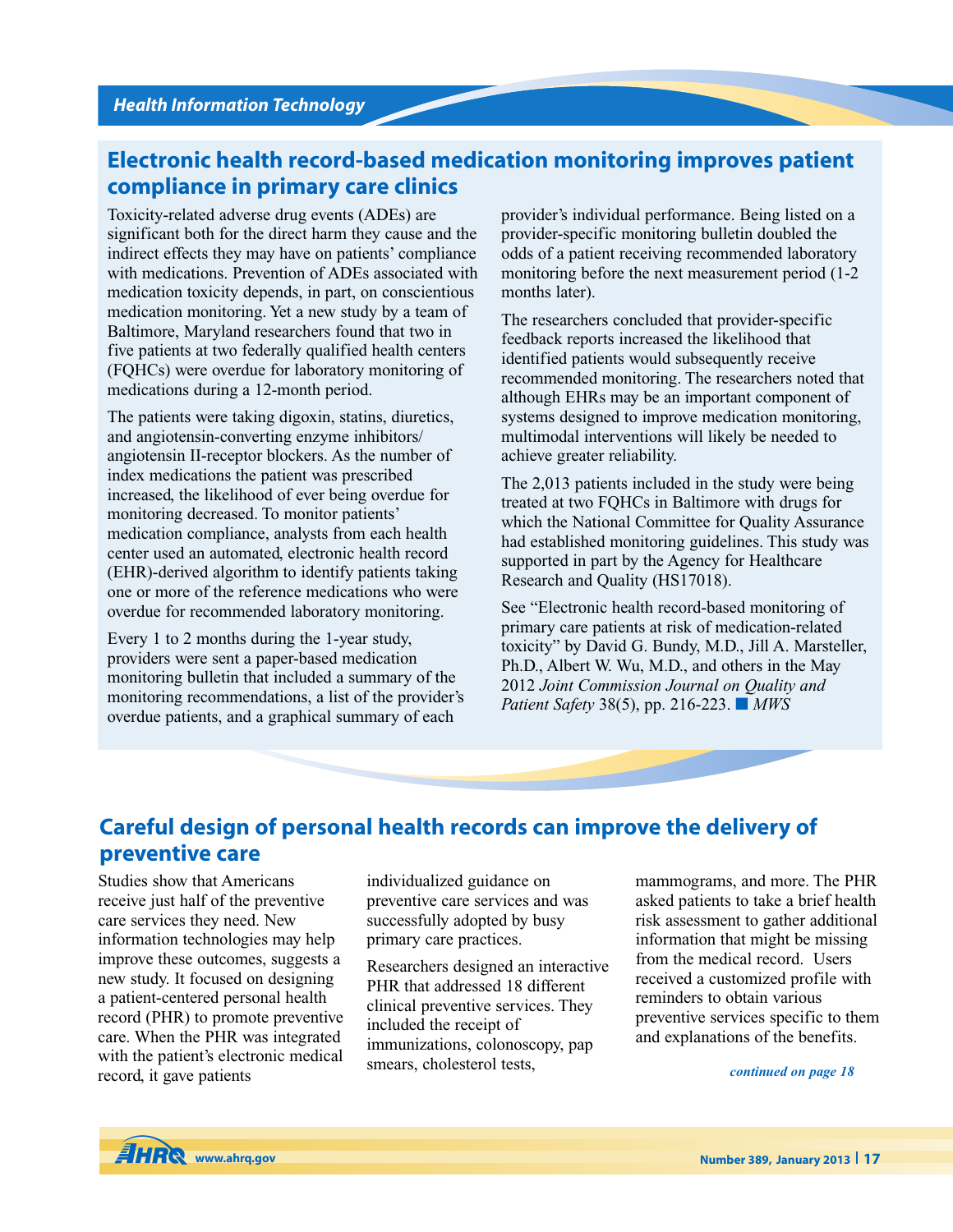#### **Personal health records** *continued from page 17*

The researchers recruited 14 primary care practices to promote the PHR to all adult patients and sought practice and patient input in designing the PHR to ensure its usability and generalizability. Within 6 months, between 1.5 percent and 28.3 percent of patients across the 14 practices used the PHR. After establishing their PHR account, nearly half of patients (49 percent) returned at least once

within 3 months. The average time spent on the site was 7 minutes 21 seconds. Patients reported its ease of use and enjoyed seeing their health information in one place. In addition, each practice was able to incorporate the PHR into patient visits. Providers used it to provide behavioral counseling, explain test results, and develop preventive care plans for their patients. The PHR also helped providers know about overdue care and fulfill annual wellness visit requirements for

Medicare. The study was supported in part by the Agency for Healthcare Research and Quality (HS17046 and HS18811).

See "Designing a patient-centered personal health record to promote preventive care," by Alex H. Krist, M.D., Ph.D., Eric Peele, Steven, H. Woolf, M.D., M.P.H., and others, in *BMC Medical Informatics & Decision Making* 11, pp. 73-84,  $2011.$  **KB** 

## **Provision of personal digital assistants alone does not help providers avoid drug-drug interactions**

Incomplete knowledge of a patient's medication history commonly contributes to prescribing errors such as drug-drug interactions (DDIs). Unfortunately, patients don't always disclose everything they are taking. Use of a personal digital assistant (PDA) by physicians to update patient medication histories did not reduce the rate of potential drug-drug interactions, according to a new study. In fact, the researchers found that the PDA was not frequently used by the physicians to update medication histories.

A total of 1,615 prescribers received a wireless PDA for medication management. This group was compared to 600 prescribers who did not receive the device. Each provider's prescribing history for a single State's Medicaid population was reviewed during a 1 year baseline period and then again 1-year later. The wireless handheld PDA gave the physician real-time access to patient medication histories along with comprehensive drug information and potential drugdrug interactions.

At the start of the study, 68.4 percent of the PDA group and 74.8 percent of the comparison group had no potential DDIs of interest. After 1 year, these

percentages were 70 percent and 77 percent, respectively. The most widely prescribed potential DDIs involved warfarin (a blood thinner) with nonsteroidal anti-inflammatory drugs. Following adoption of the PDA, there was a gradual increase in the number of patient medication history update requests. PDA use peaked during the first half of the study period; it then declined and finally stabilized.

The rate of e-prescribing using the PDA was low, with an average of 2 prescriptions submitted electronically for every 1,000 claims. No significant differences were found between the two groups regarding the change in the rate of potential DDIs from the baseline to the follow-up period. The study was supported in part by the Agency for Healthcare Research and Quality (HS10385).

See "Evaluation of a wireless handheld medication management device in the prevention of drug-drug interactions in a Medicaid population," by Daniel C. Malone, Ph.D., and Kimberly R. Saverno, Ph.D., in the January/February 2012 *Journal of Managed Care Pharmacy* 18(1), pp. 33-45. **■** *KB*

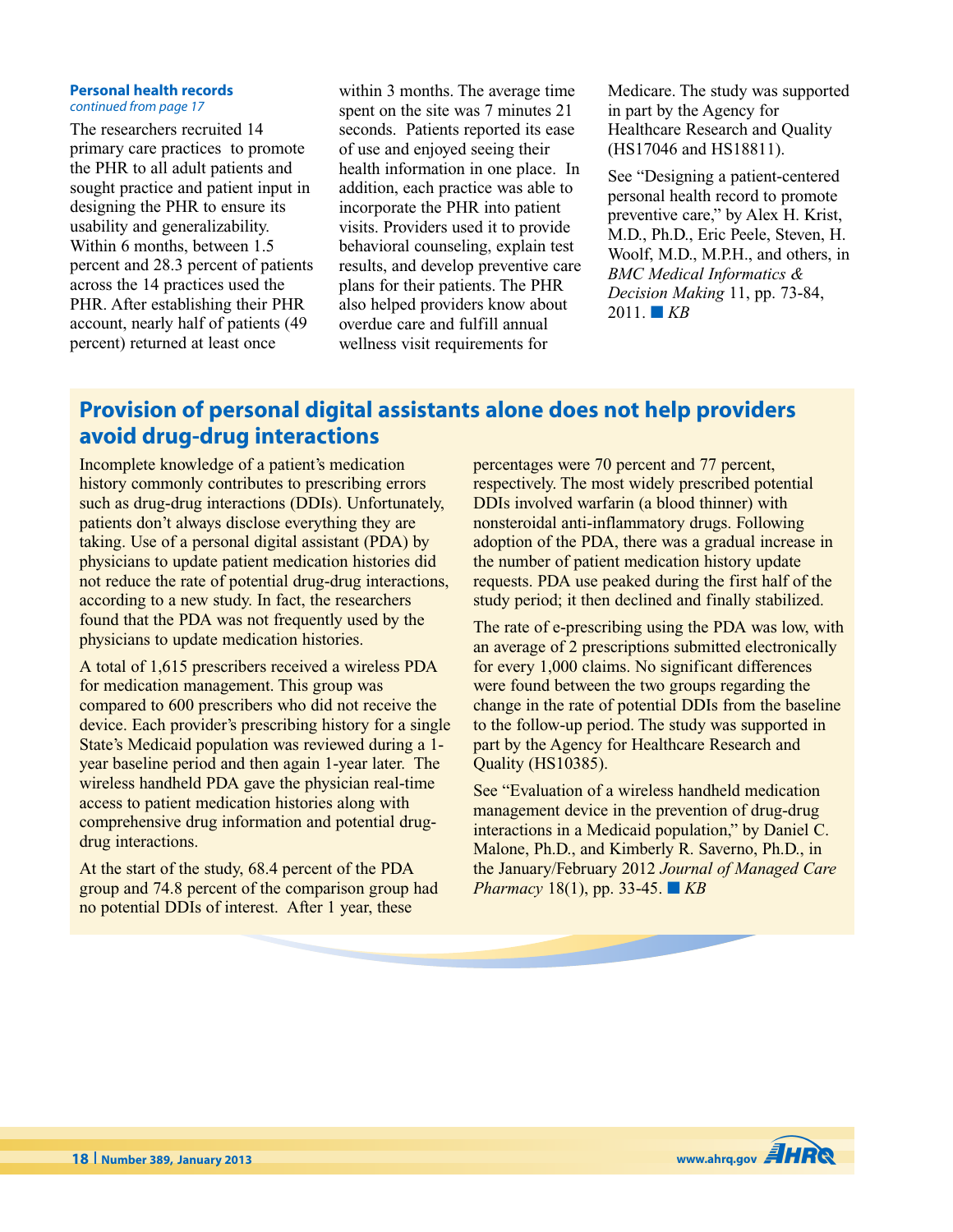# **Four drugs to treat chronic heart failure found similarly effective**

Thanks to their tolerability profiles, angiotensin receptor blockers (ARBs) are becoming the preferred medications to treat chronic heart failure (CHF). A new study that compared four ARBs to determine their ability to reduce mortality in patients with CHF found them to be similarly effective at reducing the death rate in everyday clinical practice.

The researchers identified 1,536 veterans with CHF from electronic medical records, with review of their medical charts providing additional clinical data. They categorized patients into one of four groups based on the ARB initially used: candesartan, valsartan,

losartan, and irbesartan. They measured time to death during the study's 2-year period.

Of the 4 ARBs, irbesartan was the most popular, taken by 55.21 percent of patients. This was followed by losartan, candesartan, and valsartan. There was significant geographic variation in use of ARBs. For example, Midwest patients tended to use losartan and candesartan.

However, no patients from the northeast were on candesartan and only two patients in the West were on valsartan. Concurrent hospitalization rates were higher for patients receiving irbesartan; valsartan had the lowest rate.

After the researchers controlled for numerous demographic and clinical factors, they found no statistically significant difference among the four ARBs in their ability to reduce mortality. The study was supported in part by the Agency for Healthcare Research and Quality (HS16901).

See "Comparative effectiveness of individual angiotensin receptor blockers on risk of mortality in patients with chronic heart failure," by Rishi J. Desai, M.S., Ph.D., Carol M. Ashton, M.D., M.P.H., Anita Deswal, M.D., M.P.H., and others in *Pharmacoepidemiology and Drug Safety* 21, pp. 233-240, 2012. **■** *KB*

## **Review examines Hepatitis C screening effects in adults**

A new research review from the Agency for Healthcare Research and Quality's Effective Health Care Program has found that although screening strategies for Hepatitis C Virus (HCV) can accurately identify adults with the disease, more research is needed to understand the effects of targeted screening strategies in adults. The review also noted that evidence remains limited on the effects of knowing one's HCV status on clinical health outcomes in patients diagnosed with HCV.

This review also discusses the effects that screening has on pregnant women and their ability to pass the infection onto their offspring. Studies found no clear association between type of birth delivery and risk of transmission in mothers and children, and consistently found no association between breastfeeding and transmission risk. These findings are available in the research review *Screening for Hepatitis C Virus Infection in Adults* that can be found at www.effectivehealthcare.ahrq.gov. **■**

## **Dual therapy may be slightly less effective than triple therapy for chronic infection with hepatitis C virus**

According to a new research review by the Agency for Healthcare Research and Quality (AHRQ), patients with Hepatitis C Virus (HCV) who achieve a sustained virologic response (SVR), i.e., undetectable levels of HVC 6 months after completing treatment, appear to have a lower risk of death compared with those without an

SVR. Dual therapy with pegylated interferon alfa-2b plus ribavirin was slightly less likely to achieve an SVR compared with dual therapy with pegylated interferon alfa-2a plus ribavirin (a difference of approximately 8 percentage points).

HCV is the most common chronic bloodborne pathogen in the United States. Based on a national survey of households, approximately 1.6 percent of U.S. adults over 20 years of age have antibodies to HCV, indicating prior acute HCV infection. SVR rates are substantially higher (66–88 percent) in patients who receive FDA-

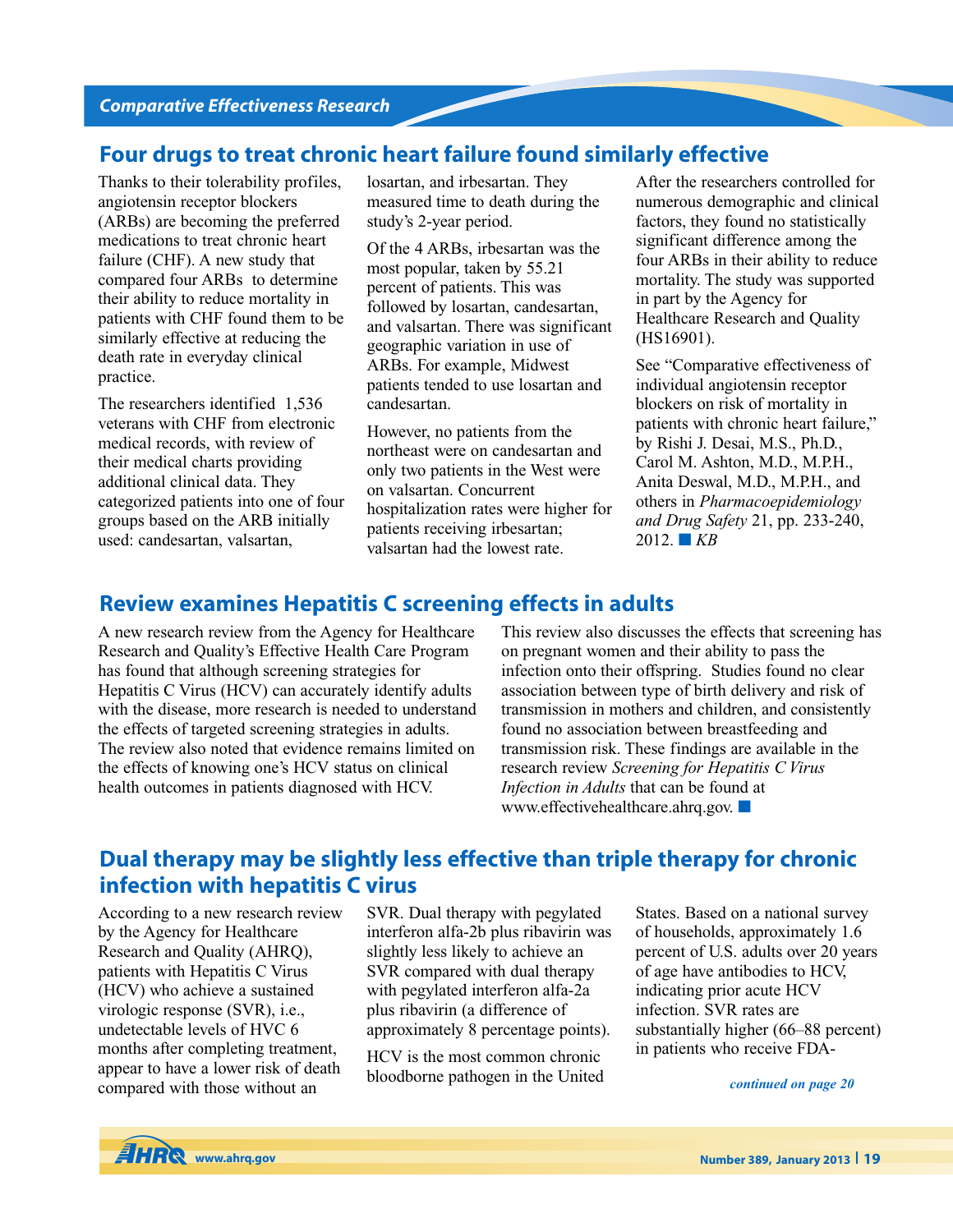#### **Hepatitis C virus** *continued from page 19*

approved triple therapy regimens with pegylated interferon (alfa-2a or alfa-2b), ribavirin, and boceprevir or telaprevir compared with dual therapy with pegylated interferon plus ribavirin. Given the availability of new treatment options, it is particularly important to understand

the comparative benefits and harms of dual and triple therapy treatments.

*Treatment for Hepatitis C Virus Infection in Adults* suggests more research is needed to evaluate the comparative effectiveness of current antiviral treatments on long-term clinical outcomes such as mortality,

complications of chronic HCV infection, and quality of life. To access this review and other materials that explore the effectiveness and risks of treatment options for various conditions visit AHRQ's Effective Health Care Program Web site at www.effectivehealthcare.ahrq.gov. **■**

# **Many non-oral medications appear to effectively treat acute migraines in emergency department patients**

Many non-oral agents, such as nonsteroidal antiinflammatory drugs (NSAIDs), opioids, and triptans, appear to be effective for treating acute migraine headache when compared to placebo for patients seeking treatment at the emergency department. However, the strength of evidence is not sufficient to show any one treatment is better than another, according to a recent review of the evidence by the Agency for Healthcare Research and Quality (AHRQ).

The review compares the effectiveness of non-oral medications versus standard care, placebo, or other treatments for acute migraine headaches in patients who seek treatment at an emergency department. Nine different classes of drugs are reviewed: antiemetics (metoclopramide), neuroleptics, ergotamines, NSAIDs, opioids, corticosteroids, triptans, magnesium sulfate  $(MgSO<sub>4</sub>)$ , and antihistamines.

Intravenous systemic corticosteroids were found to be effective for preventing headache recurrence up to 72 hours after discharge, especially in patients with prolonged headaches. The report also discussed that

adverse event reporting is not consistent across trials. Therefore, there is not enough evidence to compare adverse events among different treatments. More research is required to identify the most effective nonoral treatments for adults with acute migraine in an emergency setting.

Acute migraine is a debilitating condition caused by dysfunction of the central and peripheral nervous systems and intracranial vasculature. Episodes of migraine cause severe and disabling pain that often results in visits to an emergency department as well as decreased productivity and missed time from work, school, and other activities. Migraine has a negative impact on overall quality of life, and in the United States, migraine and related medical issues result in costs of more than \$13 billion per year in lost productivity.

These findings are available in the research review *Acute Migraine Treatment in Emergency Settings*. You can read this review and other reports from AHRQ's Effective Health Care Program at www.effectivehealthcare.ahrq.gov. **■**

## **New review evaluates treatment options for plaque psoriasis**

A new review of treatment options for chronic plaque psoriasis finds there is not enough evidence to compare the effectiveness of different types of therapies, including biologic agents (genetically engineered drugs that target specific steps in the development of psoriasis),

nonbiologic agents (synthetic drugs), and phototherapy (exposure to daylight or to specific wavelengths of light). When comparing health measures such as quality of life, spread and severity of the disease, and physician and patient assessments of disease severity, the review shows some

evidence that favors treatment with biologic agents versus nonbiologic agents.

However, the strength of evidence is low. Additional clinical trials are required to compare the

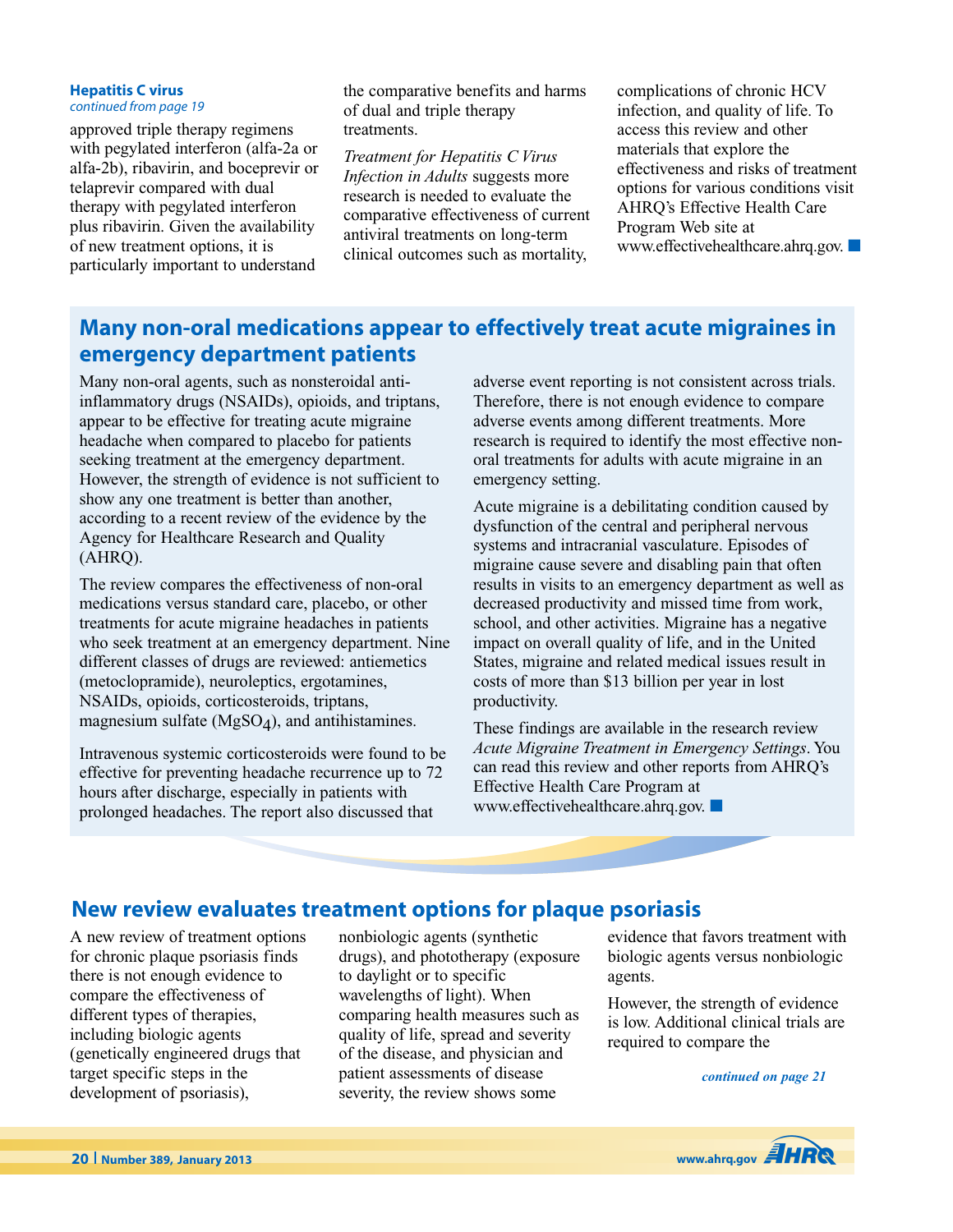#### **Psoriasis**

#### *continued from page 20*

effectiveness and tolerability of these three types of treatments and to determine which types of patients may respond best to specific treatments.

Plaque psoriasis is defined as a common skin condition that causes skin redness and irritation and is

often associated with thick, red skin that has flaky, silver-white patches, known as scales.

Psoriasis currently affects more than 3 percent of the U.S. population and costs the health care system more than \$11 billion every year, so new information on treatment options is important for providers and patients alike.

These findings are available in the research review *Biologic and Nonbiologic Systemic Agents and Phototherapy for Treatment of Chronic Plaque Psoriasis*. You can view this review and other reports from the Agency for Healthcare Research and Quality's Effective Health Care Program at www.effective healthcare.ahrq.gov. **■**

*Agency News and Notes*

## **Combining strategies cuts hospitals' healthcare-associated infection rates**

The new evidence report *Prevention of Healthcare-Associated Infections* shows that basic quality improvement strategies are more effective at reducing healthcare-associated infections among hospital patients when coupled with either care audit and clinician feedback plus provider reminder systems, or audit and feedback alone. These strategies were also effective at increasing hospital staff adherence to infection-specific patient safety protocols.

This report from the Agency for Healthcare Research and quality (AHRQ) is part of a larger initiative, *Closing the Quality Gap: Revisiting the State of the Science*, developed by AHRQ's Effective Health Care Program, which funds effectiveness and comparative effectiveness research and makes findings available for clinicians, consumers, and policymakers. For details, go to www.ahrq.gov/clinic/tp/gaphaistp.htm **■**

## **AHRQ report examines the effect of quality improvement interventions on palliative care**

Patient education and selfmanagement can help to reduce pain in patients with advanced and serious illnesses, according to a new report from the Agency for Healthcare Research and Quality (AHRQ) on the impact of quality improvement interventions on palliative care. The authors, who are with the AHRQ-supported Johns Hopkins University Evidence-based Practice Center in Baltimore and were led by Sydney

M. Dy, M.D., also reviewed the evidence for the impact of quality improvement strategies on quality of life, patient or family satisfaction, health care utilization, and other outcomes. For details, see *Improving Health Care and Palliative Care for Advanced and Serious Illness. Closing the Quality Gap: Revisiting the State of the Science* at www.ahrq.gov/clinic/tp/ gappallcaretp.htm.

The report is part of the *Closing the Quality Gap: Revisiting the State of the Science* series and builds on an earlier AHRQ series of evidence reports, *Closing the Quality Gap: A Critical Analysis of Quality Improvement Strategies*. To see the full list of completed AHRQ evidence reports, go to www.ahrq.gov/clinic/epc/epcseries. htm. **■**

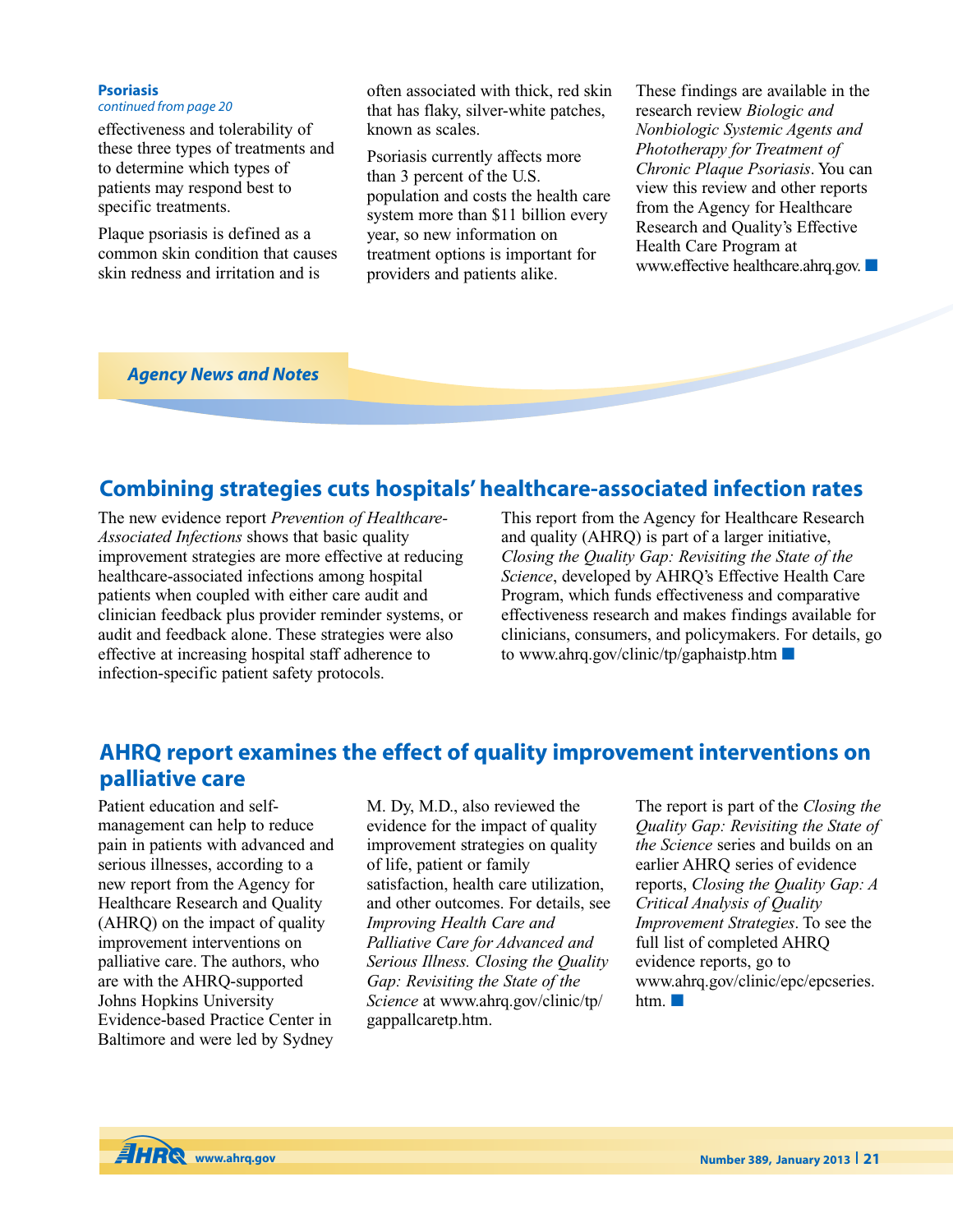## *AHRQ Stats*

## **Adult asthma rates nearly doubled in past decade**

The number of U.S. adults treated for asthma nearly doubled between 1998–1999 and 2008–2009, from 5.5 million to 10.3 million, while asthma drug expenditures quadrupled from \$2.5 billion to \$10.2 billion. [Source: Agency for Healthcare Research and Quality, MEPS, Statistical

Brief #374: *Changes in Adult Asthma Medication Use and Expenditures, United States, 1998-1999 to 2008–2009* and Statistical Brief #378: *Asthma Medication Use Among Adults With Reported Treatment for Asthma, United States, 1998–1999 and 2008–2009*. **■**

*Announcements*

## **Registration now open for TeamSTEPPS® training in 2013**

Registration for TeamSTEPPS training in 2013 is now open. You can register your team of two to four staff members at www.onlineregistrationcenter.com/ registerlist.asp?m=347&p=3. Please note the new process for registration that is explained on the home page and throughout the Web site. A total of 15 training

sessions will take place between January and September 2013 at the following locations: University of Washington (Seattle), University of Minnesota (Minneapolis), Tulane University (New Orleans, LA), Duke University (Durham, NC), and North Shore Long Island Jewish Health System (Manhasset, NY). Registration is on a firstcome, first-serve basis, so please be prepared to have each team member sign up promptly and individually in order to help ensure attendance for all team members. Please direct questions to AHRQTeamSTEPPS@aha.org. **■**

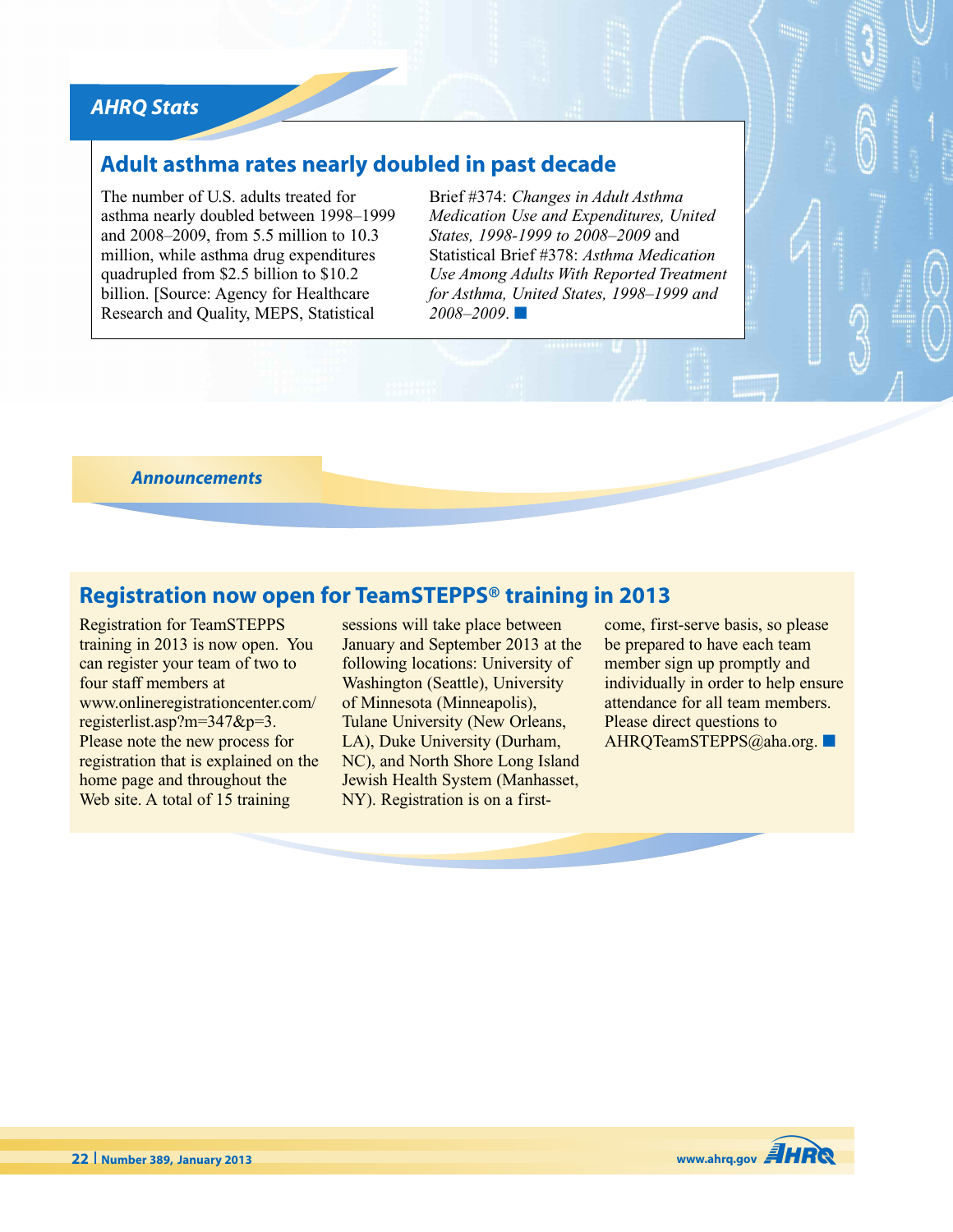### *Research Briefs*

**Alexander, G.C., and Lambert, B.L. (2012). "Is treatment heterogeneity an Achilles' heel for comparative effectiveness research?" (AHRQ grant HS18960).** *Pharmacotherapy* **32(7), pp. 583-585.**

Criticism of comparative effectiveness research highlights individual differences in treatment response (treatment heterogeneity) and warns against the perils of overreliance on "average effects." This editorial highlights misuse of the concept of treatment heterogeneity by those seeking to diminish any leverage that comparative effectiveness research may be able to achieve in improving health care value.

**Baiocchi, M., Small, D.S., Yang, L., and others. (2012, June). "Near/far matching: A study design approach to instrumental variables." (AHRQ grant HS18403).** *Health Services and Outcomes Research Methodology***.**

Near/far matching is capable of estimating causal effects when the outcome is not continuous and also when unmeasured covariates produce selection bias. The authors illustrate near/far matching by using Medicare data to compare the effectiveness of carotid arterial stents with cerebral protection versus carotid endarterectomy for the treatment of carotid stenosis.

**Bright, T.J., Wong, A., Dhurjati, R., and others. (2012). "Effect of clinical decision-support systems. A systematic review." (AHRQ Contract No. 290-07-10066).**

### *Annals of Internal Medicine* **157, pp. 29-43.**

This systematic review adds to the literature by summarizing trials of clinical decision support systems (CDSSs) implemented in a clinical setting to aid decisionmaking at the point of care or for a specific care situation. From their review of 148 randomized, controlled trials, the authors concluded that both commercially and locally developed CDSSs are effective at improving health care process measures across diverse settings. However, evidence for clinical, economic, workload, and efficiency outcomes remains sparse.

**Clancy, C. (2012). "Eliminating central line-associated blood stream infections. Progress continues on a national patient safety imperative."** *Journal of Nursing Care Quality* **27(3), pp. 191-193. Reprints (AHRQ Publication No. 12-R101) are available from the Agency for Healthcare Research and Quality.\***

The director of the Agency for Healthcare Research and Quality (AHRQ), discusses AHRQ's efforts to eliminate central line-associated blood stream infections. A key part of this effort is the implementation of the Comprehensive Unit-based Safety Program which has now been extended to 46 States.

**Clancy, C., Brach, C., and Abrams, M. (2012). "Assessing patient experiences of providers' cultural competence and health**

**literacy practices: CAHPS item sets."** *Medical Care* **50(9) suppl. 2, pp. S1-S2. Reprints (AHRQ Publication No. 12-R100) are available from the Agency for Healthcare Research and Quality.\***

This article introduces a special issue focusing on two supplements to the Clinicians Group Consumer Assessment of Healthcare Providers and Systems (CAHPS)—the CAHPS Cultural Competence Item Set and the CAHPS Item Set for Addressing Health Literacy—and one supplement to the CAHPS Hospital Survey—the Hospital CAHPS Item Set for Addressing Health Literacy.

**Concannon, T.W., Meissner, P., Grunbaum, J.A., and others. (2012). "A new taxonomy for stakeholder engagement in patient-centered outcomes research." (AHRQ grant HS17726).** *Journal of General Internal Medicine* **27(8), pp. 985- 991.**

No common taxonomy exists to guide researchers and stakeholders into the area of stakeholderengaged research. The authors set out to develop such a taxonomy by offering definitions of "stakeholder" and "engagement," and addressing the following questions: (1) Who are the stakeholders in patientcentered outcomes research (PCOR) and comparative effectiveness research (CER)? (2) What roles and responsibilities can stakeholders have in PCOR and

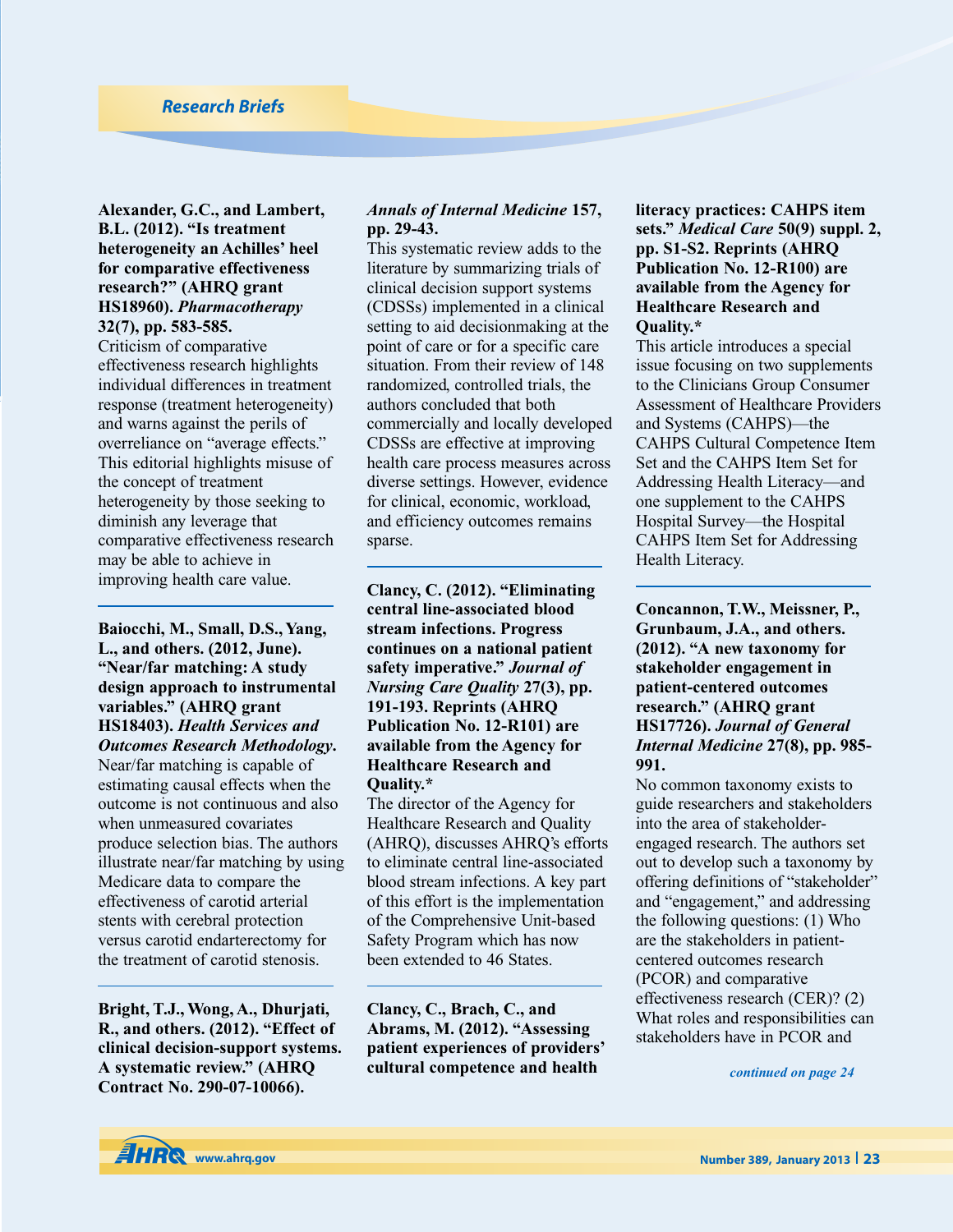### **Research briefs**

*continued from page 23*

CER? (3) How can researchers start engaging stakeholders?

**Dalal, A.J., Schnipper, J.L., Poon, E.G., and others. (2012). "Design and implementation of an automated email notification system for results of tests pending at discharge." (AHRQ grant HS18229).** *Journal of the American Medical Informatics Association* **19, pp. 523-528.** Physicians are often unaware of the

results of tests pending at discharge (TPADs). The authors describe the design and implementation of an automated email notification system that pushes the final results of TPADs to the responsible inpatient-attending physician at discharge and facilitates communication with the primary care physician.

**Desai, J.R., Wu, P., Nichols, G.A., and others. (2012). "Diabetes and asthma case identification, validation, and representativeness when using electronic health data to construct registries for comparative effectiveness and epidemiologic research." (AHRQ grant HS19859).** *Medical Care* **50, pp. S30-S35.**

The researchers describe selected conceptual and practical challenges related to development of multisite diabetes and asthma registries, including development of case definitions, validation of case identification methods, and variations in electronic health data sources. They also discuss the representativeness of registry populations, including the impact of attrition.

### **Etchgaray, J.M., Gallagher, T.H., Bell, S.K., Dunlap, B., and Thomas, E.J. (2012). "Error disclosure: A new domain for safety culture assessment." (AHRQ grant HS17145).** *BMJ Quality and Satisfaction* **21, pp. 594-599.**

The authors developed and tested survey items that measure error disclosure culture, examined relationships among error disclosure culture, teamwork culture, and safety culture, and sought to establish predictive validity for survey items measuring error disclosure culture. They found two factors to measure error disclosure culture: one focused on the general culture of error disclosure and the other one focused on trust.

### **Garfinkel, S. (2012, July 5). "Making health care lean."** *H&HN Daily***. Reprints (AHRQ Publication No. 12-R102) are available from the Agency for Healthcare Research and Quality.\***

To find out how Lean (an industrial improvement approach rooted in Toyota Production Systems) fits health care, the Agency for Healthcare Research and Quality commissioned the first independent comparative study of Lean implementation among organized delivery systems. The author offers a preliminary report of findings from 13 projects in diverse delivery systems.

**Gold, R., Angier, H., Mangione-Smith, R., and others. (2012, July). "Feasibility of evaluating the CHIPRA care quality measures in electronic health record data." (AHRQ grant**

### **HS18569).** *Pediatrics* **130(1), pp. 139-149.**

The Children's Health Insurance Program Reauthorization Act of 2009 includes 24 measures designed to be evaluated by using claims data from health insurance plan populations. The authors outline how to operationalize many of these measures for application in electronic health record (EHR) data through a case study of a network of more than 40 outpatient community health centers with a single EHR.

### **Hamilton Lopez, M., Holve, E., Sarkar, I.N., and Segal, C. (2012). "Building the informatics infrastructure for comparative effectiveness research (CER). A review of the literature. (AHRQ grant HS19564).** *Medical Car***e 50, pp. S38-S48.**

This review examines peerreviewed literature at the intersection of comparative effectiveness research (CER) and clinical informatics. The authors' aims are to characterize this new body of literature on CER and clinical informatics, as well as identify cross-cutting themes and gaps in the literature.

### **Holve, E., Segal, C., Lopez, M. H., and others. (2012). "The Electronic Data Methods (EDM) Forum for comparative effectiveness research (CER)." (AHRQ grant HS19564).** *Medical Care* **50, pp. S7-S10.**

The EDM Forum is focused on identifying and sharing lessons learned to advance the national dialogue on the use of electronic clinical data to conduct comparative

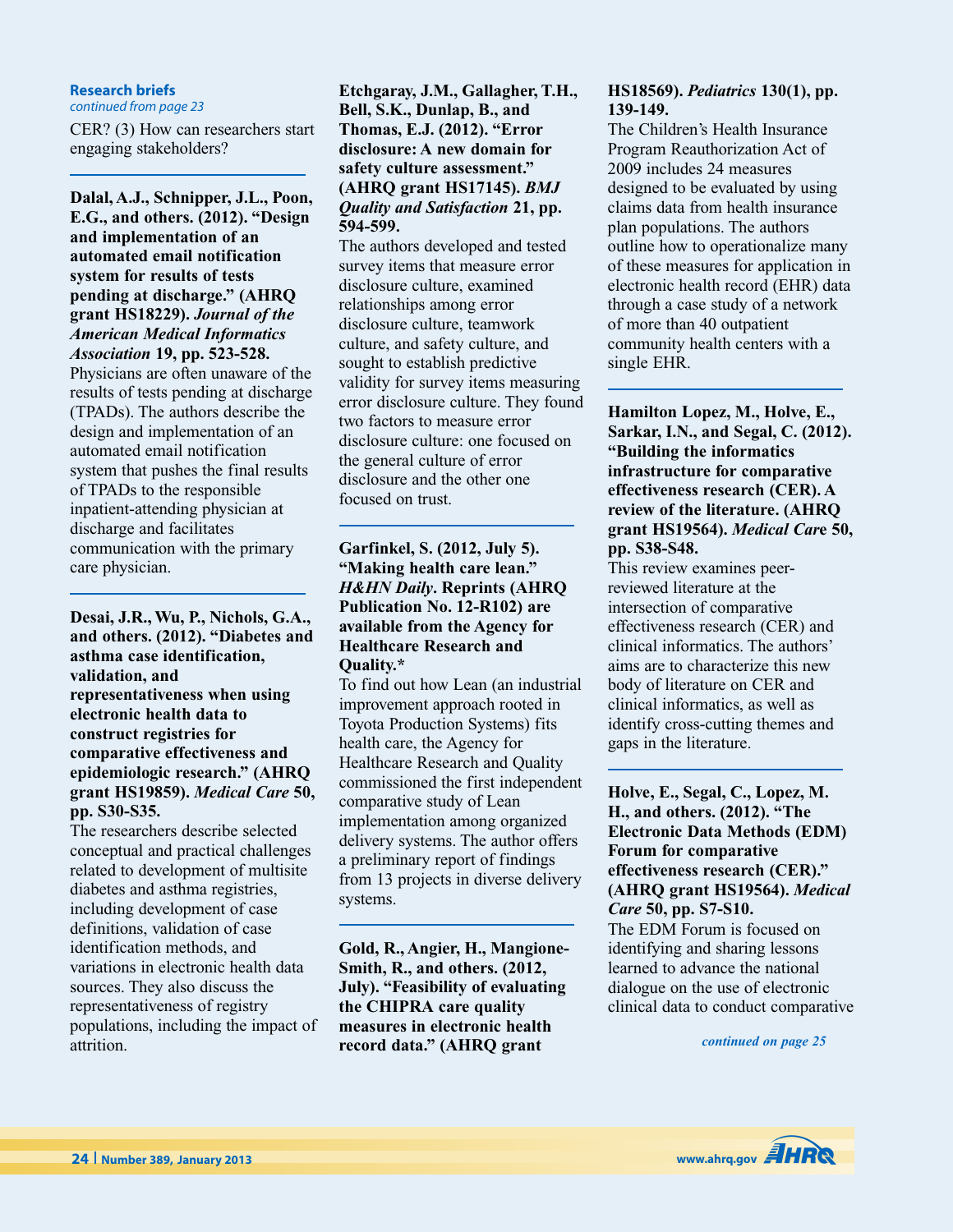#### **Research briefs**

*continued from page 24*

effectiveness research and patientcentered outcome research. This report provides a brief review of research networks participating in the EDM Forum and is based on an environmental scan conducted by the EDM Forum.

**Holve, E., Segal, C., and Lopez, M.H. (2012). "Opportunities and challenges for comparative effectiveness research (CER) with electronic clinical data. A perspective from the EDM Forum." (AHRQ grant HS19564).** *Medical Care* **50, pp. S11-S18.**

This paper discusses crosscutting challenges and opportunities for 11 comparative effectiveness research (CER) projects that are participating in the Electronic Data Methods (EDM) forum. The EDM forum is a 3-year grant from the Agency for Healthcare Research and Quality to facilitate learning and foster collaboration among these projects.

**Hsu, J.Y., Lurch, S.A., and Small, D.S. (2012). "Perils and prospects of using aggregate area level socioeconomic information as a proxy for individual level socioeconomic confounders in instrumental variable regression." (AHRQ grant HS01569).** *Health Services Outcomes and Research Methodology* **12, pp. 119-140.**

The instrumental variable method is an approach to estimating a causal relationship in the presence of unmeasured confounding variables. The authors study the effects on the bias of the two-stage least squares estimates in instrumental variables regression when using an area-level

variable as a controlled confounding variable that may be correlated with the instrument.

**Issel, L.M., Bekemeier, B., and Kneipp, S. (2012). "A public health nursing research agenda." (AHRQ grant HS18852).** *Public Health Nursing* **29(4), pp. 330-342.** In order to advance the science needed to guide public health nursing practice, a national research agenda-setting conference was held in 2010. The authors report on the process by which a set of highpriority research themes were identified, as well as describe corresponding research directions within each theme. They conclude by providing recommendations for advancing the health nursing research agenda.

**Jiang, X., Boxwala, A.A., El-Kareh, R., and others. (2012). "A patient-driven adaptive prediction technique to improve personalized risk estimations for clinical decision support." (AHRQ grant HS19913).** *Journal of the American Medical Informatics Association* **19, pp. e137-e144.**

The goal of this study was to develop a patient-driven adaptive prediction technique. The technique developed used individualized confidence intervals to select the most 'appropriate' model from a pool of candidates to assess the individual patient's clinical condition. This approach significantly outperformed the CROSS model selection strategy in terms of discrimination and calibration.

**Kahn, M.G., Batson, D., and Schilling, L.M. (2012). "Data**

### **model considerations for clinical effectiveness researchers." (AHRQ grant HS19908).** *Medical Care* **50, S60-S67.**

The Scalable Architecture for Federated Translational Inquiries Network (SAFTINet) was one of 3 projects receiving AHRQ funds to create a scalable, distributed network to support comparative effectiveness research. SAFTINet's method of extracting and compiling data from disparate entities requires the use of a shared data model. After the researchers examined the suitability of several models, SAFTINet chose the Observations Medical Outcomes Partnership common data model.

**Kahn, M.G., Raebel, M.A., Glanz, J.M., and others. (2012). "A pragmatic framework for singlesite and multisite data quality assessment in electronic health record-based clinical research." (AHRQ grant HS19912-01).** *Medical Care* **50, pp. S21-S50.**

A conceptually based and systematically executed approach to data quality assessment is essential to achieve the potential of the electronic revolution in health care. The authors propose a "fit-for-use" conceptual model for data quality assessment and a process model for planning and conducting single-site and multisite data quality assessments. Using examples from prior multisite studies, they illustrate their approach.

**Kahn, M.G., and Weng, C. (2012). "Clinical research informatics. A conceptual perspective." (AHRQ grants HS19908, HS19726).** *Journal of*

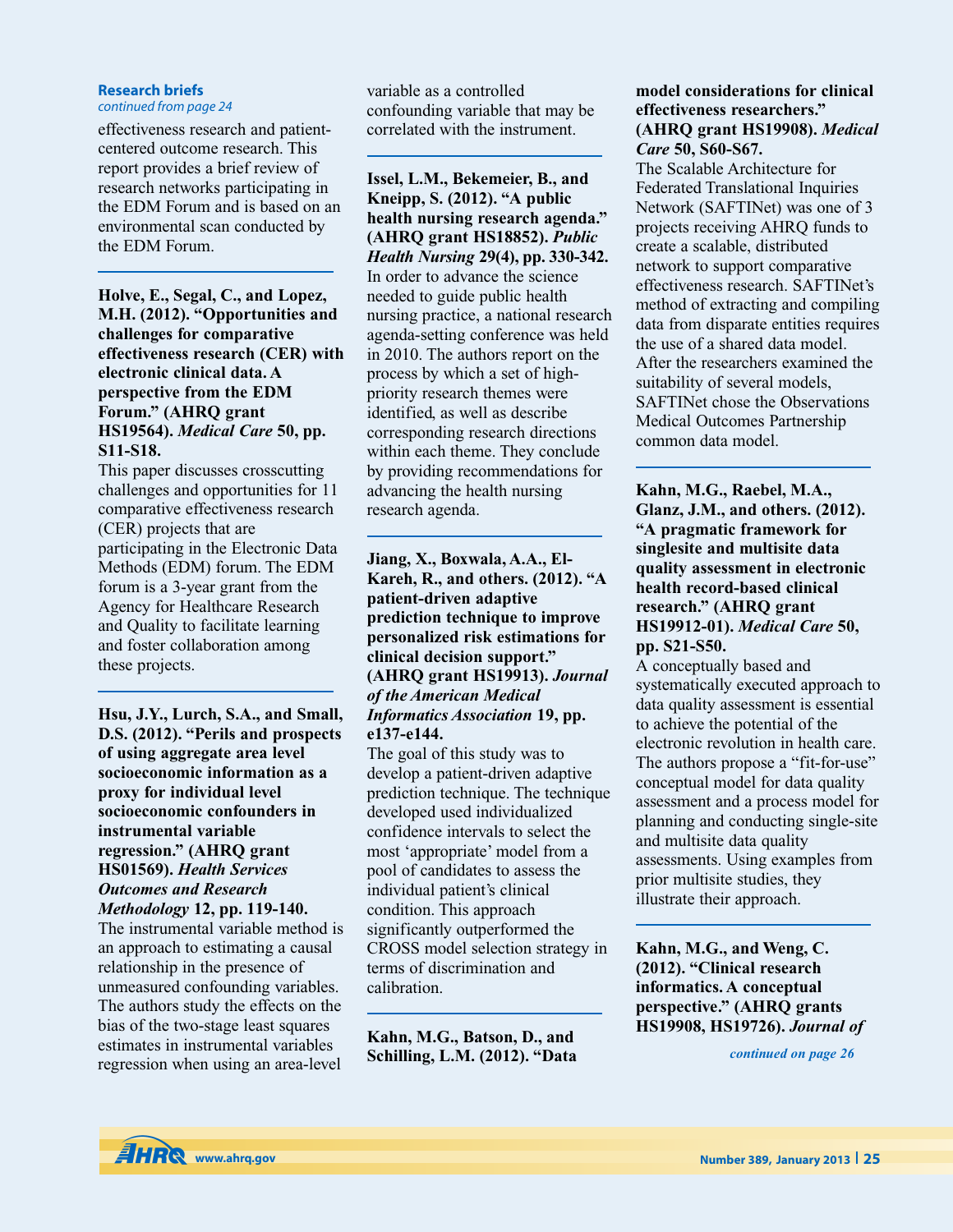#### **Research briefs** *continued from page 25*

### *the American Medical Informatics Association* **19, pp. e36-e42.**

Clinical research informatics is the rapidly evolving subdiscipline within biomedical informatics that focuses on developing new informatics theories, tools, and solutions to accelerate the full translational continuum. The authors present a conceptual model based on an informatics-enabled clinical research workflow, integration across heterogeneous data sources, and core informatics tools and platforms.

**Martinez, E.A., Thompson, D.A., Errett, N.A., and others. (2012). "High stakes and high risk: A focused qualitative review of hazards during cardiac surgery." (AHRQ grants HS13904, HS18762).** *Anesthesia & Analgesia* **112, pp. 1061-1072.** The goal of this review is to identify and classify types of hazards in cardiac surgery. This review fills a gap in the cardiac surgery literature by providing a

comprehensive classification of intraoperative and immediate perioperative hazards among cardiac patients, recommendations for harm-reduction strategies, and priorities for future research.

### **Memtsoudis, S.G., Kirksey, M., Ma, Y., and others. (2012). "Metabolic syndrome and lumbar spine fusion surgery." (AHRQ grant HS00514).** *Spine* **37(11), pp. 989-995.**

The researchers elucidate the epidemiology and perioperative impact of metabolic syndrome (MetS) in patients undergoing primary posterior lumbar spine fusion. Using the National Inpatient Sample, they found that patients

with MetS had significantly longer length of stay, higher rates of nonroutine discharges, and increased rates of major lifethreatening complications than patients without metabolic syndrome.

**Memtsoudis, S.G., Sun, X., Chiu, Y-L., and others. (2012, July). "Utilization of critical care services among patients undergoing total hip and knee arthroplasty." (AHRQ grant HS00514).** *Anesthesiology* **117(1), pp. 107-116.**

The authors sought to identify the incidence and risk factors for the use of critical care services (CCS) among patients undergoing total hip and knee arthroplasty and to compare the characteristics and outcomes of patients who require CCS to those who do not. They found that 3 percent of 528,495 patients undergoing this procedure required CCS. On average, CCS patients were older and had a higher comorbidity burden than those not requiring CCS.

### **M'ikanatha, N.M., Dettinger, L.A., Perry, A., and others. (2012, March). "Culturing stool specimens for** *Campylobacter* **spp., Pennsylvania, USA." (AHRQ grant HS10399).** *Emerging Infectious Diseases* **18(3), pp. 484-487.**

The researchers surveyed 176 clinical laboratories in Pennsylvania about stool specimen testing practices for enteropathogens, including *Campylobacter* spp. Most of the labs routinely test for *Campylobacter* spp., but in 17 labs, a stool antigen test is the sole method for diagnosis. The authors recommend that laboratory practice guidelines for *Campylobacter* spp. testing be developed.

**Nichols, G.A., Desai, J., Lfata, J.E., Lawrence, J.M., and others. (2012). "Construction of a multisite datalink using electronic health records for the identification, surveillance, prevention, and management of diabetes mellitus: The SUPREME-DM Project." (AHRQ grant HS19969).** *Preventing Chronic Disease* **at: http://www.ncbi.nlm.nih.gov/pub med/22677160**

The objective of this study was to identify the number of people with diabetes from a diabetes DataLink developed as part of the SUPREME\_DM (Surveillance, PREvention, and ManagEment of Diabetes Mellitus) project, a consortium of 11 integrated health systems that use comprehensive electronic health record data for research. The study identified 1,085,947 members of those systems that met one or more criteria for diabetes.

**Norris, S.L., Burda, B.U., Holmer, H.K., and others. (2012). "Author's specialty and conflicts of interest contribute to conflicting guidelines for screening mammography." (AHRQ grant HS18500).** *Journal of Clinical Epidemiology* **65, pp. 725-733.**

The goal of this study was to examine the relationship between financial, intellectual, and professional conflicts of interest, and the recommendations in guidelines for or against routine screening mammography for asymptomatic, average-risk women aged 40–49 years. The specific objectives were to examine the relationship between the guideline recommendations and (1) the

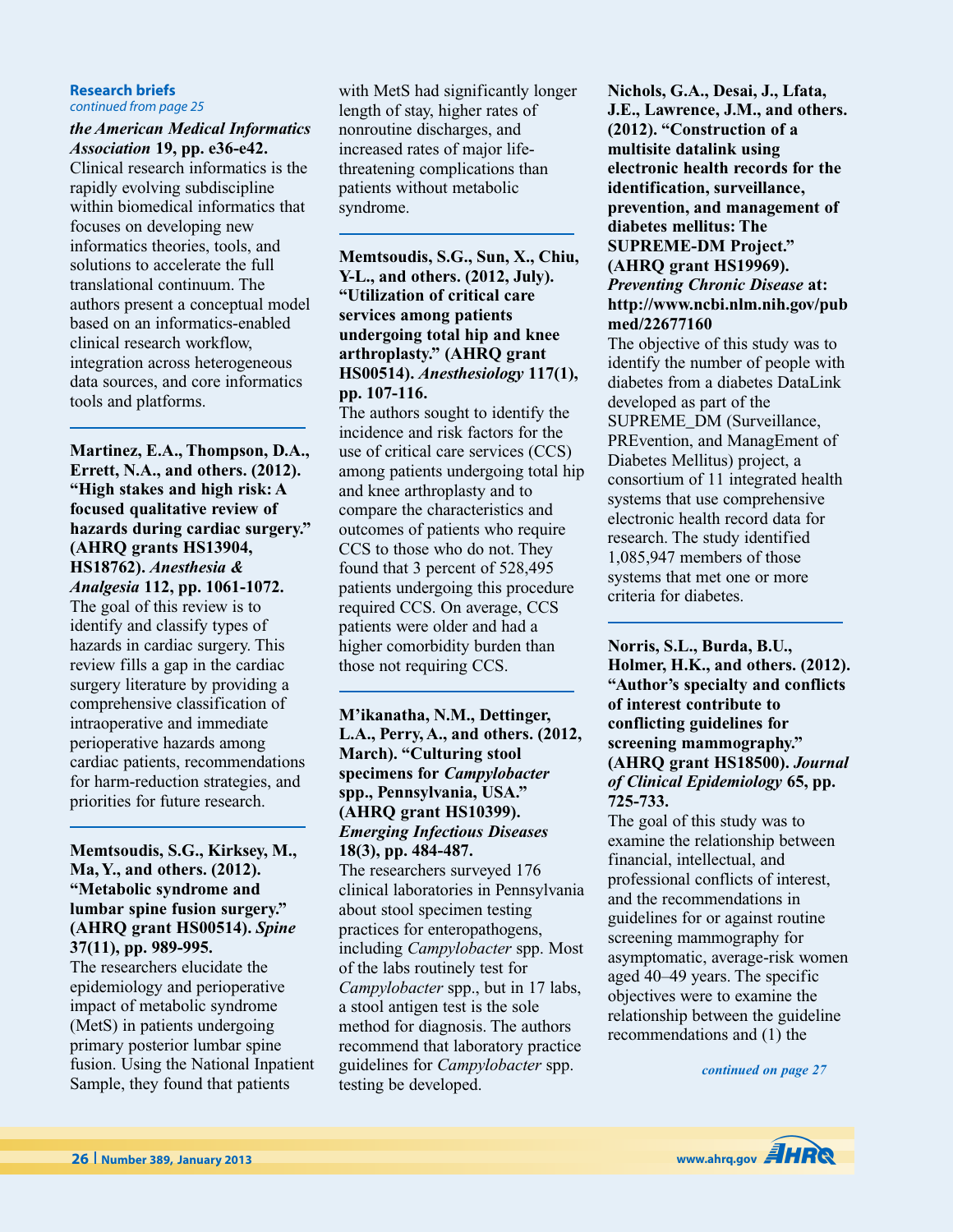#### **Research briefs**

*continued from page 26*

specialty of physician guideline authors, (2) financial disclosures of physician authors, and (3) the focus of the lead guideline author's academic interests inferred from his or her publications.

**Odukoya, O.K., and Chui, M.A. (2012, Spring). "Commentary on the Federal Government's role in influencing e-prescribing use and research."** *Perspectives in Health Information Management* **at http://www.ncbi.nlm.gov/pubmed /2273095**

The authors discuss the Federal Government's role influencing eprescribing use and research. Financial incentive and penalties have encouraged many organizations to rapidly adopt eprescribing systems. However, rapid implementation has uncovered long-term costs and unintended patient safety hazards. This has led to a shift in focus from eprescribing usefulness to an emphasis on safety concerns and expanded use.

### **Quinn, M.A., Kats, A.M., Kleinman, K., and others. (2012, August 13/27). "The relationship between electronic health records and malpractice claims." (AHRQ grant HS15397).** *Archives of Internal Medicine* **172(15), pp. 1187-1189.**

Given the potential of electronic health records (EHRs) to reduce adverse events and health care costs, the question of whether EHRs reduce the risk of malpractice lawsuits is a logical one. A survey of 189 Massachusetts physicians from different specialties has found that the rate of malpractice claims when EHRs were used was about one-sixth the

rate when EHRs were not used. Unmeasured factors may, in part, account for the apparent sixfold reduction in malpractice claims.

**Randhawa, G.S., and Slutsky, J.R. (2012). "Building sustainable multi-functional prospective electronic clinical data systems."** *Medical Care* **50, pp.S3-S6. Reprints (AHRQ Publication No. 12-R098) are available from the Agency for Healthcare Research and Quality.\***

This paper highlights the Agency for Healthcare Research and Quality's (AHRQ) activities in building a sustainable, scalable electronic infrastructure designed to meet the needs of diverse users. It discusses the benefits of an electronic health record-based infrastructure as well as AHRQ's experience with distributed research networks. Finally, it discusses the goals of current American Recovery and Reinvestment Act comparative effectiveness research infrastructure projects with emphasis on AHRQ-related projects.

### **Reid, R.J., and Larson, E.B. (2012). "Financial implications of the patient-centered medical home." (AHRQ grant HS19129).** *Journal of the American Medical Association* **308(1), pp. 83-84.** This editorial discusses an article by Nocon and colleagues that provides a detailed look at some of the financing aspects of a large and presumably diverse set of 669 federally funded community health centers. The study confirms that sizable and ongoing investments are needed to create and sustain medical homes. The impact of the Affordable Care Act and accountable care organizations on medical homes is also discussed.

**Resnicow, K., Andrews, A.M., Zhang, N., and others. (2012). "Development of a scale to measure African American attitudes toward organ donation." (AHRQ grant HS08574).** *Journal of Health Psychology* **17, pp. 389-398.**

This study reports the psychometric properties, initial results, and correlates of a measure of organ donation attitudes and practices for blacks. It is a part of a larger church-based organ donation intervention trial in southeast Michigan. The three subscales identified—Barriers, Family/Race Benefits, and Altruism: Helping Others—had good psychometric properties.

**Rosenbloom, S.T., Daniels, T.L., Talbot, T.R., and others. (2012). "Triaging patients at risk of influenza using a patient portal." (AHRQ grant HS19276).** *Journal of the American Medical Informatics Association* **19, pp. 549-554.**

At Vanderbilt University, which has a widely adopted patient portal, an interdisciplinary team developed and pilot-tested Flu Tool, a decision-support application targeted to patients with influenzalike illness and designed to be integrated into a patient portal. Early experience suggests that health care consumers are willing to use patient-targeted decision support.

**Secola, R., Lewis, M.A., Pike, N., and others. (2012). "Feasibility of the use of a reliable and valid central venous catheter blood draw bundle checklist." (AHRQ grant HS19103).** *Journal of Nursing Care Quality* **27(3), pp. 218-225.**

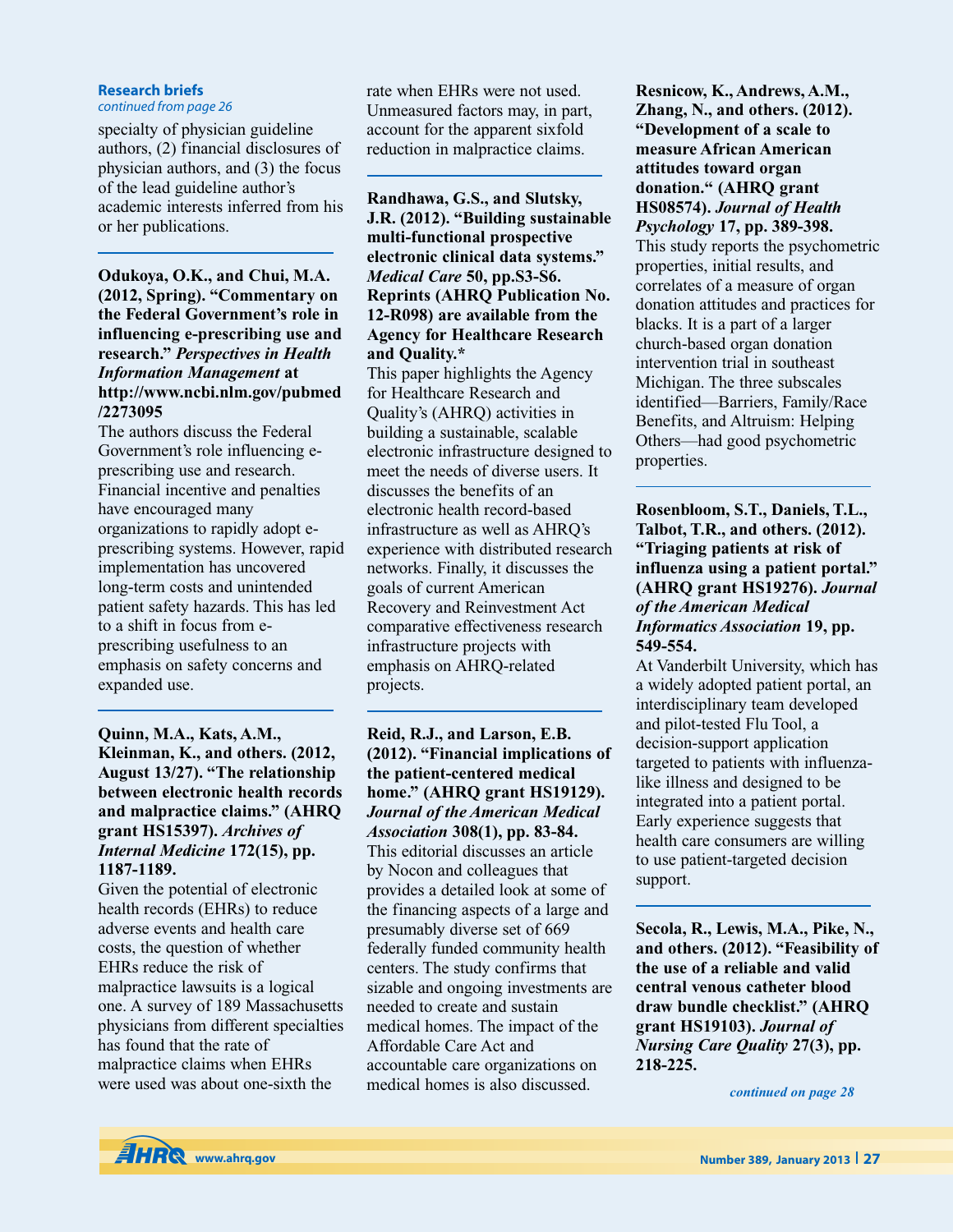#### **Research briefs** *continued from page 27*

The researchers aimed to test the feasibility of creating a central venous catheter (CVC) blood draw bundle checklist to ensure adherence to the evidence-based blood draw procedure. The results show that it is feasible to create a checklist that can be used to assess CVC blood draw procedures among pediatric oncology patients.

**Sittig, D.F., Hazlehurst, B.L., Brown, J., and others. (2012). "A survey of informatics platforms that enable distributed comparative effectiveness research using multi-institutional heterogeneous clinical data." (AHRQ grant HS19828).** *Medical Care* **50, pp. S49-S59.**

The purpose of this paper is to compare and contrast 6 large-scale projects that are either developing or extending existing informatics platforms for comparative effectiveness research (CER). The focus is on specific CER projects that implement informatics platforms and highlight design requirements and solutions.

**Truog, R.D., Kesselheim, A.S., and Joffe,S. (2012, July). "Paying patients for their tissue: The legacy of Henrietta Lacks." (AHRQ grant HS18465).** *Science* **337, pp. 37-38.**

The authors consider issues surrounding sharing revenues with patients who provide tissue for research. They discuss several actual examples, beginning with Henrietta Lacks, a poor woman who was the source of the first immortal cell line but received no financial compensation. After weighing various factors, they conclude that the stance that tissue donors are owed financial compensation is mistaken as a matter of policy and ethics.

**Wilcox, A.B., Gallagher, K.D., Boden-Albala, B., and Bakken, S.R. (2012). "Research data collection methods. From paper to tablet computers." (AHRQ grant HS19853).** *Medical Care* **50, pp. S68-S73.**

Recent changes in consumer electronic devices, both in functionality and portability, have boosted the potential utility of mobile technologies for research data collection. This paper discusses these changes and their potential impact on the clinical research process, including specific case studies highlighting their use.

**Yeh, H-C., Brown, T.T., Maruthur, N., and others. (2012, September). "Comparative effectiveness and safety of methods of insulin delivery and glucose monitoring for diabetes**

### **mellitus." (AHRQ Contract No. 290-07-10061).** *Annals of Internal Medicine* **157(5), pp. 336-347.**

To critically evaluate current evidence and fill in the literature gaps, the authors performed a systematic review to see whether intensive insulin therapy (multiple daily injections vs. continuous subcutaneous insulin infusion) has a differential effect in persons with type 1 or 2 diabetes mellitus and whether outcomes differ by monitoring strategy.

**Yehia, B.R., Fleishman, J.A., Metlay, J.P., and others. (2012). "Sustained viral suppression in HIV-infected patients receiving antiretroviral therapy."** *Journal of the American Medical Association* **308(4), pp. 339-342. Reprints (AHRQ Publication No. 12-R092) are available from the Agency for Healthcare Research and Quality.\***

The researchers examined the change in and the determinants of sustained viral suppression over time in HIV-infected adults receiving anti-retroviral therapy (ART). Despite various improvements in therapy, they found that in 2008–2010, only 64 percent to 72 percent of patients receiving ART had suppressed viral loads throughout the year. **■**

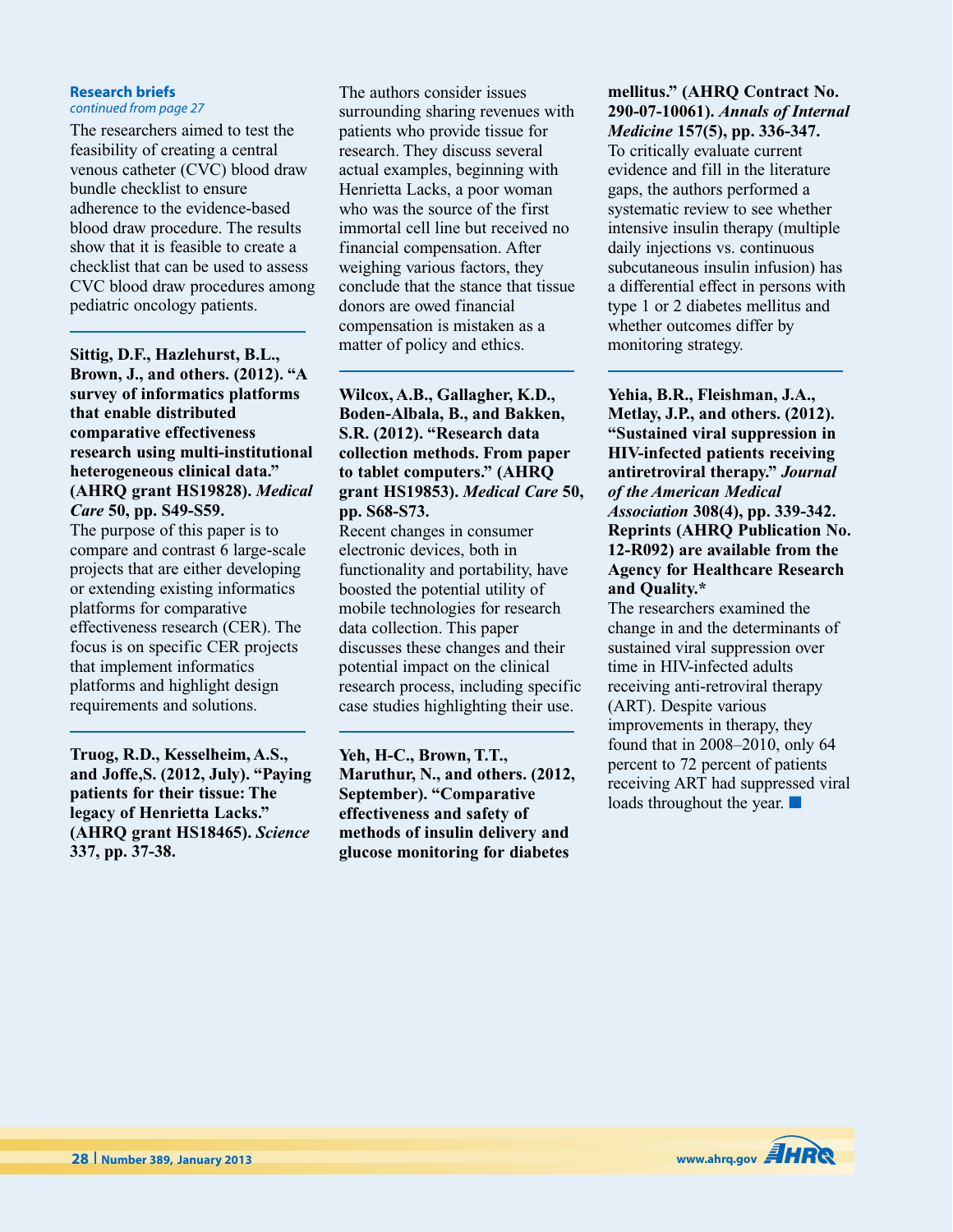## **2012** *Research Activities* **Author Index**

Aaronson DS, Jul 24 Abraham J, Nov 23 Abramson EL, Feb 4 Adams J, Jun 20 Ajao TI, Nov 15 Ajmera M, Jun 4 Akincigil A, Mar 21; Jun 22; Oct 25 Alexander C, Jan 26 Alexander EL, Jun 22 Alexander GL, Apr 14 Allen AS, Apr 10 Amiel JM, May 22 Ancker JS, Feb 20 Anderson KM, Jun 22 Andrade SE, Apr 21; Dec 11 Anesetti-Rothermel A, Sep 21 Arora VM, Oct 29 Ash JS, Mar 27 Austad KE, Jan 26 Baddley JW, Jul 24 Bahensky JA, Jun 22 Bailey SC, Jul 24 Baker DW, Jun 10 Baker-Smith CM, Jan 15 Banerjee R, Mar 9 Bannuru R, Apr 8 Basu J, Jul 24; Aug 7 Bayliss EA, Jun 22; Oct 29 Beach MC, Jan 18 Beasley JW, Apr 21 Bell SK, Feb 20 Belsky DW, Dec 11 Bennett WL, Oct 29 Bentley TGK, Feb 10 Bergquist-Beringer S, Mar 23; Aug 18 Berlowitz DR , Feb 20 Bessman SC, May 22 Beukelman T, Aug 19; Oct 13 Bickler SW, Dec 6 Bimberg JM, Apr 21 Binswanger IA, Jul 12; Nov 16 Bleich SN, Nov 11 Boelig MM, Jan 13 Borden WB, Jun 22 Boulet JR, Dec 27 Boult C, Jun 23 Boyarsky BJ, Jun 23 Brach C, Jul 24 Bracha Y, Jan 26 Bradford WD, Feb 5 Bradley EH, Dec 5 Brady J, Mar 27 Brennan JM, Jun 17 Bright TJ, Jun 11 Brooks-Carthon JM, Sep 17 Brouwer ES, Jun 23 Brown DA, Jan 15 Brown JR, Aug 8

Brown SES, Dec 7 Bruckner TA, Jun 13 Burda BU, Jan 26 Burke JF, Dec 27 Burris HH, Feb 15 Bushnell CD, Jun 19 Cai S, Apr 16 Callahan B, Jul 9 Cameron KA, Jun 23 Carayon P, Mar 14 Carr BG, Jun 23 Castle MG, Dec 27 Castle NG, Oct 17 Caverly TJ, Nov 23 Cegala DJ, May 22 Cevasco M, Jun 23 Chang JC, Jun 24 Chang SM, Mar 27; Nov 23 Chen A, Sep 21 Chen J, Apr 8; Aug 8 Chen PG, Sep 21 Chen PG-C, May 22 Chen S-Y, Jul 12 Cheng YW, Apr 21 Cherepanov D, May 15 Chima RS, Aug 20 Chin CT, Sep 21 Chou R, Feb 20; May 22 Clancy CM, Jan 2, 26; Feb 2; Mar 2; Apr 2, 21; May 2, 23; Jun 2; Jul 2, 24-26; Aug 2; Sep 2, 21; Oct 2; Nov 2; Dec 2 Clermont G, Jun 11 Cohen LA, Mar 24 Cohen SB, Jan 26; Jul 26 Comer JS, Aug 11 Concannon TW, Nov 10 Connelly DP, Nov 17 Conti RM, Dec 17 Cook NL, Jun 24 Cooper LA, Oct 23 Cooper WO, Jun 14 Crabtree BF, Mar 27 Crandall WV, Dec 12 Crews KR, Sep 22 Crosson JC, May 23 Croswell J, Jul 26 Croswell JM, Jan 27 Crowley MJ, May 12 Cunningham A, Apr 13 Curtis JR, Jan 27; Apr 21; Mar 27; Sep 8; Oct 29 Dacey LJ, Jan 10

Dahabreh IJ, Mar 28; Oct 12; Dec 27 Daly JM, Jan 27 Davies S, Apr 21 Davis MM, Jul 26

de Achaval S, May 23; Nov 8 De Marco M, Jul 19 Debbink MP, Jun 24 Desai SP, Mar 14 DeVoe JE, May 16; Jul 14 Digs NG, Jun 24 Dintzis SM, Jun 24 Donohue JM, Sep 10 Doorenbos AZ, Jul 26 Dorn SD, April 12; Sep 8, 22 Dorsey ER, Feb 20 Doshi P, Dec 27 Du J, Apr 22 Dusetzina SB, Oct 5 Eapen ZJ, Jan 7; Jul 27 Edelson DP, Aug 9 Edwardsen EA, Jan 27 Elbardissi AW, Sep 22 Elder NC, Dec 27 Emerson CB, Dec 9 Encinosa W, Jul 27, Oct 10 Epstein AJ, Nov 15 Etchegaray JM, Nov 23 Fagnan LJ, Jan 27 Faricy L, Dec 13 Fehr JJ, Oct 29 Fernald DH, Apr 22; Oct 29 Feudtner C, Jan 13; Nov 5 Fieldston ES, Jul 6 Fink HA, Dec 27 Finks JF, Jun 24 Fitzgibbon ML, Oct 30 Fleishman JA, Sep 17 Fletcher JM, Nov 6 Ford CA, Mar 28 Franzini L, Jun 9 Friedberg MW, Sep 6 Friedly J, May 23 Frisse ME, May 13 Fu R, Mar 28 Fusco DN, Feb 20 Gadd, CS, Jan 27 Gagne JJ, Nov 23 Galvagno SM, Nov 9 Garfield CF, Sep 14 Gartlehner G, May 23; Sep 22 Gaynes BN, Jul 10; Dec 17 Gellad WF, Jun 18; Sep 10, 22 Geng EH, May 9 Gerber LM, Feb 16 Ghaferi AA, Jun 5 Giardina TD, Mar 28; May 23

*continued on page 30*

Gibbons R, Aug 12

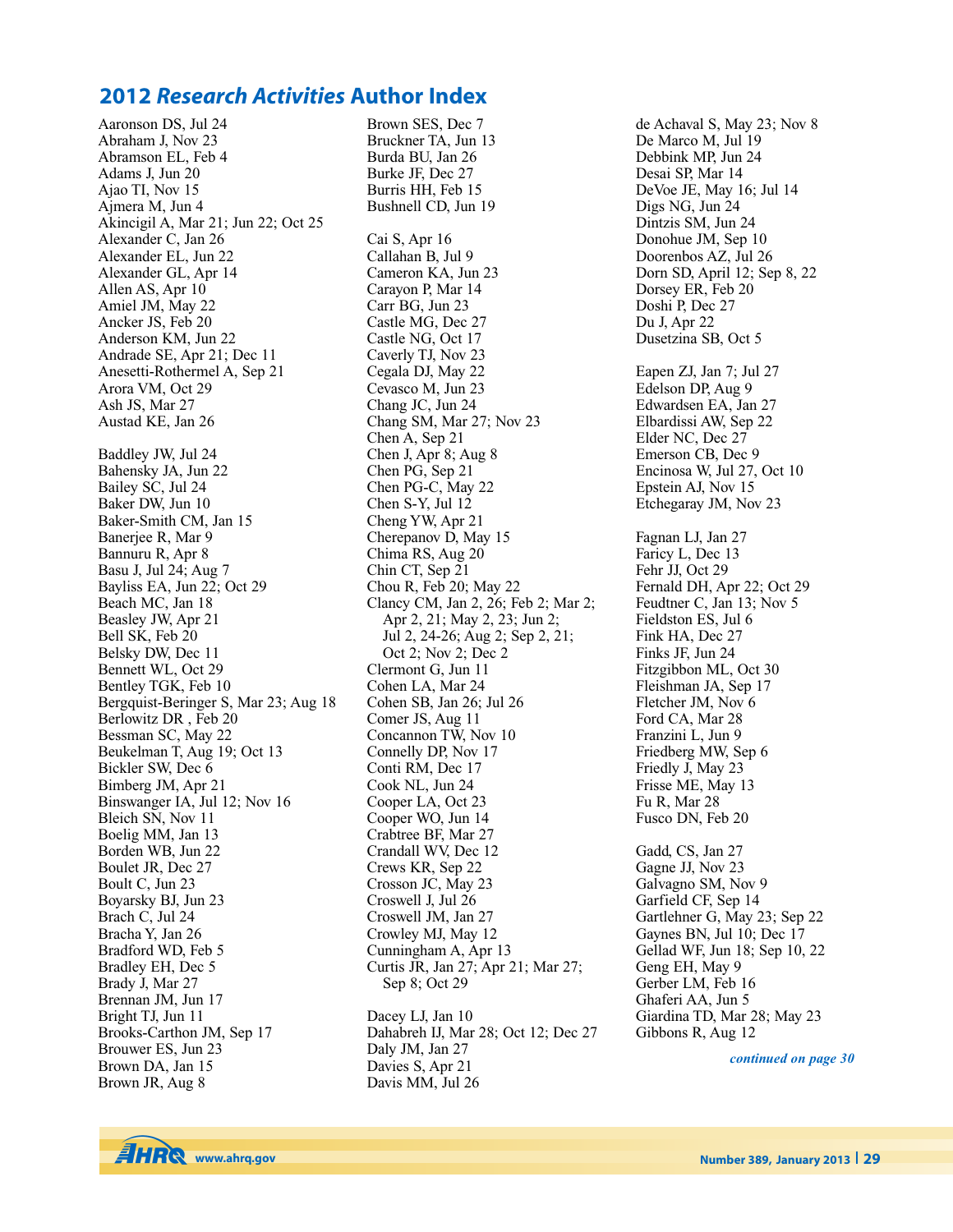#### **2012 Author index** continued from page 29

Gierisch JM, Feb 21; Oct 30 Glance LG, Mar 6; May 8; Aug 6 Glascock JJ, Sep 22 Go MDA, Apr 22 Goetzel RZ, Oct 30 Gold R, Nov 7 Goldberg D, Aug 17 Goldie SJ, May 15 Gonzales R, Apr 11 Govindarajan P, Feb 21; Dec 8 Goyal NK, Mar 20 Graber ML, Nov 23 Graham JL, Feb 21 Gray SL, Jul 15 Greevey RA, Nov 24 Gregory PC, Jan 17 Grenard JL, Nov 6 Grijalva CG, Jul 9 Groeneveld PW, Mar 28 Gross CP, Jul 15 Gruber-Baldini AL, Dec 14 Gurses AP, Dec 28 Guyatt GH, Mar 28 Hafner JM, Apr 7 Halpern SD, Mar 29; Sep 22; Dec 28 Hammill BG, Nov 24 Han H-R, Mar 29 Handley MA, Jan 28 Hanlon JT, Feb 16 Haukoos JS, Jan 28; Feb 9; Sep 23; Dec 28 Haut ER, May 8 Hayes H, Jan 28 Haynes K, Oct 30 Hazlehurst B, Dec 10 Heaton PC, Oct 5; Nov 12 Hebert PL, Nov 24 Hempel S, Dec 28 Hernandez AF, Mar 29 Hernandez-Boussard T, Jul 5 Herrin J, Oct 9 Hibbard JH, Oct 6 Hill SC, Feb 12; May 14; Jun 18; Dec 21 Hilligoss B, Nov 24 Hines LE, Mar 14; Sep 11, 16 Hoenig H, Feb 21 Holden RJ, Oct 30 Holland ML, May 18; Nov 14 Hollenbeck BK, Mar 29 Holman RC, Jun 25 Hooker RS, Mar 19 Houston TK, Mar 18 Houtrow AJ, May 19 Hripcsak G, Mar 15 Hu C-Y, Jun 25; Sep 13 Huang SS, Mar 10 Hubert KC, Dec 12

Hume AL, Jun 10 Huybrechts KF, Mar 29; Sep 12 Hysong SJ, Jun 25 Issel LM, Feb 21 Jean-Jacques M, Mar 29; Nov 20 Jena AB, Jun 25; Nov 24 Jenkins TC, Mar 8 Jhaveri R, Feb 21 Johnson KB, Jan 28; Feb14 Jung K, Jul 7 Kahan JM, Jan 28 Kamalian S, Jan 28 Kao LS, Feb 8 Kappelman MD, Jan 29 Kauffmann RM, Jan 29 Kaushal R, Oct 11 Kelly LA, Jun 8 Kepka D, Sep 18 Kerber KA, Jun 12 Kesselheim AS, May 24; Jul 14 Khanna R, Jan 16 Khiani VS, Nov 12 Kilbourne AM, Feb 21 Kim MT, Nov 7 Kirby JB, Dec 19 Kociol RD, Jun 4, 25 Koh HK, Jul 27 Kokorowski PJ, May 18 Kong MH, Oct 30 Koo D, Nov 24 Koopman R, Apr 6 Korthius PT, Jan 18 Kozhimannil KB, Mar 30; Jun 25 Kozower BD, Sep 7 Kramer DB, Sep 23 Krawlewski JE, Aug 25 Krumholz HM, Jul 27 Kudyakov R, Jan 29 Kutney-Lee A, May 10 Kwon S, Sep 23; Dec 5 LaFleur J, Oct 31 Laiteerapong N, Jan 11; Feb 22; Oct 16; Dec 10 Lamel S, Sep 15 Lannon C, Jan 11 Lapane KL, Jan 9 Lasky T, Oct 15 Laws MB, Aug 15 Leach CR, Jan 29 Learman LA, Feb 15 LeBlanc ES, Feb 22 LeBrun LA, Feb 12 Lee JK, Apr 5 Lee JS, Oct 31 LeMasters T, Jun 26 Levitan EB, May 14 Li DK, Feb 22

Li Q, Mar 30 Lin DM, Mar 6 Linder JA, May 11 Linder SK, Dec 28 Liss MS, Jan 5 Litwin AH, Aug 15 Liu C-C, Nov 9 Liu V, Dec 6 Loeb DF, Jan 6 Loit E, Jan 29 Lopez A, Aug 20 Lo Re VL 3rd, Mar 12 Luft HS, Sep 23 Luo Z, Dec 28 Lyman S, Jun 5 M'ikanatha NM, Oct 31 Ma Y, Mar 30 Machlin SR, Mar 11 Maeda JL, Jul 7 Maher AR, May 6 Mainous AG, Jun 26 Mane KK, Dec 28 Marcum ZA, Aug 17 Marquard JL, Apr 22 Martinez EA, Jun 26 Mathews R, Mar 8 Matthews JL, Jun 26 Mayer CM, Mar 7 McCullough E, Mar 30 McHugh M, Feb 8 McHugh MD, Jan 12; Mar 30 McKibbon KA, May 24 McPheeters ML, Nov 11 McWilliams A, Apr 5 Meddings J, Jan 29 Meltzer D, Nov 24 Meltzer DO, Jul 27 Memtsoudis SG, Feb 22; Mar 12; Jun 6; Jul 5 Meyers D, Jan 30; Jul 27; Sep 23 Miller DC, Jun 8 Miller SA, Feb 10 Miller SC, Mar 24 Min LC, Apr 15 Mojtabai R, Mar 22 Morgan DJ, Mar 30; Jun 7 Morril MS, Feb 13 Morrison F, Apr 6 Mukamel DB, Jan 8 Munson JC, Aug 16 Murray DJ, Jan 30 Mutter RI, Mar 31 Nanji KC, Jun 7 Navathe AS, Jan 30

Needleman J, Sep 23 Neily J, Sep 23 Nelson HD, Nov 25

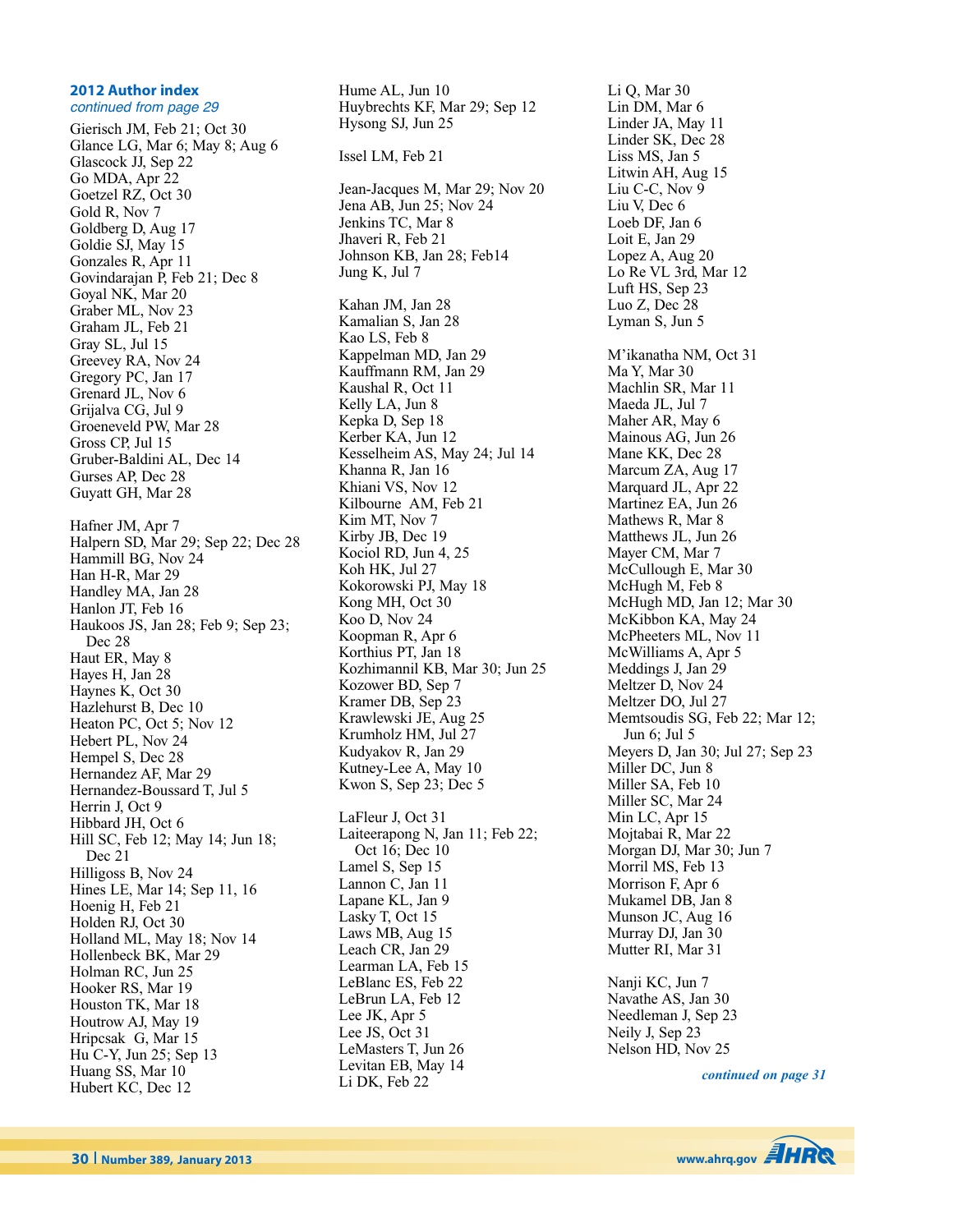### **2012 Author index**

continued from page 30 Nembhard IM, Dec 29 Neugebauer R, Nov 25 Newcomer SR, Jan 30; Apr 22; Oct 31 Newman RE, Jul 13 Nishisaki A, Oct 15, 16 Noël PH, Sep 24 Norris SL, Mar 31 Nuckols TK, Sep 24 Nunez-Smith M, Sep 24 Nylund CM, Jan 14 O'Brien SH, Jun 12 O'Loughlin RE, Jul 11 O'Neill SM, Apr 22 O'Reilly D, Dec 29 Olfson M, Sep 13, 24 Osler T, Aug 6; Aug 9 Pakyz A, Sep 24 Pandhi N, Jan 6; Jul 19 Parsons A, Oct 10 Pasquali SK, Mar 10 Peikes D, Jul 18 Perone EP, Aug 18; Sep 25 Persell SD, Mar 13 Pham-Kanter G, Nov 25 Phillips RL, Sep 25 Pickard AS, May 24 Pitzer VE, Sep 25 Plevin RE, Aug 11 Poisson SN, Jul 8 Polinski JM, Feb 5; Nov 25 Porterfield DS, Nov 25 Powers B, Nov 26 Pugh MJ, Jun 17 Quattromani E, Sep 25 Rahbar MH, Dec 29 Rassen JA, Nov 26 Ratanawongnsa N, Dec 29 Rattanaumpawan P, Mar 31 Redmann AJ, Jul 8 Reid MC, Nov 26 Reidenberg MM, Oct 6; Dec 29 Rich EC, Oct 31 Riley W, Jan 9 Ritchie CS, Jan 30 Robinson KA, Mar 31 Rochon D, Jun 26 Rodriguez D, Jun 19 Rosen DL, Jul 11 Rosolowsky ET, Sep 25 Roumie CL, Dec 18 Routh JC, May 17; Oct 13 Ruhnke GW, Sep 25 Ryan AM, Jan 7

Sabin JA, Oct 24 Saldana SN, Dec 29 Saleem JJ, Dec 22 Sankoff J, Dec 9 Sanoff HK, Oct 8 Santaguida P, Oct 31 Sarkar U, Feb 22; Aug 25; Sep 26 Sarpong EM, Oct 7 Sawchuk CN, Jan 30; Mar 31 Schaefer GR, Aug 7 Schidlow DN, Jan 15 Schiff GD, Jan 30 Schneeweiss S, May 24; Aug 24; Oct 32; Nov 26 Sege R, Apr 23 Seida JC, Oct 32 Shaikh U, May 11; Sep 15 Shamiliyan T, Nov 26; Dec 30 Sheets NC, Aug 14; Nov 17 Shelley D, Oct 24 Shen C, Dec 30 Shiffman RN, Apr 23 Shih SC, Jul 18 Shih Y-CT, Dec 14 Sills MR, May 17; Sep 14; Oct 32 Singh H, Jul 17; Aug 25 Singh R, Oct 32 Skolarus LE, Dec 20 Sobieraj DM, Nov 27 Sobota A, Nov 13 Sommers BD, May 13 Song PH, Dec 30 Song X, Apr 23 Souter KJ, Dec 30 Souza LCS, Nov 27 Spaeth-Rublee B, Feb 22 Spector WD, Aug 25 Spindler KP, Sep 26 Sprung J, Oct 32 Starmer AM, Oct 32 Stein BD, Oct 8 Steinman MA, Sep 26 Stineman MG, Feb 23 Stout JW, Sep 7 Su D, Jan17 Sun E, Feb 23 Suri P, Oct 32 Tan H-J, May 9 Tang X, Dec 30 Tap H, Aug 25 Tarasenko YN, Feb 11 Taylor AJ, Jul 16 Taylor BD, Oct 33 Thomas CP, Nov 19 Thompson CA, Apr 23 Thompson DO, Apr 23 Thornton RLJ, Dec 30 Thygeson NM, Aug 25 Tija J, Aug 26 Toh S, May 24; Nov 27

Toledo P, Oct 33; Dec 31 Trochim W, Feb 23 Trogdon JG, Oct 33 Tsai TT, Apr 9 Tubs-Cooley HL, Mar 21 Tyler DA, Aug 19 Valentine SL, Nov 13 Van Cleave J, Dec 31 Van Dyke KJ, Mar 4 Varley CD, May 24 Vesco KK, Feb 23; Apr 23 Vistnes J, Oct 33 Vogelsmeier A, May 24 Wagner J, Oct 33 Wagner PJ, Nov 18 Waitzkin H, Dec 21 Walkup JT, Mar 22 Wang HE, Mar 9 Wang R, Apr 11 Wang S, May 25 Wang V, Apr 9; Jul 16 Ward MM, May 25; Oct 33 Weiner JP, Nov 27 Weinick RM, Feb 23 Weiss CO, Nov 27 Wentzlaff DM, Apr 10 West DR, Dec 22 West S, Dec 7 Wetterneck TB, Jan 10 Whitlock EP, Feb 23; May 25 Wilkins TL, Dec 31 Williams CD, Oct 34; Dec 13 Williams DJ, Oct 14 Williams SK, Aug 26 Willis CD, Oct 34 Wilson LE, Feb 11 Winthrop KL, Aug 26 Witt WP, Oct 34 Wright A, Oct 11 Wright DB, Mar 19 Wysocki A, May 25 Yehia BR, Sep 9; Oct 9 Yoder JC, Oct 34 Young MJ, Aug 26 Yu Z, May 25; Oct 34 Zaydfudim V, Aug 10 Zhang J, May 25 Zhang Y, Dec 16 Zhu J, Apr 7; Aug 14 Ziewacz JE, Mar 7 Zimmerman S, Oct 34 Zodet MW, Dec 31 Zrelak PA, May 26 Zuvekas SH, Oct 35 **■**

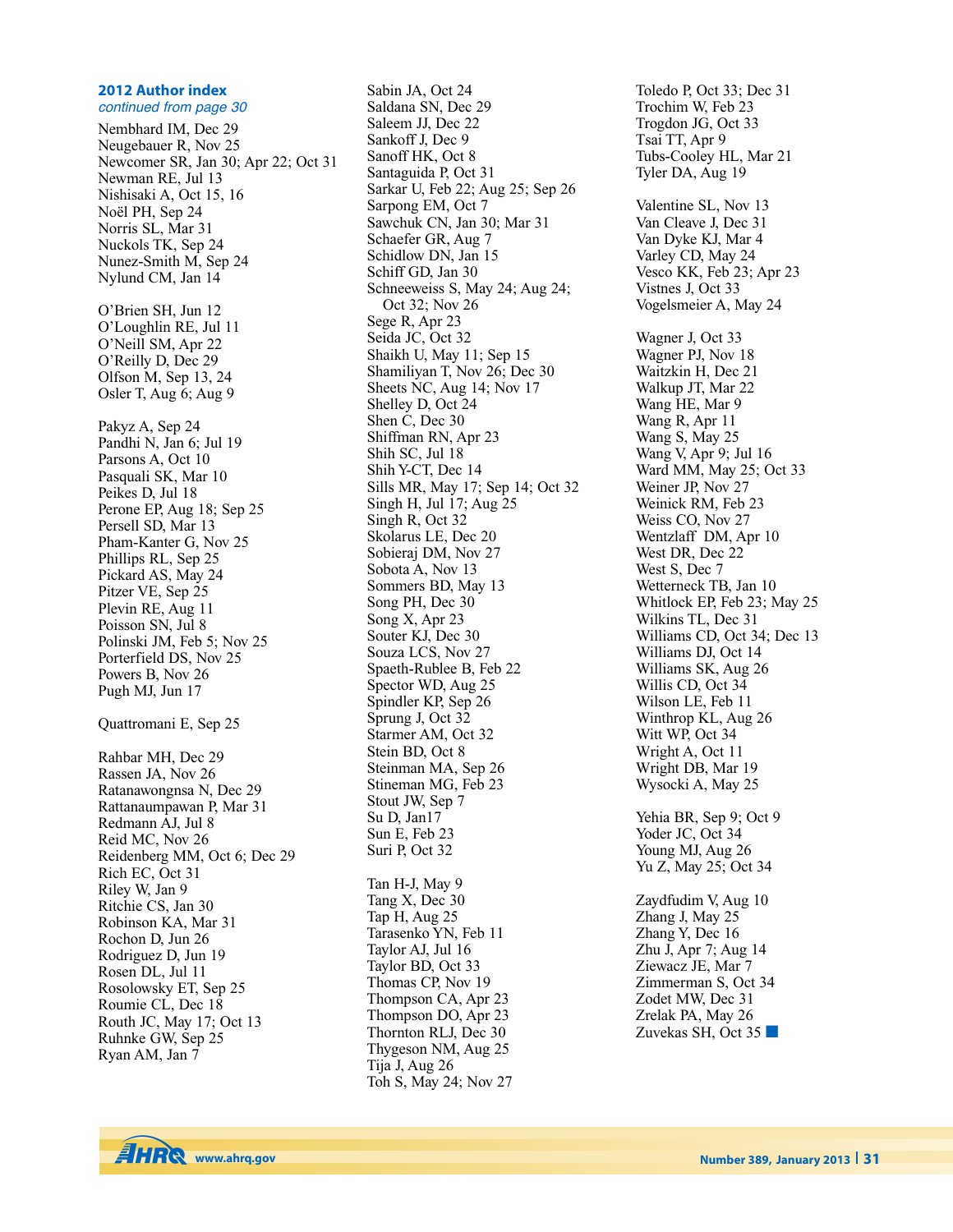# **2012** *Research Activities* **Subject Index**

The following is an alphabetical listing of research topics featured in *Research Activities* in 2012. Month of publication and page number(s) are given.

Abuse/violence, Jan 27; Apr 23; Jun 24; Nov 25

Access/Barriers to care/Uninsurance, Jan 6; Feb 12, 14; May 16; Jun 4; Jul 19; Nov 7, 15; Dec 20

Acute care/Hospitalization, Jan 13, 20; Mar 25; Apr 8; May 18; Jun 11, 12; Jul 8; Aug 6-8, 17; Sep 11; Oct 8, 29; Nov 5, 12; Dec 5-7

Adolescent health (see also child health), Aug 19; Mar 28; Oct 19, 32

Advance directives (see end-of-life treatment/issues)

Adverse events, Jan 9; Feb 14; Apr 7; May 23; Jul 5; Sep 23; Oct 26, 32, 34

Alcoholism (see substance abuse)

Anesthesiology/Anesthesiologists, Jan 30; Feb 22; Oct 5, 21, 29, 32, 33; Nov 12; Dec 27, 30, 31

Arthritis/Osteoarthritis (see also orthopedics), Apr 8, 17, 21; Jun 16; Jul 21; Aug 19; Sep 8, 29; Oct 13

Asthma (see respiratory care/disease)

Back/Shoulder injury (see orthopedics)

Bariatric surgery (see surgery)

Bleeding problems, Apr 13; Jun 24

Bloodstream infections, Mar 6; Jun 23; Jul 26; Sep 21; Oct 25

Brain/Head injury/disease, Apr 23; Oct 20; Nov 9

Breast cancer (see women's health)

Cancer, general (see also specific cancers), Jan 16, 27, 29; Feb 7, 11, 20; Mar 25; Apr 14, 23; May 15, 22, 25; Jun 15, 22, 23, 25; Jul 12, 15, 24, 26; Aug 14; Sep 7; Oct 22; Nov 9, 17

Cardiovascular disease (see heart disease)

Caregivers/Caregiver stress, Feb 15; Mar 18; Jun 26; Jul 37; Aug 10; Sep 18 Child/Infant/Adolescent health Arthritis, Aug 19; Oct 13 Asthma, Sep 14 Autism, Oct 18 Birth/Birth defects, Feb 21, 22; Mar 10, 20; Apr 22; Jun 24; Jul 13; Oct 15; Nov 21 Cancer, Aug 19 Cardiology, Jan 14, 15, 19; Jun 14; Sep 13 Diabetes, Dec 11 Ear infections (otitis media), Jan 11 Emergency care/Hospitalization, Jan 13, 14; Jul 16; Oct 32; Nov 13 Family influences, Feb 13; Mar 28; May 19; Jun 13; Nov 14, 15 General, Jan 13-15; Feb 13, 14; Mar 16, 20; Apr 17, 20, 23; May 16-19; Jun 13, 14, 15, 21; Jul 12- 14; Aug 19, 20; Sep 13, 14, 21; Oct 13-16, 28, 29; Nov 6, 12-14; Dec 11, 12 Growth problems, Dec 11 Inflammatory bowel disease, Nov 12; Dec 12 Kawasaki syndrome, Sep 25 Kidney problems, May 17; Oct 13; Dec 12 Medication, Jan 13; Feb 14; Jun 14; Jul 12, 13; Aug 20; Oct 5, 15; Nov 5; Dec 30 Mental health, Jun 14; Jul 12; Sep 13, 14, 24; Oct 32 Neonatal/Pediatric intensive care, Feb 21; Aug 20; Oct 15, 16; Nov 13 Nutrition/Weight/Obesity, May 11, 14; Jun 15; Sep 15; Dec 11, 23 Preventative care/Screening, May 18; Jul 13, 14 Respiratory illness, Feb 17; Jul 13 SIDS, Nov 15 Sickle cell anemia, Nov 13 Skin infections, Oct 14 Spina bifida, May 18 Trauma, Apr 23; Jun 12 Vaccines, Mar 10

#### Cholesterol, Jul 15

Chronic conditions, Feb 10, 11; Mar 12, 13, 17; Apr 8, 9, 17; May 14, 19; Jun 20, 22; Jul 9, 10; Aug 12, 15, 25; Sep 8, 9, 24; Oct 7, 8; Nov 6-9, 26; Dec 19, 22, 27

Clinical decisionmaking, Mar 27; Jun 11, 12 Clinical practice guidelines, Jan 26; Mar 8, 18, 20, 31; Jul 13 Cognitive function/impairment, May 6; Jun 15; Dec 15 Colon/Colorectal cancer, Feb 11; Apr 14, 23; Jun 23, 25; Jul 15; Sep 13; Oct 8; Nov 12 Comparative effectiveness, Jan 28; Feb 6, 7, 20; Mar 16-18, 27, 31; Apr 13, 14; May 5-7, 24; Jun 14-16; Aug 12, 14; Sep 18; Oct 17-22, 32; Nov 25, 27; Dec 18, 19, 28 Computer alerts, May 24; Oct 5; Dec 22 Continuity/Coordination of care, Jan 5, 23, 27; May 21; Jun 4, 24; Aug 9; Oct 32; Nov 22-24 Cultural competence/literacy, Jan 16; Feb 12; Dec 24, 28 Cystic fibrosis, Mar 12; May18; Aug 10 Deafness (see hearing loss) Decisionmaking (see clinical decisionmaking) Deep vein thrombosis (see venous thromboembolism) Dental care/Dentists, Mar 24 Depression (see mental health) Devices (see medical devices/equipment) Diabetes, Jan 29; Feb 10, 22; Mar 18; Apr 6; May 14; Jun 22; Jul 19, 20; Aug 12; Sep 24-26; Oct 7, 9, 16, 19, 27, 29; Nov 6, 11, 25; Dec 10, 18, 22, 29 Dialysis (see renal dialysis/disease) Diet/Nutrition, Sep 15; Oct 34; Dec 13

Disability (see also rehabilitation), Jan 17, 30; May 19; Jul 8, 15; Sep 21, 26; Nov 1; Dec 25

Disparities in care/health (see also minority health), Jan 17, 18; Feb 12, 14, 23; Mar 18, 19, 27, 29; Apr 16, 17; May 15; Jun 1, 2, 17, 19, 24, 25; Jul

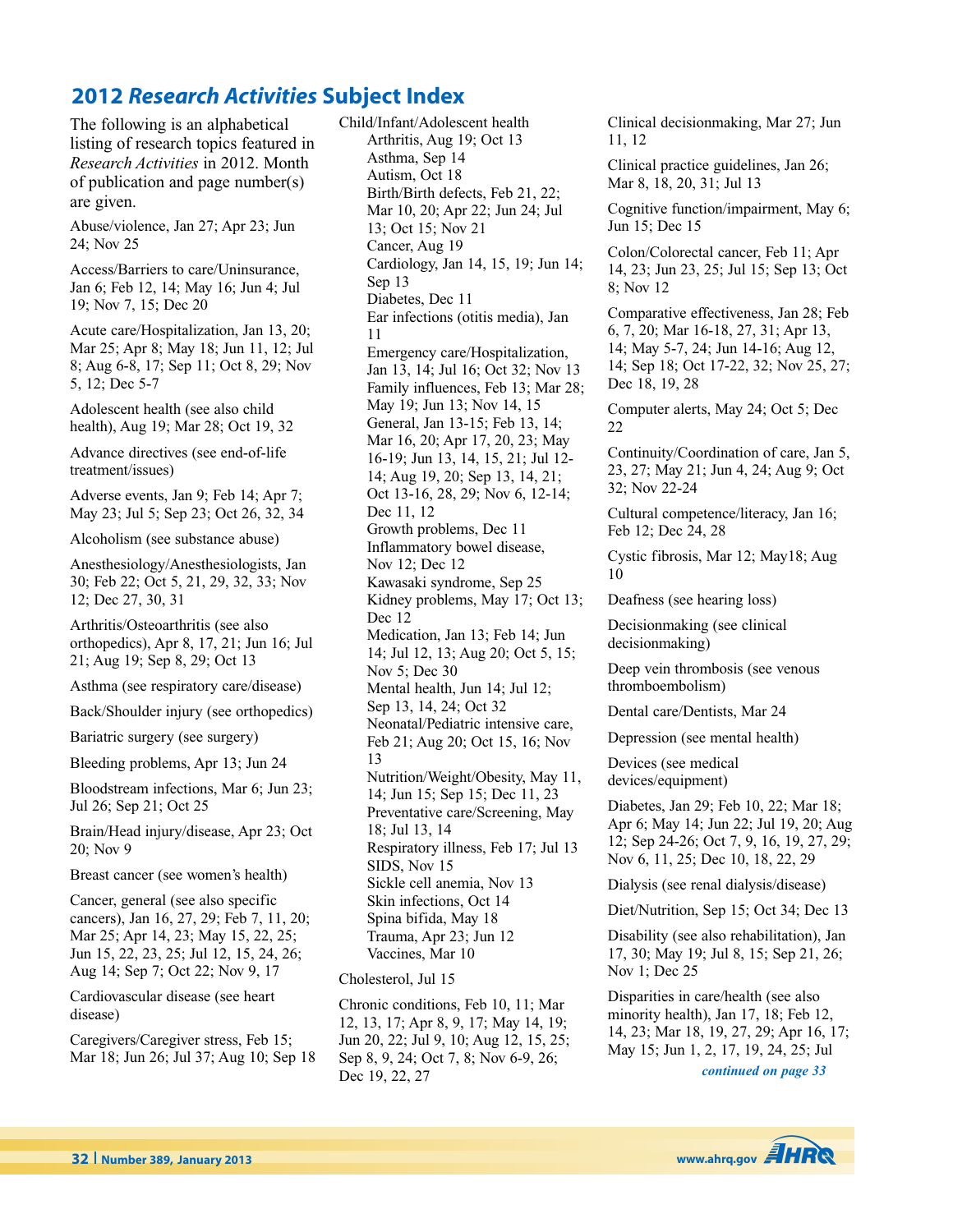#### **2012 Subject index**

continued from page 32

11, 12, 19; Sep 17, 18, 24; Oct 23-27; Nov 15, 16, 20; Dec 9, 13, 19, 20

Drugs (for types of drugs, see medication)

> Access, Jun 18 Adherence, Mar 12; Jun 19, 22; Jul 16; Aug 15; Sep 22; Oct 22, 31 Adverse events/effects, Jan 9, 10; Feb 4, 6, 14; May 23; Aug 17, 18; Sep 25, 26; Oct 6, 26, 34 Advertising, Feb 5; Nov 6 Costs, Jul 16; Sep 10; Oct 7; Dec 17, 29 Monitoring/management, Jan 13; Jun 10; Oct 5; Nov 22; Dec 17, 29 Off-label use, May 6 Prescribing (see prescribing practices) Resistance, Mar 13; Jun 26 Safety, Jun 7, 10, 17; Aug 24; Sep 12; Oct 5, 32, 34 Testing, Jan 29; Feb 20; May 25; Sep 22

E-prescribing (see also prescribing practices), Jan 19; Feb 4, 14; May 23; Jun 7, 10; Nov 19

Effective health care (see outcomes/effectiveness research)

Elderly health/care, Jan 8, 9, 21, 30; Feb 16; Mar 12, 21, 23, 29; Apr 14, 15; May 6; Jun 17, 18; Jul 17, 18; Aug 17- 19; Sep 11-13, 22, 25, 26; Oct 16, 17, 25, 30; Nov 6; Dec 14-16

Electronic medical/health record, Jan 10, 27, 29; Feb 4; Mar 14, 15; May 10, 11; Jun 10; Jul 17, 18; Sep 14; Oct 9- 11, 30; Nov 17, 18, 21, 23, 27

Emergency/Urgent care, Jan 22, 28; Feb 8, 9, 21; Mar 1, 5, 8, 9; Apr 5, 11; May 13, 22; Jun 11; Sep 23; Oct 32; Nov 9, 10, 17; Dec 8, 9, 14

End-of-life treatment/issues, Mar 21, 24; Jul 8; Aug 19; Dec 28

Endocrinology (see also diabetes), Jan 23

Errors in medicine (see also patient safety), Jan 10; Feb 20; Jun 7, 24, 26; Jul 17; Aug 25; Oct 26; Nov 23; Dec 30

Exercise, Mar 31

Falls, Jan 13; Apr 15; Jun 6; Dec 14

Fractures, Jan 26, 27; May 7; Jul 16

Gastrointestinal problems, Jan 29; Feb 8; Apr 12; Jun 24; Jul 15; Aug 18; Sep 8, 22; Oct 31; Nov 12; Dec 28

Genetics/Genetics testing, Apr 14; Sep 22; Dec 11

Healthcare-associated infections/Hospital-acquired infections, Jan 14; Feb 8; Mar 6, 31; May 25; June 6; Jul 26; Sep 24; Oct 25, 33; Dec 9

Health care costs/financing, Jan 12, 24; Feb 5, 23; Mar 9-11, 29; Apr 18; May 13, 20, 22; June 8, 9; Jul 16; Aug 1, 25; Sep 10, 24; Nov 11, 12, 24; Oct 7, 10, 13; Dec 21, 22, 28, 29, 31

Health care marketplace (see market forces)

Health care use (see also hospitals, use of), Jan 16, 26; Apr 18; May 16; Jun 22; Jul 25

Health care workforce, Jan 12, 24; Mar 19; Sep 23

Health care workplace, Jun 8, Jul 21; Sep 22; Dec 30

Health information technology, Jan 10, 24, 28; Feb 1, 4, 19; Mar 14, 15; Apr 1- 4, 23; May 10-13, 24; Jun 9-11, 22; Jul 17, 24; Aug 22, 23, 25; Sep 15, 16; Oct 9-11, 28, 32; Nov 17-20, 22, 23; Dec 22, 29

Health insurance plans/status (see also managed care)

Costs, Jul 16, 20; Oct 33 General, Feb 12, 14; Apr 20; Jul 24; Aug 7 Impact on care/health, Feb 14; May 16; Sep 24; Nov 7, 15; Dec 20 Prescription/treatment coverage, Jun 18; Jul 16 State children's health insurance programs, Apr 20 Uninsurance, Jan 17; Nov 7, 15; Dec 9

Health literacy, Feb 16; Mar 24, 25; May 1; Jul 24, 27; Dec 24, 28

Hearing loss/Deafness, Feb 17; Jun 25; Jul 19

Heart disease

Angioplasty, Jun 17; Nov 10 Coronary artery bypass graft surgery, Jan 10 Coronary stents, Mar 28; Apr 9 General, Jan 7, 19; Feb 7; Mar 10, 28; May 14, 22; Jun 14, 22, Jul 23- 25; Aug 8, 13, 25; Sep 21; Oct 19 Heart attack, Mar 8; Jul 27;Dec 5, 7 Heart failure, Apr 8; May 4; Jun 4, 25; Jul 7, 27; Nov 17 Heart pumps/Defibrillator, Jun 5, 24; Oct 30; Nov 23

Hepatitis (see liver disease/hepatitis)

Hip fracture/repair (see orthopedics)

HIV/AIDS, Jan 18, 28; Feb 11, 21; Mar 22; May 9, 20; Jun 20, 22, 23, 26; Aug 15; Sep 9, 17, 23; Oct 9; Dec 9, 28

Homeless population, Dec 13

Hospice care (see end-of-life treatment/issues)

Hospitals (see also acute care/hospitalization) Cost/Management, Jan 20; Mar 31; May 13; Jun 9, 22; Aug 24; Oct 10 Discharge planning, Jan 23; Jun 4; Aug 7; Dec 7 Emergency preparedness, May 17 Quality of care, Jan 13; Feb 8; Mar 7; Apr 7; Jun 5-7, 22; Jul 5, 7, 22, 26; Sep 17, 22, 23; Oct 29, 34 Readmission, Jan 7; Mar 29; Apr 17; Jun 21; Aug 3, 8; Dec 7, 9 Use of, Apr 5, 8, 17; May 13, 17; Jun 4, 26; Jul 6, 7, 24; Aug 7, 24; Oct 33

Hypertension, Jan 24; Feb 22; Mar 13, 17, 18, 29; Apr 10, 13; May 12; Jul 15; Aug 26; Sep 24; Oct 24, 31; Nov 7, 18, 24, 26; Dec 10

Immunization (see vaccines/vaccination)

Infant health (see child/infant health)

Infection control, Jan 14, 27; Feb 8, 20; Mar 6, 8, 25; Jun 7, 22, 23, 25, 26; Jul 9, 24, 26; Sep 21; Oct 13, 14, 25, 29; Nov 20, 22

Influenza (see respiratory care/disease) *continued on page 34*

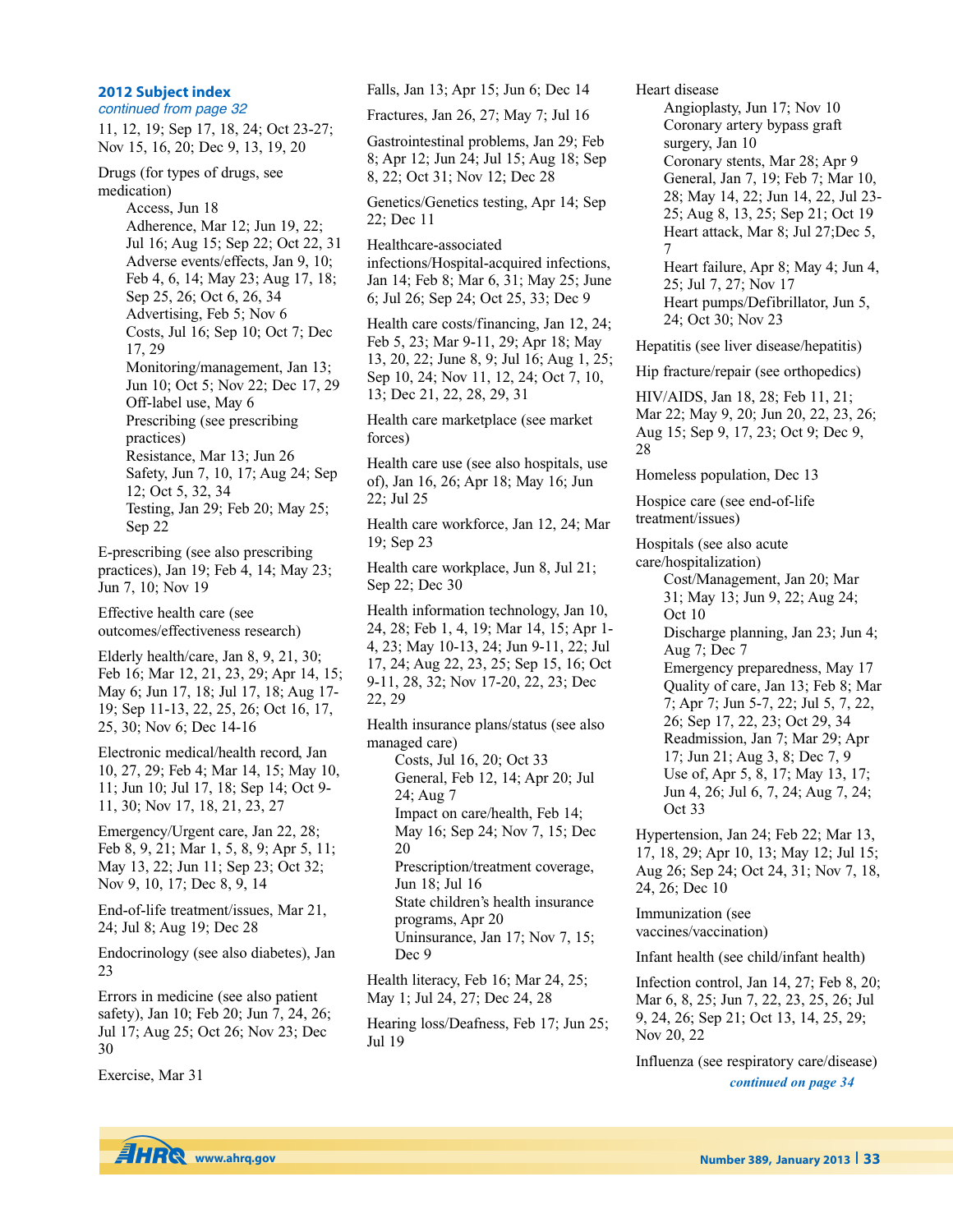#### **2012 Subject index**

continued from page 33 Insurance (see health insurance plans/status) Intensive care (see also

neonatal/pediatric intensive care under child health), Jan 22; Mar 9, 14; Jun 11, 12; Aug 26; Sep 22; Oct 25, 33; Dec 6, 7

International health/care variation, Jun 13; Sep 21, 23-25

Kidney disease (see renal dialysis/disease)

Liver disease/Hepatitis, Mar 12; Aug 10, 15, 17

Long-term care

Costs, Jan 8; Aug 25 General, Jan 9, Mar 23, 29; Apr 14, 15; Aug 8, 26; Sep 12; Oct 17; Dec 14, 15, 24, 27 Quality of care, Jan 8; Feb 16; Mar 23; Apr 15; May 24; Sep 20; Oct 34 Staffing, Aug 19

Lung cancer, Aug 14; Sep 7

Lymphoma, Apr 23

Malpractice/Medical liability, Jul 13; Sep 1

Managed care (see also health insurance plans/status) Aug 7; Dec 21, 29

Medical home, Jan 6; Feb 18; Mar 26; Apr 21; May 22; Jul 18; Aug 25; Oct 31

Market forces, Apr 9; Jul 6, 7

Medicaid, Jan 7, 16; Mar 24, 30; May 13; Aug 7; Sep 24; Nov 15; Dec 9, 21, 29

Medical devices/equipment, Feb 7; Apr 9; Jun 5, 11; Jul 23; Sep 23; Oct 19; Nov 23

Medical errors (see errors in medicine)

Medicare, Mar 28, 30; Jun 4, 8, 18, 25; Jul 15; Oct 35; Nov 15; Dec 31

Medicare Part D Drug Plan, Jun 18; Sep 10; Nov 25; Dec 16

Medication

Antibiotics/Antimicrobials, Mar 8, 30; Apr 11;Jun 26; Jul 13; Sep 25; Oct 14; Nov 20; Dec 28

Anticoagulant/Antiplatelet agents, Apr 13; May 6; Oct 21 Antidepressants, Feb 6, 16; Mar 21, 22; May 23; Jun 22; Jul 10, 12; Aug 12, 13; Dec 16, 17 Antiepileptics/Anticonvulsants, Feb 6; Oct 26 Antihypertensives, Jan 24; Feb 22; Mar 13; Oct 31; Nov 26 Antipsychotics, Mar 29; May 6; Jun 14; Aug 11; Sep 12; Oct 32 Antirheumatic drugs, Mar 13; Jul 21; Sep 8 Antivirals, Mar 12 Cardiac-related drugs, Jul 15; Oct 6; Dec 5 Chemotherapy, Sep 13; Oct 8; Dec 17 Diabetes-related, Mar 18; Oct 7, 29; Dec 18 General, May 7, 25; Oct 5, 26; Dec 28 HIV-related, Mar 22; Jun 22, 23; Aug 15; Sep 17 Opioids, Sep 8; Oct 24 Pain relievers, Apr 18; May 23; Sep 22; Nov 26 Statins, Feb 5 Stimulants, Jan 19; Sep 13 Psychotropic, Mar 22; Oct 6 Steroids, Aug 10

Men's health

General, Jun 21; Jul 11; Oct 12 Prostate cancer, Jan 27; Feb 7, 20; May 22; Jul 24; Aug 14; Oct 12, 27, 34; Nov 17; Dec 13, 14, 27

Mental health

Attention-deficit hyperactivity disorder, Jan 19; Jun 14; Sep 13, 14, 19, 32 Depression, Feb 6, 16; Mar 21, 30; May 21, 23; Jul 10, 11; Aug 13; Oct 25, 30 General, Jan 1; Feb 10, 21, 22; Mar 21, 22; May 22; Jun 24; Aug 5, 11, 12 Psychotic disorders, Mar 22; Jun 14; Jul 10 Post-traumatic stress disorder, Feb 10

Metabolic syndrome, Jun 15

Minority health American Indians/Alaskan Natives, Jan 30; Mar 31; Jun 25; Jul 26 Asians/Pacific Islanders, Mar 29 Blacks, Feb 10; Mar 18; Apr 16; Jul 11, 19; Aug 26; Oct 23-25, 30; Nov 15; Dec 19 Disparities in care/health/insurance, Apr 16; Jun 24; Oct 23-25 Ethnic attitudes/differences, Oct 23, 24 Hispanics/Latinos, Jan 17, 21; Jul 20; Aug 23; Sep 18; Dec 19 Women, Jun 25; Oct 30

MRSA (methicillin-resistant *Staphylococcus aureus*), Jan 26; Jun 7; Se[ 14; Oct 14

Neonatal intensive care (see under child health)

Nurses/Nursing care, Jan 12; Feb 21; Mar 14, 21, 23, 30; Apr 2; May 10, 24, 26; Jun 8; Sep 23; Nov 7, 24; Dec 1

Nursing homes (see long-term care)

Obesity (see also weight loss/management), Jan 11; Feb 10, 22; Apr 16; May 11, 14; Jul 27; Oct 33; Dec 11, 19, 23, 31

Organ donation/transplantation, Mar 16; Jun 23; Aug 10, 16, 17

Orthopedics (see also fractures), Back/Shoulder, May 23 General, Mar 12; Apr 8; May 6, 7; Jun 6; Jul 5; Sep 22, 26; Oct 21 Hip fracture/repair, Feb 22; Jun 6; Dec 23 Knees, Mar 12; Apr 8; Jun 6; Nov 8; Dec 19, 23

Osteoporosis, Jan 21, 26; Mar 27; May 7, 25; Jul 22

Outcomes/Effectiveness research, Apr 20, 21; Jul 25; Sep 8; Oct 32; Nov 26

Pain/Pain management, Feb 15, 22, 23; Mar 17; Apr 16, 18; Jul 1, 22; Sep 8, 22; Oct 21; Nov 26;

Patient counseling/education/ communication, Jan 21; Feb 5; Mar 17, 18, 28; Apr 5, 7, 13, 22; May 21-23; Jun 18, 24, 25; Jul 8, 14, 20, 24, 25; Aug 25; Sep 3, 18, 26; Oct 6, 22, 27, 29, 35; Nov 7, 8; Dec 7, 24, 26-28, 30

Patient preference/satisfaction, May 20; Jul 6; Aug 20; Sep 16; Oct 29; Nov 23; Dec 7, 27, 30

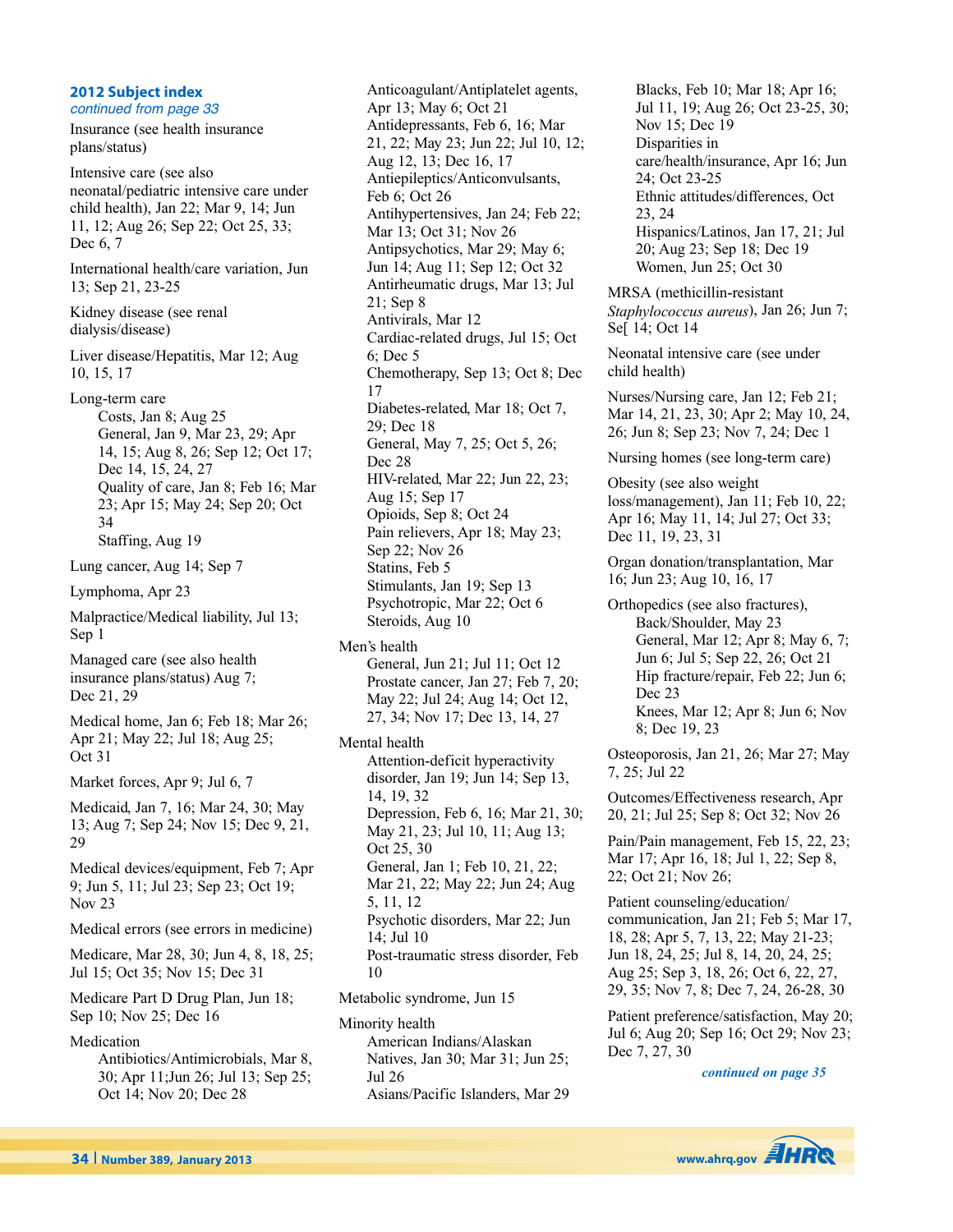## **2012 Subject index**

continued from page 34

Patient safety and quality (see also errors in medicine), Jan 9-13; Feb 8; Mar 5-8; Apr 6, 7; May 8, 9; Jun 5-8; Jul 5; Aug 9-11; Sep 6, 7, 22; Oct 5, 6, 10, 25, 26, 30; Nov 5, 6, 23, 24, 27; Dec 9, 10, 24, 28

Pay for performance, Jan 7; Jun 24

Pediatrics (see child health)

Pharmaceutical research (see also prescribing practices), Jan 26; Feb 5; Jun 10; Dec 17, 30

Pharmacies/Pharmacists, Mar 14, 25; Apr 10; May 1; Sep 16; Dec 24

Physicians

General, Jan 30; Nov 24 Factors affecting practice, Mar 19, 29; Apr 10 Pay, Mar 29; Nov 25 Practice/Communication style, Mar 19; Apr 10; May 11; Oct 23, 24; Nov 24; Dec 30 Satisfaction, Sep 21 Specialists/Specialty, Jan 28; Mar 19; Dec 27, 30 Training, Jan 26; May 22; Sep 7, 23; Dec 27

Physical therapy, Jan 22; Mar 11

Pneumonia (see respiratory care/disease)

Practice-Based Research Center/Network, Jan 28; Aug 25

Pregnancy/Childbirth (see women's health)

Prescribing practices (see also eprescribing), Jan 16, 30; Mar 22; Aug 22; Oct 24, 26; Nov 25

Pressure sores, Mar 23; Aug 18

Preventive care/Screening programs, Jan 6, 11, 21, 26, 27, 29; Feb 11, 15, 21, 22, 23; Mar 10, 13; Apr 14, 16, 23; May 15, 22, 25; Jun 15, 16, 19, 22, 23, 26; Jul 9, 14, 15, 26; Aug 15; Sep 19, 23; Oct 11, 12, 30, 34; Nov 12, 18, 25; Dec 27, 28

Primary care, Jan 1, 5, 6, 26, 27; Mar 19, 26, 27; Apr 5, 6, 21; Jul 17, 18, 27; Aug 5, 20, 21; Sep 21, 23-25; Oct 31, 32; Nov 24; Dec 22, 27

Prostate (see men's health)

Public health preparedness, Aug 21; Nov 24

Quality improvement, Jan 7; Feb 18, 23; Mar 25; Apr 21, 22; May 24, 26; Jul 18, 22; Oct 10, 11; Dec 12, 25, 29, 30

Quality of care, Jan 7, 8; Jun 7, 21; Jul 27; Sep 17, 21; Oct 28, 32; Nov 20; Dec 22

Radiology/Radiologists, Jan 28; Mar 28; Apr 11; May 23; Jun 15; Nov 9, 17, 27; Dec 27

Rehabilitation, Jan 22; Feb 20, 21; Mar 18; Sep 26; Oct 31; Dec 14, 19

Renal dialysis/disease, Mar 17; Apr 9; May 9, 17; Aug 8; Sep 18, 25; Dec 19, 27, 29

Research methods/issues, Jan 25, 26, 28-30; Feb 19, 20, 23; Mar 28-31; Apr 21, 22; May 9, 25; Jul 23, 25, 26, 27; Aug 24, 26; Sep 22, 23; Oct 1, 29, 30, 31, 34; Nov 23, 24, 26, 27; Dec 27-31

Respiratory care/disease Asthma, Feb 17; Aug 25; Sep 7, 14; Nov 8; Dec 10 Chronic obstructive pulmonary disease, May 24; Aug 16; Oct 8, 18 General, Feb 17; Apr 11; Jun 11, Jul 25; Aug 26 Influenza, Apr 16 Pneumonia, Jan 21; Mar 10, 12; Jun 7; Sep 25; Oct 31 Tuberculosis, May 24

Restorative care (see rehabilitation)

Rural health/practice, Jan 27, 29; Feb 11; May 11; Jun 19, 25

Satisfaction with care (see patient preference/satisfaction)

Sexually transmitted disease, Jan 6; Dec 13

Sickle cell disease, Nov 13

Skin, Jan 27; Mar 23; Jun 16; Aug 6; Sep 15; Oct 14

Sleep disturbances, Oct 29, 34

Smoking/Smoking cessation, Oct 30

Specialists (see physicians)

Spine/Spinal cord injury, Jul 5; Oct 32

Stroke, Jan 28; Jun 19; Jul 8; Oct 31;

Nov 27; Dec 7, 20, 27

Substance abuse/misuse, Jan 18; Jun 25; Oct 17; Dec 27

Surgery

Bariatric, Feb 22; Jun 24; Jul 27; Nov 11 Cardiac, Jan 10, 15; Mar 10; Jun 26; Jul 23, 24; Colon/Colorectal surgery, Apr 13 Emergency, Feb 9 General, Feb 8, 15; Mar 17; May 9; Jun 5, 8; Jul 5, 8; Sep 7, 23; Oct 22; Dec 6, 12, 14 Orthopedic/Back, Feb 22; Mar 12; May 6; Oct 21; Nov 8, 27

Trauma, Feb 9; Mar 6; Apr 23; May 8; Jun 12, 23; Aug 6, 9, 11; Oct 20; Nov 9

Telemedicine, May 11, 12; Sep 15

Urinary tract infections/Incontinence, Jan 29; Apr 15; May 5; Nov 26; Dec 12, 30

Vaccines/Vaccination, Apr 16; Sep 17

Venous thromboembolism (VTE), Deep vein thrombosis (DVT)/ Pulmonary embolism, Jan 13; May 8; Jun 12; Oct 21; Nov 26

Weight loss/management, Oct 30, 33

Women's health

Breast cancer, Jan 16; Jun 15 Cervical cancer, Feb 23; Apr 23; May 15, 25; Jul 12; Sep 18 Chlamydia, Dec 13 Domestic violence/abuse, Jun 24; Nov 25 Elderly, Jan 17 Fertility, Apr 5 General, Jan 16, 17, 29; Feb 15; May 15; Jul 1, 2, 26; Oct 30; Dec 13 Heart disease, Aug 13; Oct 19 Mammograms, Jan 26; Jun 26 Mental health, Mar 30; May 18; Jun 25 Pelvic inflammatory disease/pain, Mar 17; Jul 1, 22; Oct 33 Pregnancy/Childbirth/Fetal health, Jan 9; Feb 22; Apr 11, 21; Jul 13; Aug 4; Oct 21, 32; Nov 21; Dec 18, 31 Urinary incontinence, Apr 15; May 5; Jul 1; Nov 26; Dec 30 Uterine bleeding, Feb 15 **■**